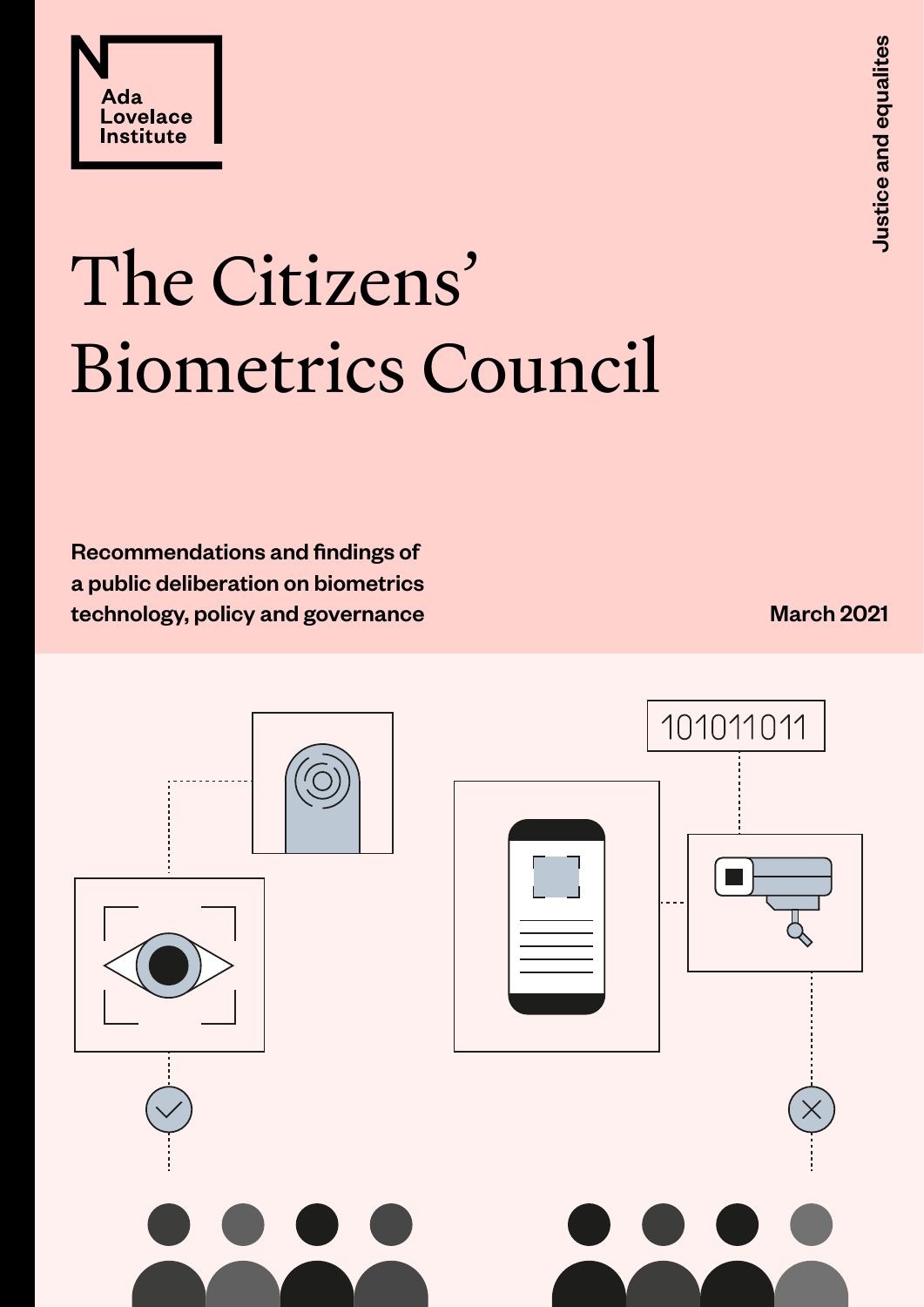### Contents

- [Overview](#page-2-0)
- [About this report](#page-4-0)
- [What are biometrics?](#page-7-0)
- [Background: a](#page-9-0) biometrics backlash?
- [Methodology](#page-14-0)
- [The Council's recommendations](#page-21-0)
- [Findings: the Council's](#page-24-0) deliberations
- [Conclusion: addressing the Council's recommendations](#page-42-0)
- [Appendix](#page-48-0)
- [About the Ada Lovelace Institute](#page-51-0)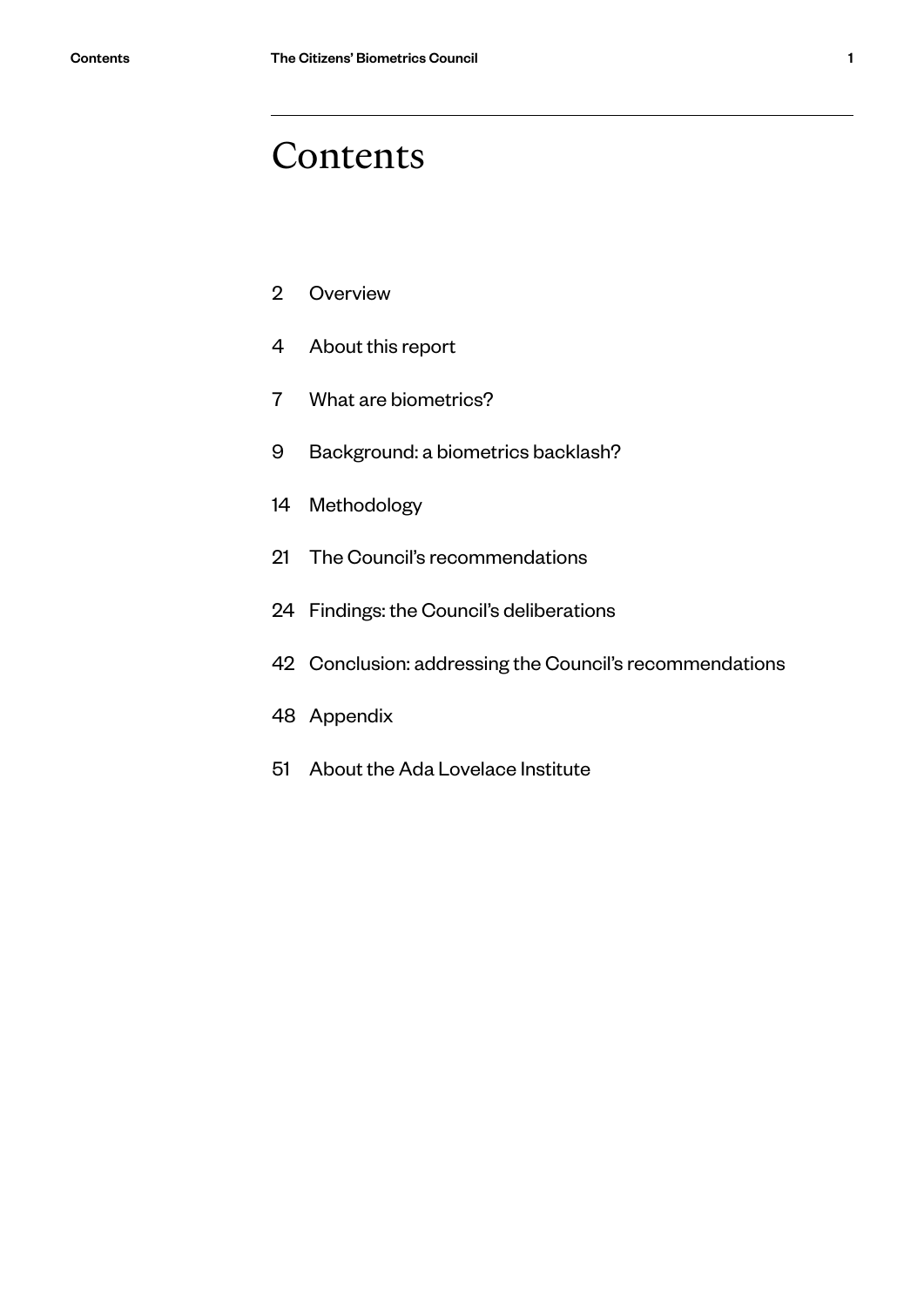<span id="page-2-0"></span>What is or isn't ok when it comes to the use of biometric technologies?

### **Overview**

Biometric technologies, from facial recognition to digital fingerprinting, have proliferated through society in recent years. Applied in an increasing number of contexts, the benefits they offer are counterbalanced by numerous ethical and societal concerns.

In 2019, the Ada Lovelace Institute called for a moratorium on facial recognition, arguing for a halt on its use until the societal, ethical and legal conditions for the responsible use of emerging biometric technologies were established.

Since then, a range of actors, from the commercial and political to the legal and academic, have continued to contribute to the debate around biometrics. But a crucial stakeholder group is yet to be consulted: the public.

Throughout 2020 the Ada Lovelace Institute established the Citizens' Biometrics Council to deliberate on the use of biometric technologies, bringing much-needed public perspectives to this debate.

Across 60 hours of in-person and online workshops, the Council considered a range of arguments and evidence about technologies such as facial recognition, voice recognition, digital fingerprinting and more.

The Council members included a diverse range of 50 members of the public, recruited to reflect different social, economic and political attitudes, as well as different perspectives on data and technology.

They heard from experts – including police strategists, technology developers, regulators, campaigners, tech ethicists and more – and debated on the opportunities and risks posed by these powerful technologies.

The Council's goal was to bring a range of people's voices to the debate on biometrics and build deeper understanding of their concerns, expectations and red lines.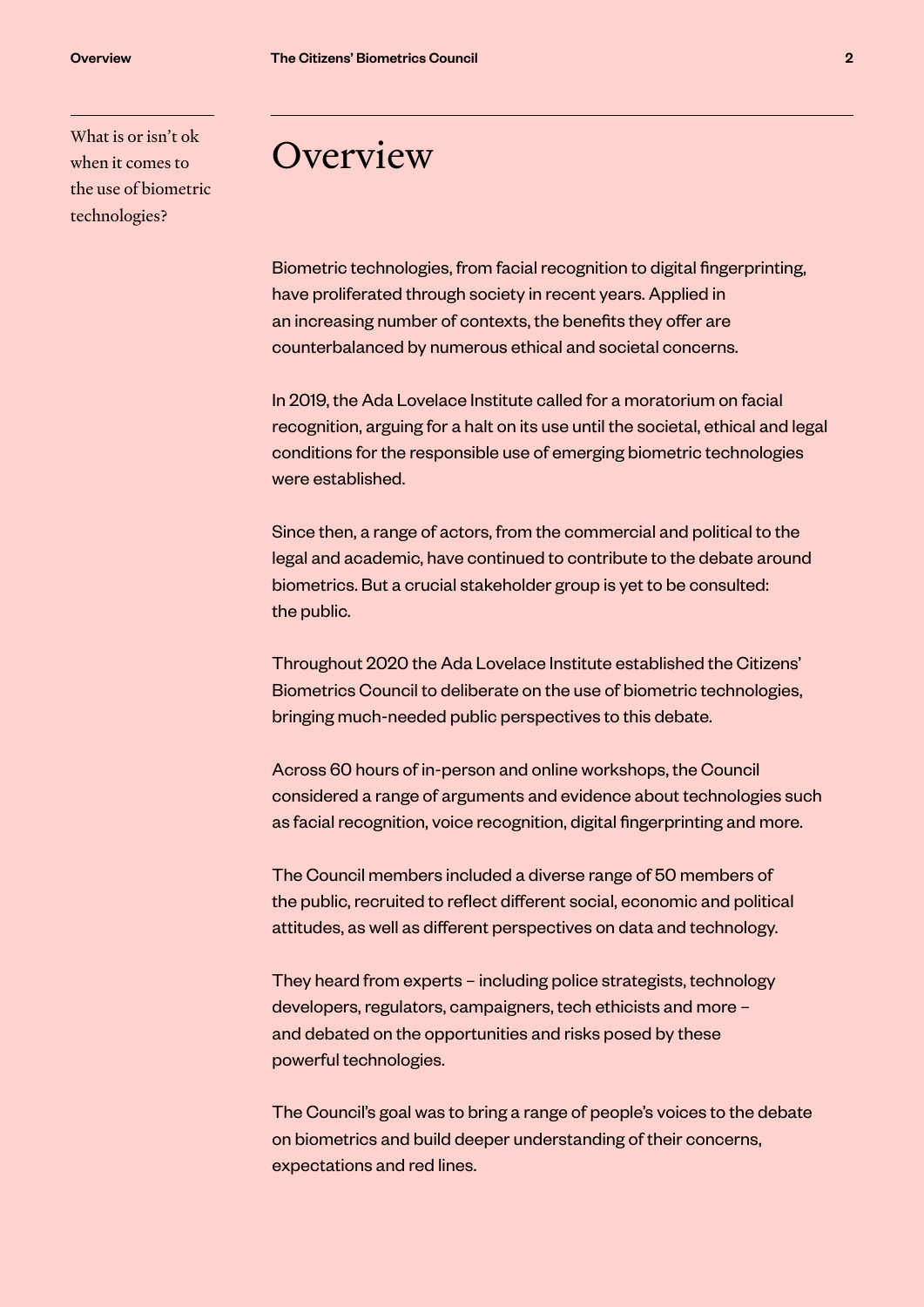To conclude their deliberations, the Citizens' Biometrics Council developed a set of recommendations to address the question: what is or isn't OK when it comes to the use of biometric technologies?

These recommendations cluster around three issues:

- 1. Developing more comprehensive legislation and regulation for biometric technologies.
- 2. Establishing an independent, authoritative body to provide robust oversight.
- 3. Ensuring minimum standards for the design and deployment of biometric technologies.

In this report, we share the Council's recommendations in full, explore their deliberations and describe next steps for policy and practice.

'Trust is the one word that sticks in my mind throughout the whole process of biometrics discussions.'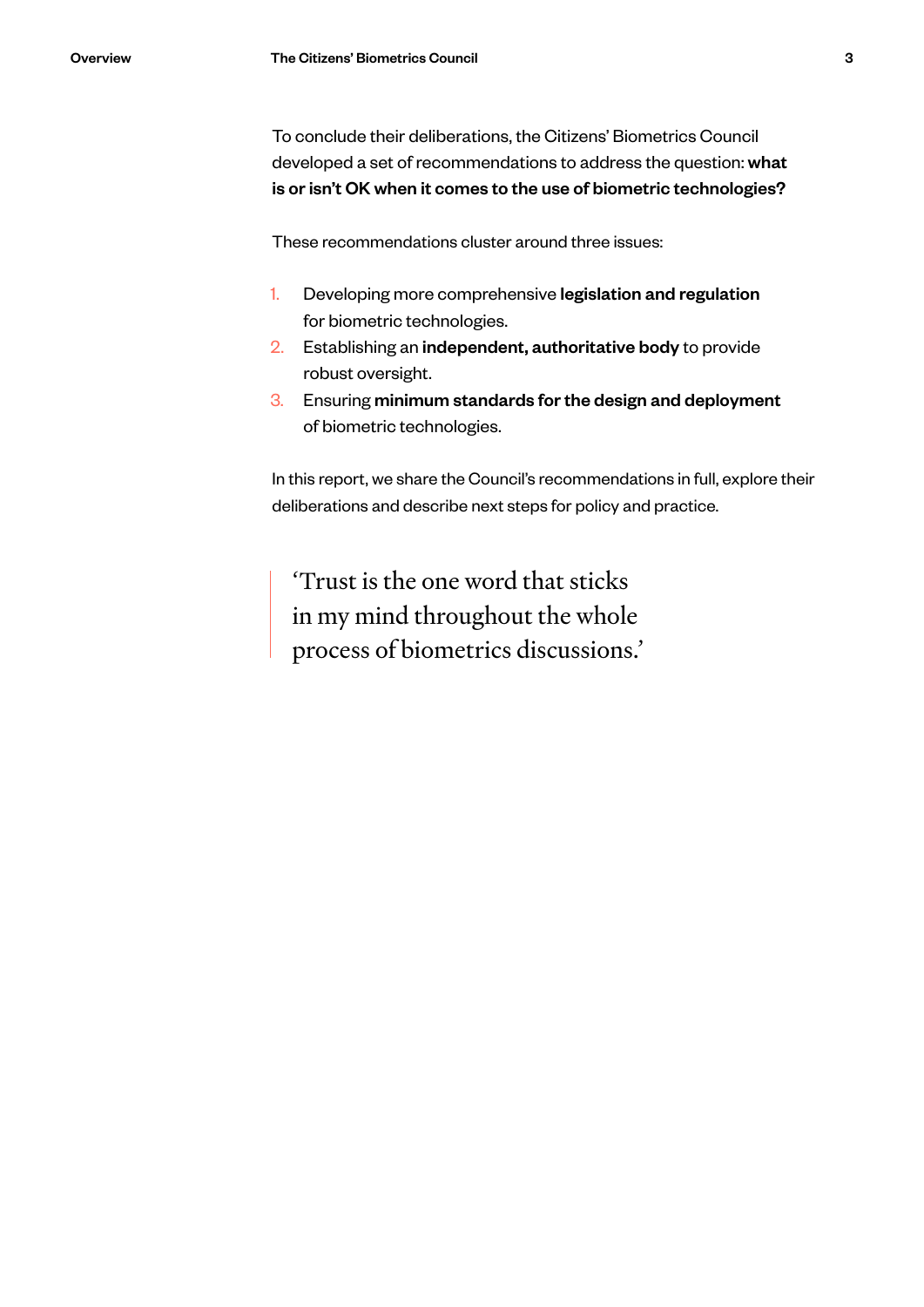<span id="page-4-0"></span>The Ada Lovelace Institute established the Citizens' Biometrics Council to bring the public's voice into debates about biometrics

## About this report

The Ada Lovelace Institute's 2019 call for a moratorium on biometric technologies like facial recognition was followed by a survey of public attitudes towards facial recognition, published in the report *Beyond Face Value.*1,2 The survey showed that not only did the majority of the UK public want greater limitations on the use of facial recognition, but that a deeper understanding of public perspectives was needed to inform what would be considered as socially acceptable for these technologies.

Following *Beyond Face Value*, the Ada Lovelace Institute began work to establish the Citizens' Biometrics Council, to create space to better understand public perspectives and bring their voice to debates about biometrics.

Concurrent to the Council, the Ada Lovelace Institute also commissioned an independent legal review of the governance of biometric data in the UK, led by Matthew Ryder QC, which is due to report in spring 2021.<sup>3</sup> The legal review and the Citizens' Biometrics Council have led independent but parallel enquiries, and offer different types of evidence that are essential for contributing to the trustworthy and trusted use of biometrics.

Where the Citizens' Biometrics Council offers public perspectives on the conditions for proportionate and responsible biometrics, the legal review will provide detailed analysis of the current state of the law concerning the governance of biometric data, and recommendations for legislative changes required to provide greater oversight of the technology.

This report describes the Citizens' Biometrics Council. It outlines the background to the current landscape around biometrics; details

<sup>1</sup> Kind, C. (2019) *Biometrics and facial recognition technology – where next?, Ada Lovelace Institute*. Available at: [www.adalovelaceinstitute.org/blog/biometrics-and-facial-recognition-technology-where-next](https://www.adalovelaceinstitute.org/blog/biometrics-and-facial-recognition-technology-where-next/) (Accessed: 23 February 2021).

<sup>2</sup> Ada Lovelace Institute (2019) *Beyond face value: public attitudes to facial recognition technology*. Available at: www.adalovelaceinstitute.org/report/beyond-face-value-public-attitudes-to-facial-recognition-technology (Accessed: 23 February 2021).

<sup>3</sup> Ada Lovelace (2019) *Ada Lovelace Institute announces independent review of the governance of biometric data*. Available at: [www.adalovelaceinstitute.org/news/independent-review-governance-of-biometric-data](https://www.adalovelaceinstitute.org/news/independent-review-governance-of-biometric-data/) (Accessed: 23 February 2021).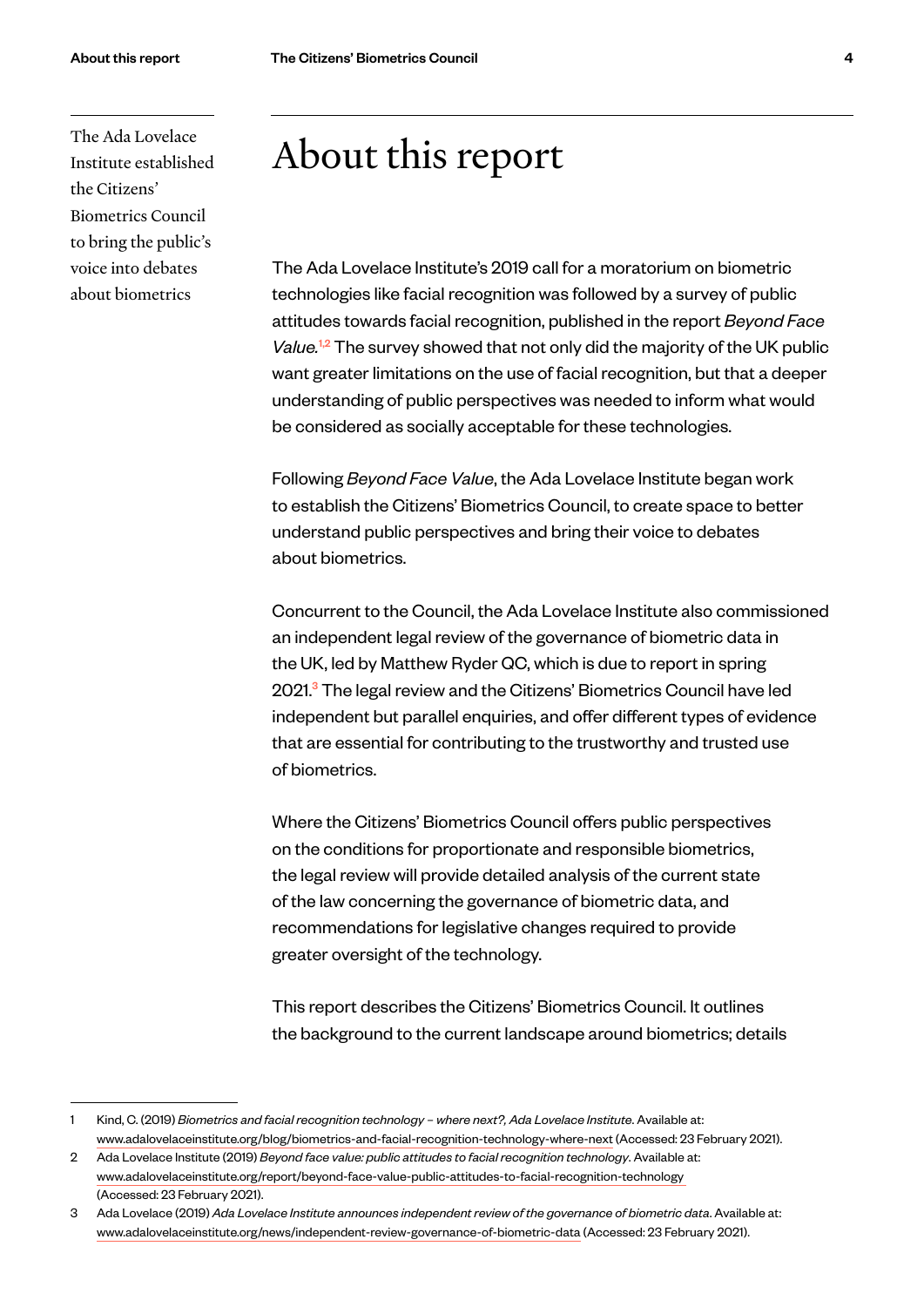the methodology used to deliver the Council; lists the Council's recommendations; analyses the core themes that emerged during their deliberations; and describes three topics that the recommendations cluster around, highlighting the direction that policymakers and practitioners should take to respond to the Councils' deliberations.



#### Timeline of events

#### How to read this report…

The Council's recommendations [\(page 21](#page-21-0)) are statements generated by the Council members as they concluded their deliberations, and give direct voice to their perspectives. The recommendations are the key findings from the Council.

#### …if you're a policymaker, researcher or regulator thinking about biometric technologies:

- The methodology ([page 14](#page-14-0)) describes how the project was designed to generate robust and relevant findings.
- The conclusion [\(page 42](#page-42-0)) describes three areas where the Councils' recommendations converge, and practical next steps for policy, governance and technology development. The findings of the legal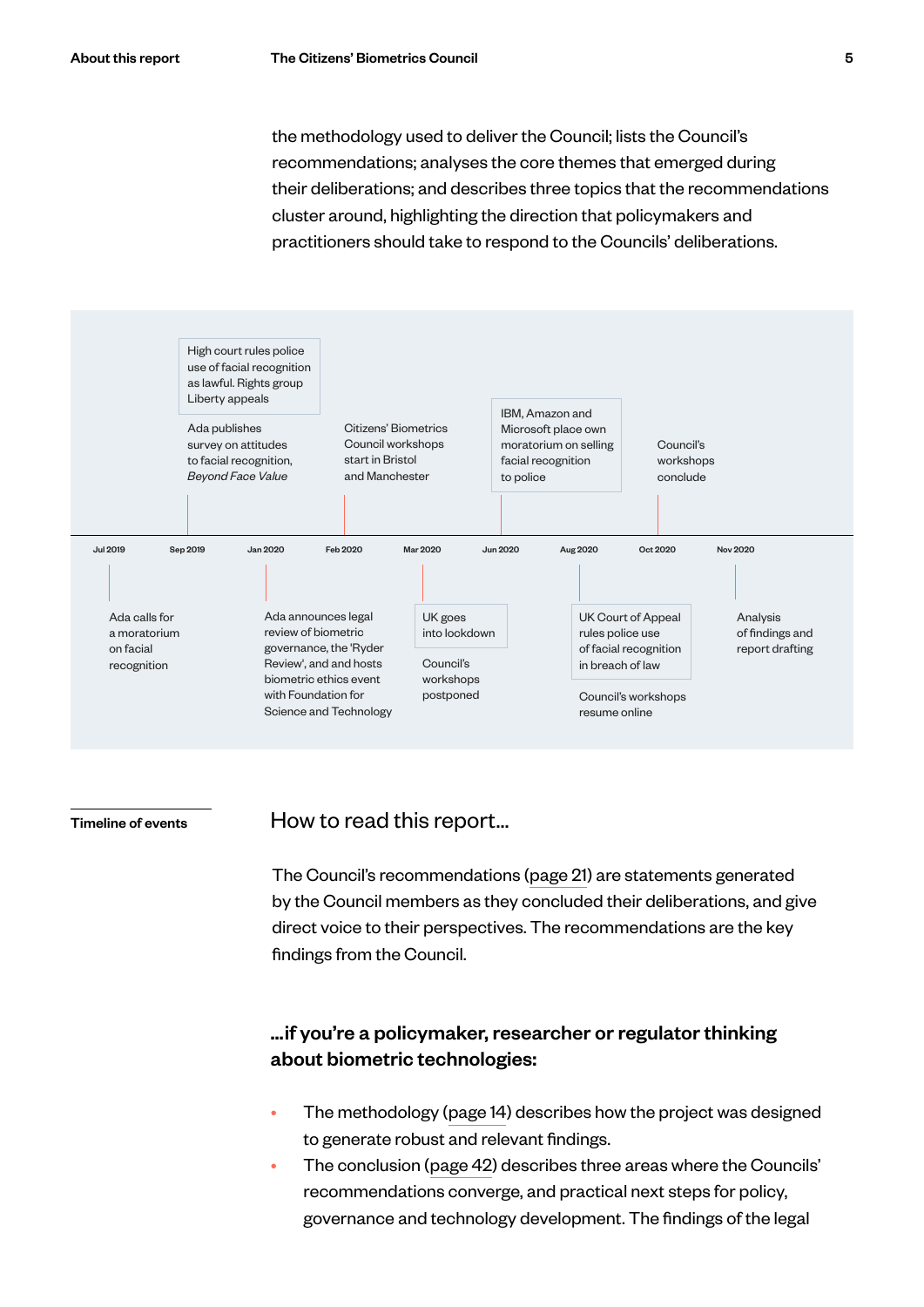review, publishing in spring 2021, will provide detailed analysis and recommendations that build on these areas and more.

#### …if you're a developer or designer building biometric technologies:

• The findings [\(page 24](#page-24-0)) provide detail of the core themes that emerged during the Council's deliberations. These are crucial for understanding what responsible practices and technology design should look like: they are a guide for building better biometric technology.

#### …if you're procuring or deploying biometrics:

- The background [\(page 9\)](#page-9-0) describes the current landscape around biometric technologies; where they have been deployed, the societal challenges they raise and the controversy that surrounds them. It demonstrates why public voice is needed to shape better use of biometrics.
- The findings [\(page 24](#page-24-0)) and the conclusion ([page 42](#page-42-0)) describe the core themes of the Council's deliberations and options for policy and practice, which should be considered a guide for the responsible use of biometric technologies.

#### A note on quotes

Throughout this report, any text in quotation marks represents quotes from Council members' deliberations drawn from the transcripts of the workshops, unless otherwise attributed.

Some quotes have been edited to improve readability, for example by removing repetition or filler words used as Council members articulated their thoughts. There have been no additions, word replacements or other edits that would change the meaning or sentiment of Council members' statements.

All the quotes have been included to amplify the voices of the Council members, and demonstrate the richness of their perspectives.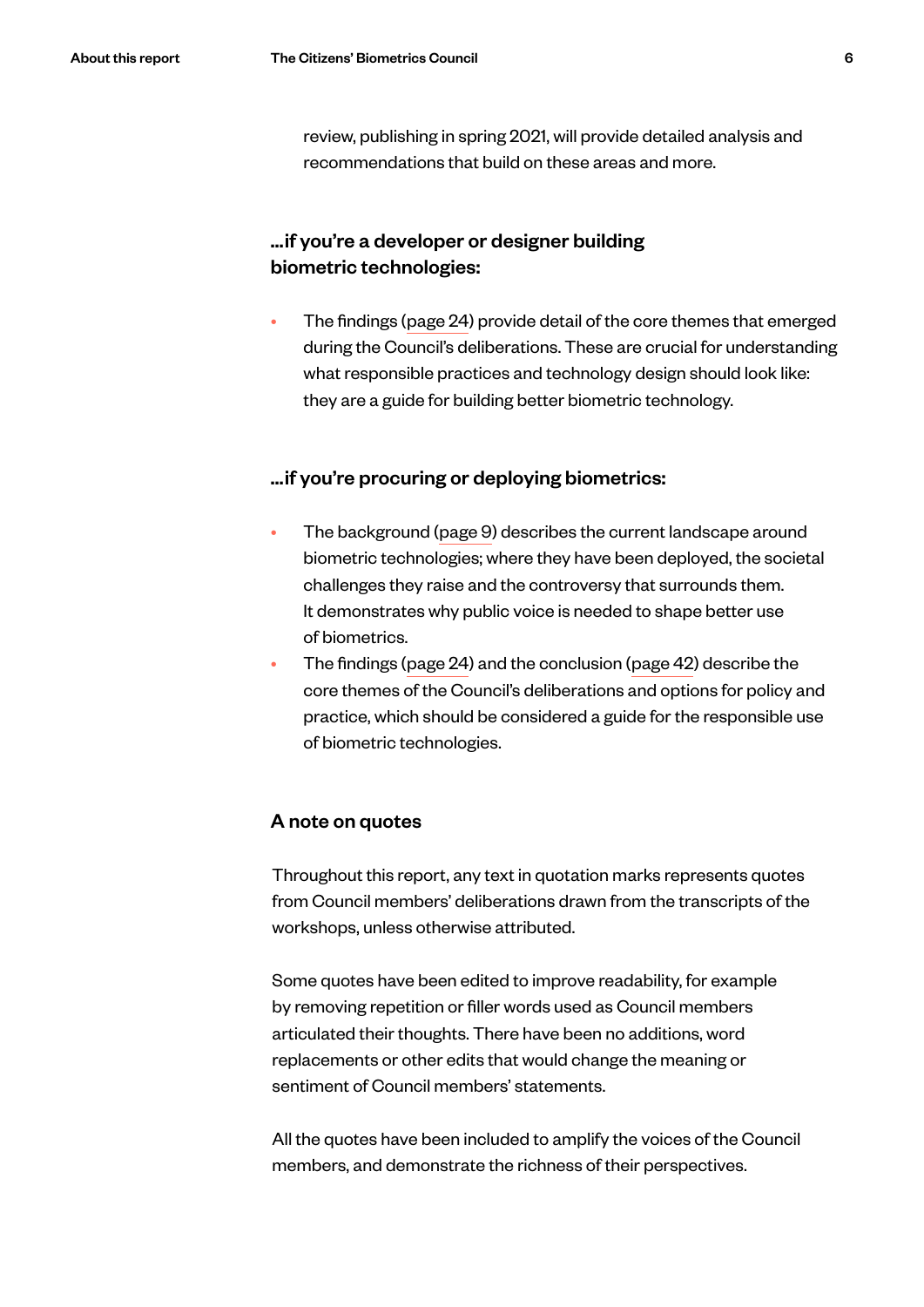# <span id="page-7-0"></span>What are biometrics?

Throughout this report, and across the Council's workshops, the terms 'biometric technologies', 'biometrics' and 'biometric data' refer to a range of technologies and systems which use digital devices, data science and artificial intelligence (AI) to identify people through data about their biological characteristics.

During the Citizens' Biometrics Council discussions, we put forward an explanation of biometrics for members to consider (and question), using a version of this infographic:

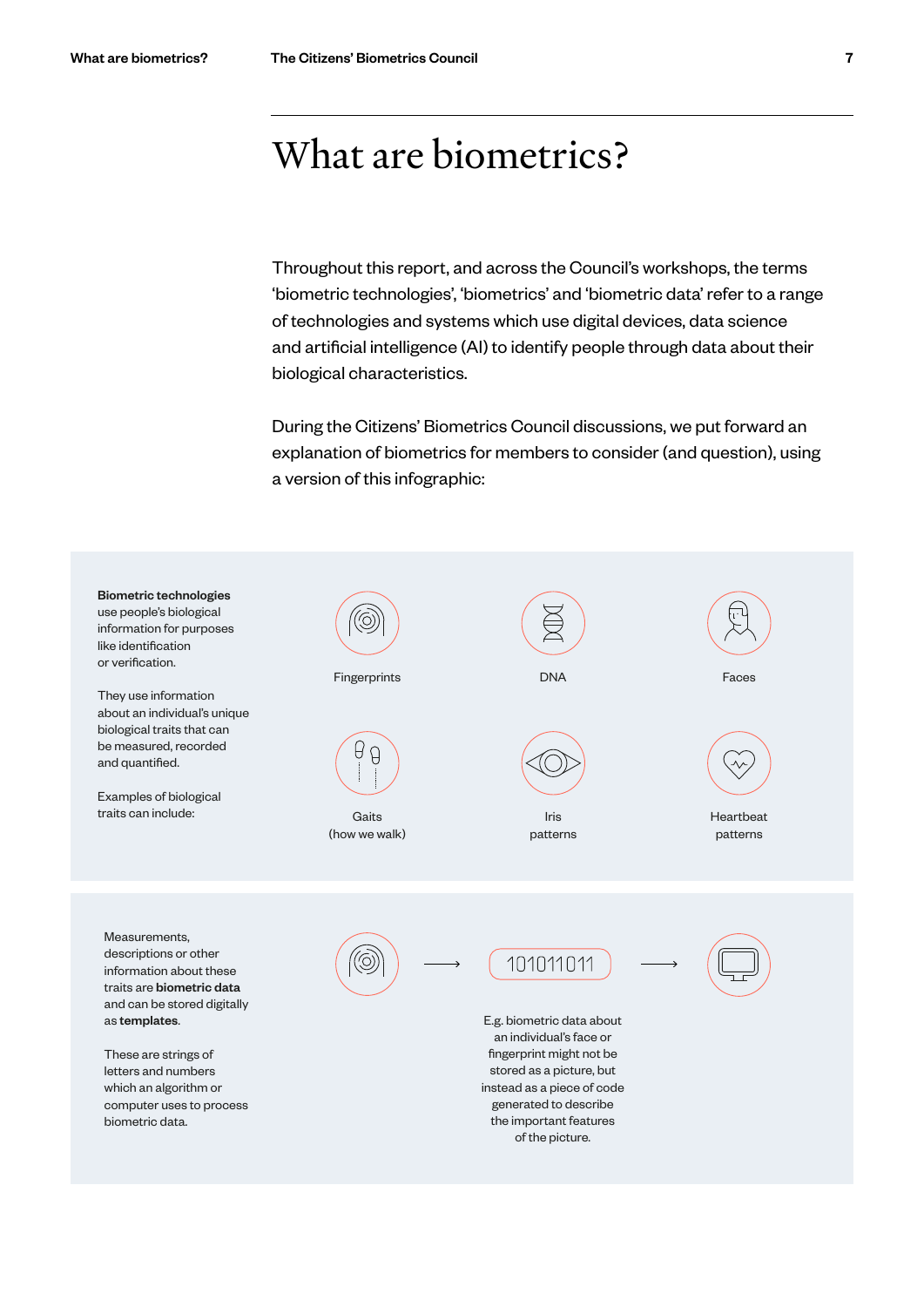Biometric technologies capture, record and process biometric data for a purpose, often to identify or verify individuals.

Identifying: determining who an unknown person is by matching their data with data already in a database.

Verifying: confirming a person is who they say they are, like checking an ID card.



An individual places their finger on a scanning device

The device scans their fingerprint, takes measurements and creates a unique

template

The device searches to match this new template to a template stored in a database

The system identifies or verifies the individual if it finds a match

Biometric technologies may use a combination of techniques, like video image processing, machine learning or infrared detection (and many more).

The data or templates they collect could be stored, either on the device or in a database connected by a network or the internet. Or they might be deleted immediately after the device has processed it.

Whether data or templates are deleted or stored (and how, and for how long) depends on the type of technology used and its purpose.

Biometric technologies can be active or passive.



Active: an individual actively provides information. E.g. by placing a finger on a scanner



Passive: a technology detects information about people. E.g. facial recognition camera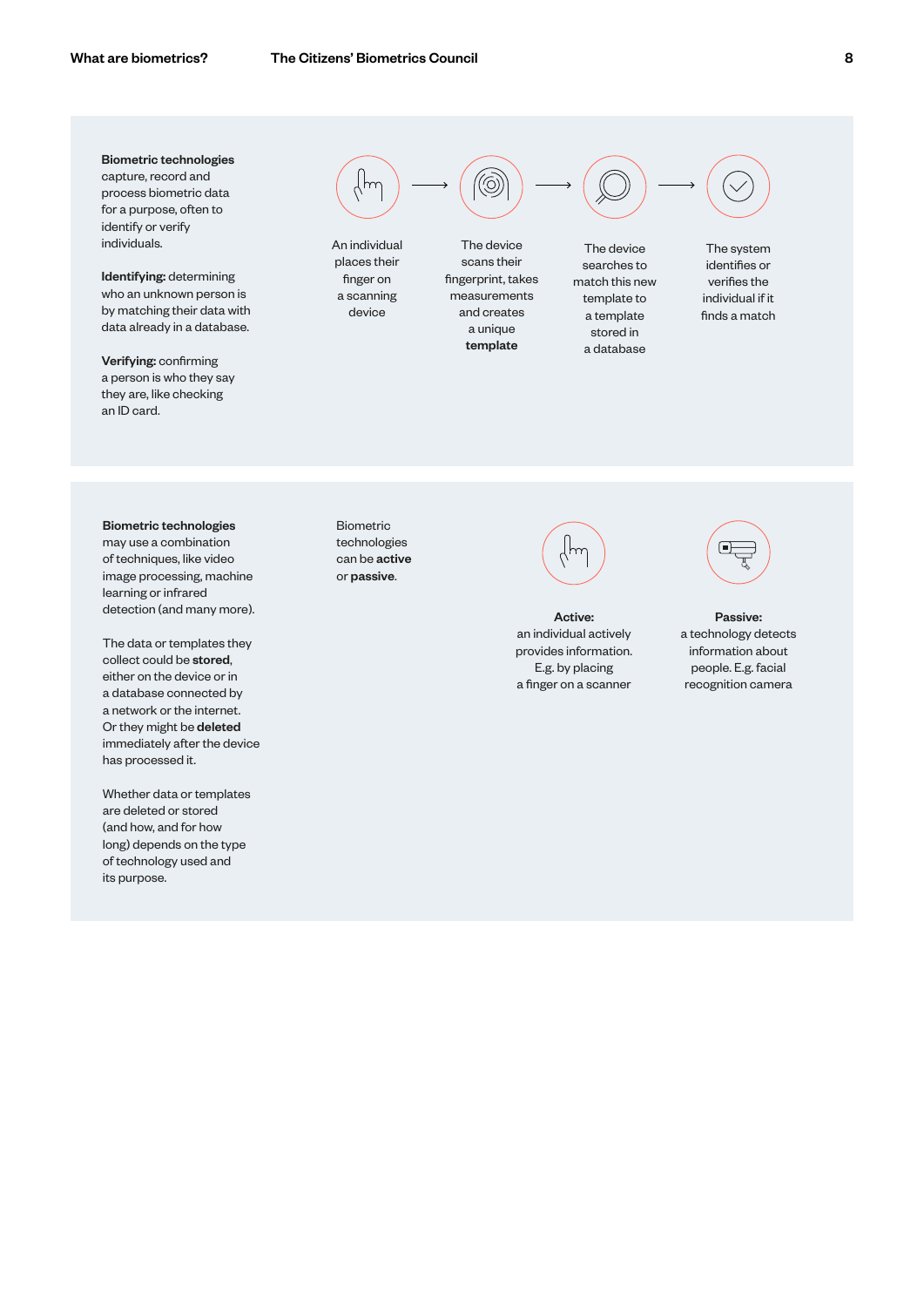<span id="page-9-0"></span>In 2020, with the arrival of the COVID-19 pandemic, digital tools using facial and other biometric data found new prominence

# Background: a biometrics backlash?

Recent years have seen a snowball of developments in relation to biometric technologies. Digital fingerprinting found prominence in the consumer mainstream when Apple introduced 'Touch ID' to its smartphones in 2013. Customers who use telephone banking have become familiar with using their voice as their password. From 2016, South Wales Police and London's Metropolitan Police began trials deploying automated facial recognition in public places in the UK.<sup>4</sup>

In 2020, with the arrival of the COVID-19 pandemic, digital tools using facial and other biometric data found new prominence verifying people's identities in an increasingly contactless and online world.<sup>5,6</sup> In Russia, facial recognition systems have been used to enforce COVID-19 lockdown restrictions, and in Singapore they have been adopted for online access to government services.<sup>7,8</sup> In the UK, facial recognition has been suggested for the verification of a person's immunity or vaccination status,<sup>9</sup> and law enforcement agencies in the US have continued to deploy facial recognition algorithms, including to retroactively identify violent protestors.<sup>10</sup>

<sup>4</sup> See: Metropolitan Police Service (no date) *Update on facial recognition*. Available at: [www.met.police.uk/advice/advice-and](https://www.met.police.uk/advice/advice-and-information/facial-recognition/live-facial-recognition/)[information/facial-recognition/live-facial-recognition;](https://www.met.police.uk/advice/advice-and-information/facial-recognition/live-facial-recognition/) South Wales Police (no date) *What is AFR?*. Available at: [http://afr.south-wales.police.uk/what-is-afr](http://afr.south-wales.police.uk/what-is-afr/) (Accessed: 23 February 2021).

<sup>5</sup> Biometrics Institute (2020) *COVID-19: Effective and responsible biometrics solutions and concepts in a time of pandemic– building a resilient response*. Available at: [www.biometricsinstitute.org/?smd\\_process\\_download=1&download\\_](https://www.biometricsinstitute.org/?smd_process_download=1&download_id=6110) [id=6110](https://www.biometricsinstitute.org/?smd_process_download=1&download_id=6110) (Accessed: 17 November 2020).

<sup>6</sup> Burgess, M. (2020) 'Co-op is using facial recognition tech to scan and track shoppers', Wired UK, 10 December. Available at: www.wired.co.uk/article/coop-facial-recognition (Accessed: 11 December 2020).

<sup>7</sup> Dixon, R. (2020) 'In Russia, facial surveillance and threat of prison being used to make coronavirus quarantines stick', *Washington Post*. Available at: [www.washingtonpost.com/world/europe/in-russia-facial-surveillance-and-risk-of-jail-seek-to-make-coronavirus](https://www.washingtonpost.com/world/europe/in-russia-facial-surveillance-and-risk-of-jail-seek-to-make-coronavirus-quarantines-stick/2020/03/24/a590c7e8-6dbf-11ea-a156-0048b62cdb51_story.html)[quarantines-stick/2020/03/24/a590c7e8-6dbf-11ea-a156-0048b62cdb51\\_story.html](https://www.washingtonpost.com/world/europe/in-russia-facial-surveillance-and-risk-of-jail-seek-to-make-coronavirus-quarantines-stick/2020/03/24/a590c7e8-6dbf-11ea-a156-0048b62cdb51_story.html) (Accessed: 17 November 2020).

<sup>8</sup> MacDonald, T. (2020) 'Singapore in world first for facial verification', *BBC News*. Available at: [www.bbc.co.uk/news/](https://www.bbc.co.uk/news/business-54266602) [business-54266602](https://www.bbc.co.uk/news/business-54266602) (Accessed: 17 November 2020).

<sup>9</sup> Onfido(2020)*Theroleof DigitalIdentityin ImmunityPassports,writtenevidencesubmission*.Availableat: [https://committees.parliament.](https://committees.parliament.uk/download/file/?url=%2Fwrittenevidence%2F2537%2Fdocuments%2F5286%3Fconvertiblefileformat%3Dpdf&slug=c190014pdf) [uk/downloadfile/?url=%2Fwrittenevidence%2F2537%2Fdocuments%2F5286%3Fconvertiblefileformat%3Dpdf&slug=c190014pdf](https://committees.parliament.uk/download/file/?url=%2Fwrittenevidence%2F2537%2Fdocuments%2F5286%3Fconvertiblefileformat%3Dpdf&slug=c190014pdf) (Accessed: 17 November 2020).

<sup>10</sup> Vincent, J. (2020) 'NYPD used facial recognition to track down Black Lives Matter activist, The Verge.' Available at: [www.theverge.com/2020/8/18/21373316/nypd-facial-recognition-black-lives-matter-activist-derrick-ingram](https://www.theverge.com/2020/8/18/21373316/nypd-facial-recognition-black-lives-matter-activist-derrick-ingram) (Accessed: 23 February 2021).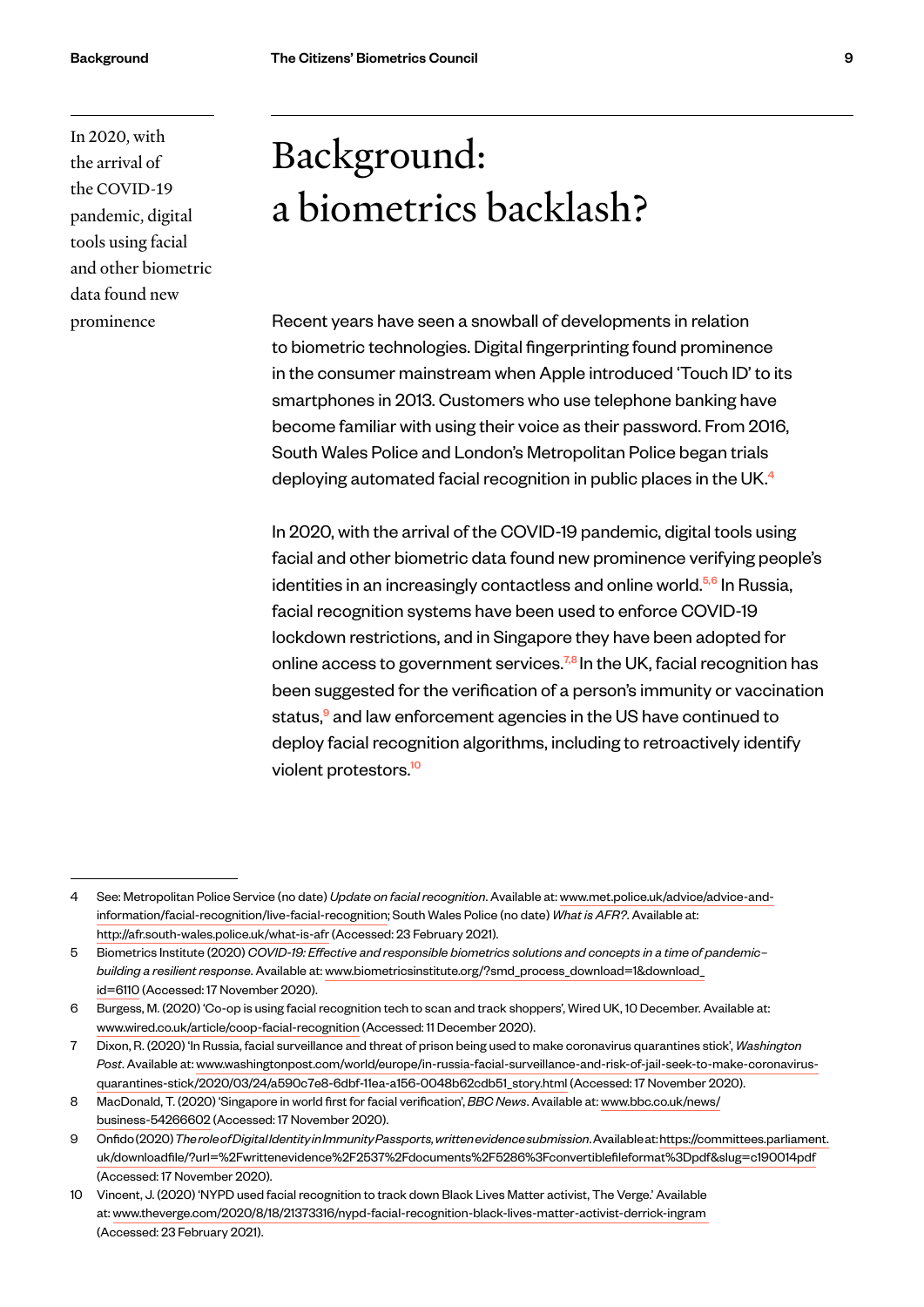The contention that biometric systems are deployed in the public interest is counterbalanced by a range of societal and ethical concerns The benefits and opportunities posed by biometric technologies include their ability to support effective law enforcement, ensure public safety and verify identities securely and virtually. Biometric technologies have been used in policing for decades, through DNA and fingerprint matching, and are widely deployed in other settings where safe and reliable identification of individuals is required, such as building or device security and at international borders. Emerging biometric technologies, such as automated facial recognition, have current and potential applications in improving services and online safety, and in tackling serious crime.

But the contention that biometric systems are deployed in the public interest is counterbalanced by a range of societal and ethical concerns. These concerns are driving a growing controversy around the use of biometric technologies and increasing resistance towards them, particularly towards automated facial recognition.

In the UK, the Court of Appeal ruled that South Wales Police's use of automated facial recognition was unlawful in response to a case brought by Ed Bridges and civil rights group, Liberty.<sup>11</sup> Journalists around the world have questioned the role of facial recognition in the treatment of Uighur Muslims in China.<sup>12</sup> In the USA, Portland became the country's fourth city to ban uses of facial recognition.<sup>13</sup> Facial recognition company Clearview AI made controversial headlines when it was revealed it was scraping images from social media for its algorithms.<sup>14</sup> And three major technology firms – IBM, Amazon and Microsoft – all announced they would stop or limit the use of their facial recognition systems by police forces in the wake of the Black Lives Matter protests.<sup>15</sup>

<sup>11</sup> Ryder M. and Jones J. (2020) 'Facial recognition technology needs proper regulation' – Court of Appeal, Ada Lovelace Institute. Available at: [www.adalovelaceinstitute.org/facial-recognition-technology-needs-proper-regulation-court-of-appeal](https://www.adalovelaceinstitute.org/facial-recognition-technology-needs-proper-regulation-court-of-appeal/) (Accessed: 17 November 2020).

<sup>12</sup> Mozur, P. (2019) 'One Month, 500,000 Face Scans: How China Is Using A.I. to Profile a Minority', *The New York Times*, 14 April. Available at: [www.nytimes.com/2019/04/14/technology/china-surveillance-artificial-intelligence-racial-profiling.html](https://www.nytimes.com/2019/04/14/technology/china-surveillance-artificial-intelligence-racial-profiling.html) (Accessed: 23 February 2021).

<sup>13</sup> Brandom, R. (2020) 'Portland, Maine has voted to ban facial recognition, The Verge'. Available at: [www.theverge.com/2020/11/4/21536892/portland-maine-facial-recognition-ban-passed-surveillance](https://www.theverge.com/2020/11/4/21536892/portland-maine-facial-recognition-ban-passed-surveillance) (Accessed: 4 November 2020).

<sup>14</sup> Hill, K. (2020) 'The Secretive Company That Might End Privacy as We Know It', *The New York Times,* 18 January. Available at: [www.nytimes.com/2020/01/18/technology/clearview-privacy-facial-recognition.html](https://www.nytimes.com/2020/01/18/technology/clearview-privacy-facial-recognition.html) (Accessed: 18 November 2020).

<sup>15</sup> Heilweil, R. (2020) 'Big tech companies back away from selling facial recognition to police. That's progress.' Vox*.* Available at: [www.vox.com/recode/2020/6/10/21287194/amazon-microsoft-ibm-facial-recognition-moratorium-police](https://www.vox.com/recode/2020/6/10/21287194/amazon-microsoft-ibm-facial-recognition-moratorium-police) (Accessed: 17 November 2020).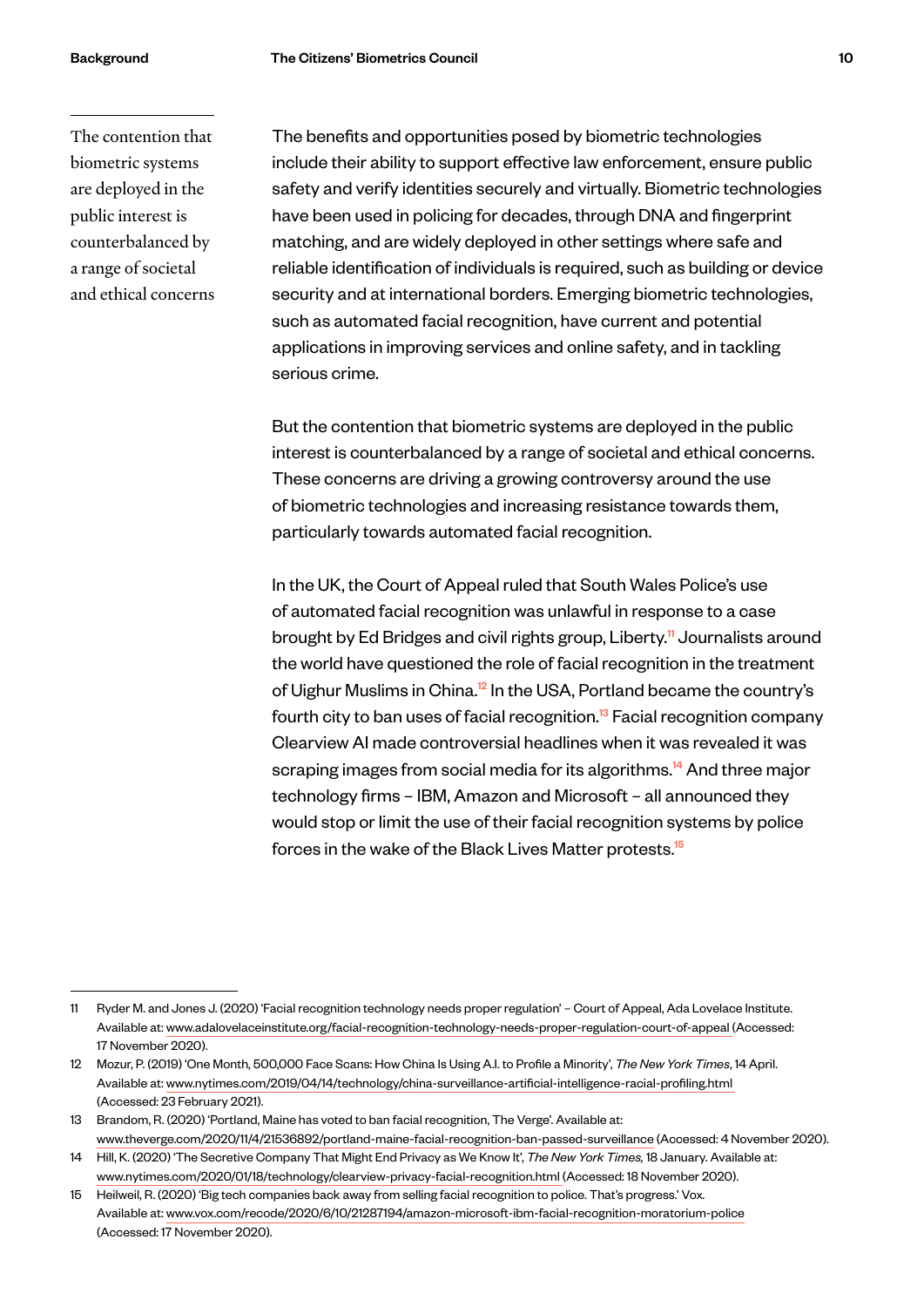In the UK, the Information Commissioner's Office, former Biometrics Commissioner and former Surveillance Camera Commissioner have all argued that the law related to biometric technologies is no longer fit for purpose

Campaigners and legal scholars have articulated the powerful ways that biometric technologies can subject citizens to undue surveillance, infringing on people's privacy, civil liberties and data rights. Researchers have demonstrated how many of the market-leading and widelydeployed facial recognition algorithms contain biases which reduce their accuracy for ethnic minorities and women, particularly Black women.<sup>16,17</sup> When used in contexts already characterised by structural injustice, these factors could compound and amplify the institutional racism and other biased outcomes that already persist.<sup>18</sup>

In the UK, the Information Commissioner's Office (ICO), former Biometrics Commissioner and former Surveillance Camera Commissioner have all argued that the law related to biometric technologies is no longer fit for purpose.<sup>19</sup> In August 2020, the Court of Appeal of England and Wales concluded that there were 'fundamental deficiencies' in the legal framework surrounding the police use of facial recognition.20 An editorial in the worlds' leading science journal, *Nature*, argues biometrics needs an 'ethical reckoning', calling for researchers, funders and institutions working in the fields of computer science and artificial intelligence to respond to 'the ethical challenges of biometrics'.<sup>21</sup>

There are efforts to address these gaps: researchers have developed frameworks to support audits of facial recognition systems, some technology developers are committed to demonstrating responsible uses of biometrics, and arguments for a US Federal Office for facial

<sup>16</sup> Buolamwini J., Gebru T. (2018) 'Gender Shades: Intersectional Accuracy Disparities in Commercial Gender Classification.' *Proceedings of Machine Learning Research* 81:1–15, Conference on Fairness, Accountability, and Transparency.

<sup>17</sup> Leslie, D. (2020) Understanding bias in facial recognition technologies. Zenodo. doi: 10.5281/zenodo.4050457

<sup>18</sup> Chowdhury, A. (2020) 'Unmasking Facial Recognition: An exploration of the racial bias implications of facial recognition surveillance in the United Kingdom.' *WebRoots Democracy*. Available at: https://webrootsdemocracy.org/unmasking-facialrecognition (Accessed: 18 March 2021).

<sup>19</sup> Information Commissioner's Office (2019) *The use of live facial recognition technology by law enforcement in public places*. Available at:<https://ico.org.uk/media/about-the-ico/documents/2616184/live-frt-law-enforcement-opinion-20191031.pdf> (Accessed: 27 November 2020); Wiles P (2020) *Biometrics Commissioner's address to the Westminster Forum: 5 May 2020, GOV.UK*. Available at: [www.gov.uk/government/speeches/biometrics-commissioners-address-to-the-westminster-forum-5](https://www.gov.uk/government/speeches/biometrics-commissioners-address-to-the-westminster-forum-5-may-2020) [may-2020](https://www.gov.uk/government/speeches/biometrics-commissioners-address-to-the-westminster-forum-5-may-2020) (Accessed: 17 November 2020); Porter, T. (2020) 'Facing the Camera: Good practice and guidance'. Surveillance Camera Commissioner. Available at: [https://assets.publishing.service.gov.uk/government/uploads/system/uploads/attachment\\_data/](https://assets.publishing.service.gov.uk/government/uploads/system/uploads/attachment_data/file/940386/6.7024_SCC_Facial_recognition_report_v3_WEB.pdf) [file/940386/6.7024\\_SCC\\_Facial\\_recognition\\_report\\_v3\\_WEB.pdf](https://assets.publishing.service.gov.uk/government/uploads/system/uploads/attachment_data/file/940386/6.7024_SCC_Facial_recognition_report_v3_WEB.pdf).

<sup>20</sup> Ryder M., Jones J. (2020) 'Facial recognition technology needs proper regulation', *Ada Lovelace Institute*. Available at: www.adalovelaceinstitute.org/blog/facial-recognition-technology-needs-proper-regulation (Accessed: 18 March 2021).

<sup>21</sup> Nature editorial (2020) 'Facial-recognition research needs an ethical reckoning', *Nature*, 587(7834), pp. 330–330. doi: [10.1038/d41586-020-03256-7](https://doi.org/10.1038/d41586-020-03256-7).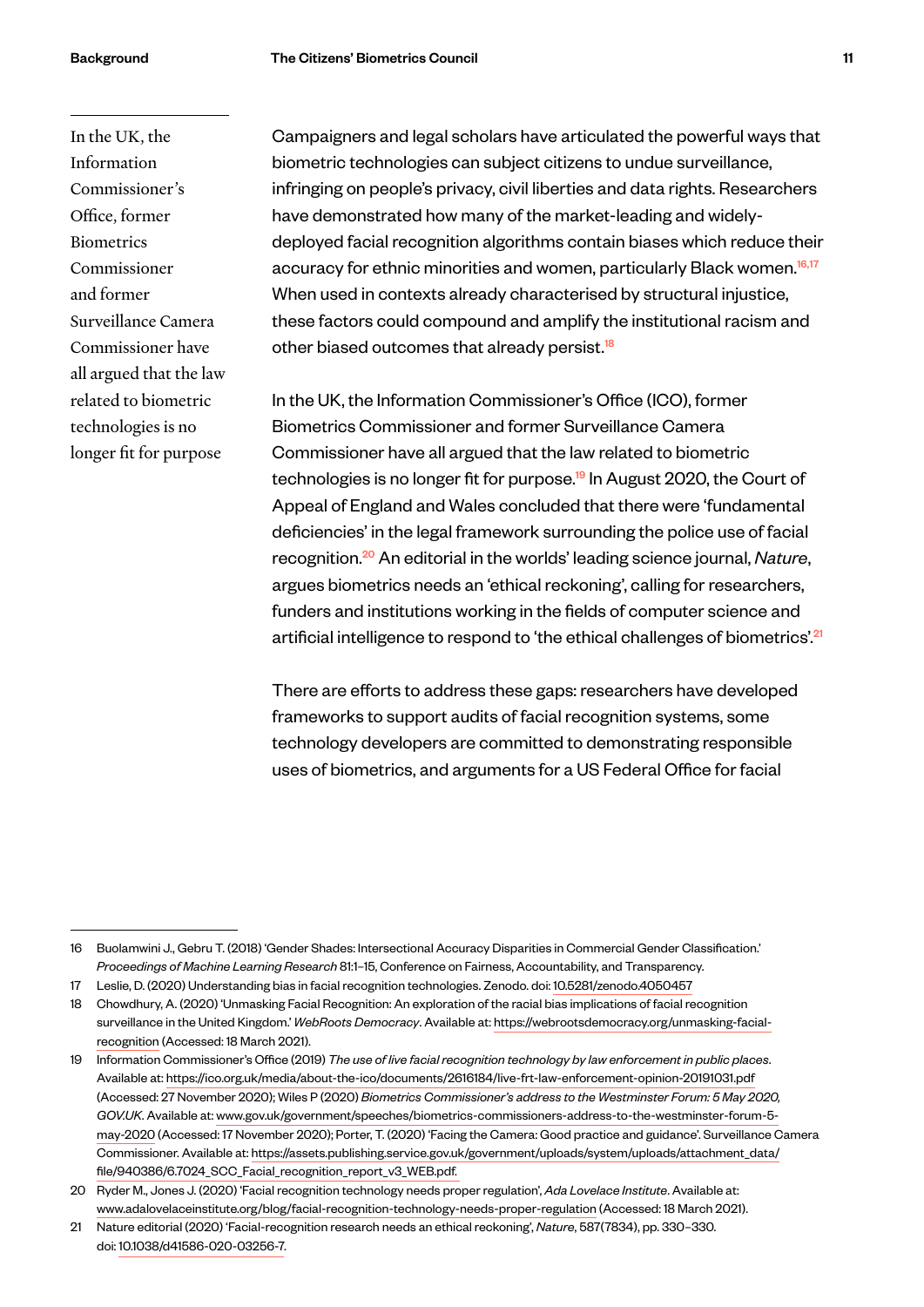What constitutes trustworthy, responsible, proportionate use of biometric technologies is one of the most complex and urgent questions facing our society today

recognition have been put forward.<sup>22,23,24</sup> The former Surveillance Camera Commissioner has also issued guidance for the use of facial recognition by UK police forces.<sup>25</sup>

However, to date little public debate has taken place about what legal and ethical checks and balances are needed – particularly in the UK – and the lack of adequate regulation and oversight leaves potential for misguided use of biometrics at best, and misuse at worst. While many stakeholders with commercial, legal or research interests in biometric technologies have contributed to debates about how biometric technologies can be deployed in the public interest, a crucial stakeholder group is yet to be consulted: the public.

What constitutes trustworthy, responsible, proportionate use of biometric technologies is one of the most complex and urgent questions facing our society today. Addressing this question requires a range of inputs, from legal inquiry and ethical analysis to political scrutiny. But it cannot be addressed without public input.

The Ada Lovelace Institute convened the Citizens' Biometrics Council to bring perspectives of informed members of the public to debates about biometric technologies. We believe the Council's recommendations are a crucial component in responding to the increasingly ubiquitous role biometric technologies appear set to play in our world.

'Public interest tests [relating to the use of biometrics] ought to be informed by the sentiment of the public, but that sentiment is not best read from simple public opinion surveys, although methodologically more sophisticated work may have a part to play.

<sup>22</sup> Ho, D. E. et al. (2020) 'Evaluating Facial Recognition Technology: A Protocol for Performance Assessment in New Domains', *Stanford Institute for Human-Centered Artificial Intelligence*. Available at: https://hai.stanford.edu/sites/default/files/2020-11/HAI\_ FacialRecognitionWhitePaper\_Nov20.pdf (Accessed: 18 March 2021).

<sup>23</sup> See: *Safe Face Pledge*. Available at: [www.safefacepledge.org](https://www.safefacepledge.org/) (Accessed: 23 February 2021).

<sup>24</sup> Erik Learned-Miller et al. (2020) 'Facial recognition technologies in the wild'. *Algorithmic Justice League*.

<sup>25</sup> Porter, T. (2020) 'Facing the Camera: Good practice and guidance'. *Surveillance Camera Commissioner*. Available at: [https://assets.publishing.service.gov.uk/government/uploads/system/uploads/attachment\\_data/file/940386/6.7024\\_SCC\\_Facial\\_](https://assets.publishing.service.gov.uk/government/uploads/system/uploads/attachment_data/file/940386/6.7024_SCC_Facial_recognition_report_v3_WEB.pdf) [recognition\\_report\\_v3\\_WEB.pdf](https://assets.publishing.service.gov.uk/government/uploads/system/uploads/attachment_data/file/940386/6.7024_SCC_Facial_recognition_report_v3_WEB.pdf) (Accessed: 18 March 2021)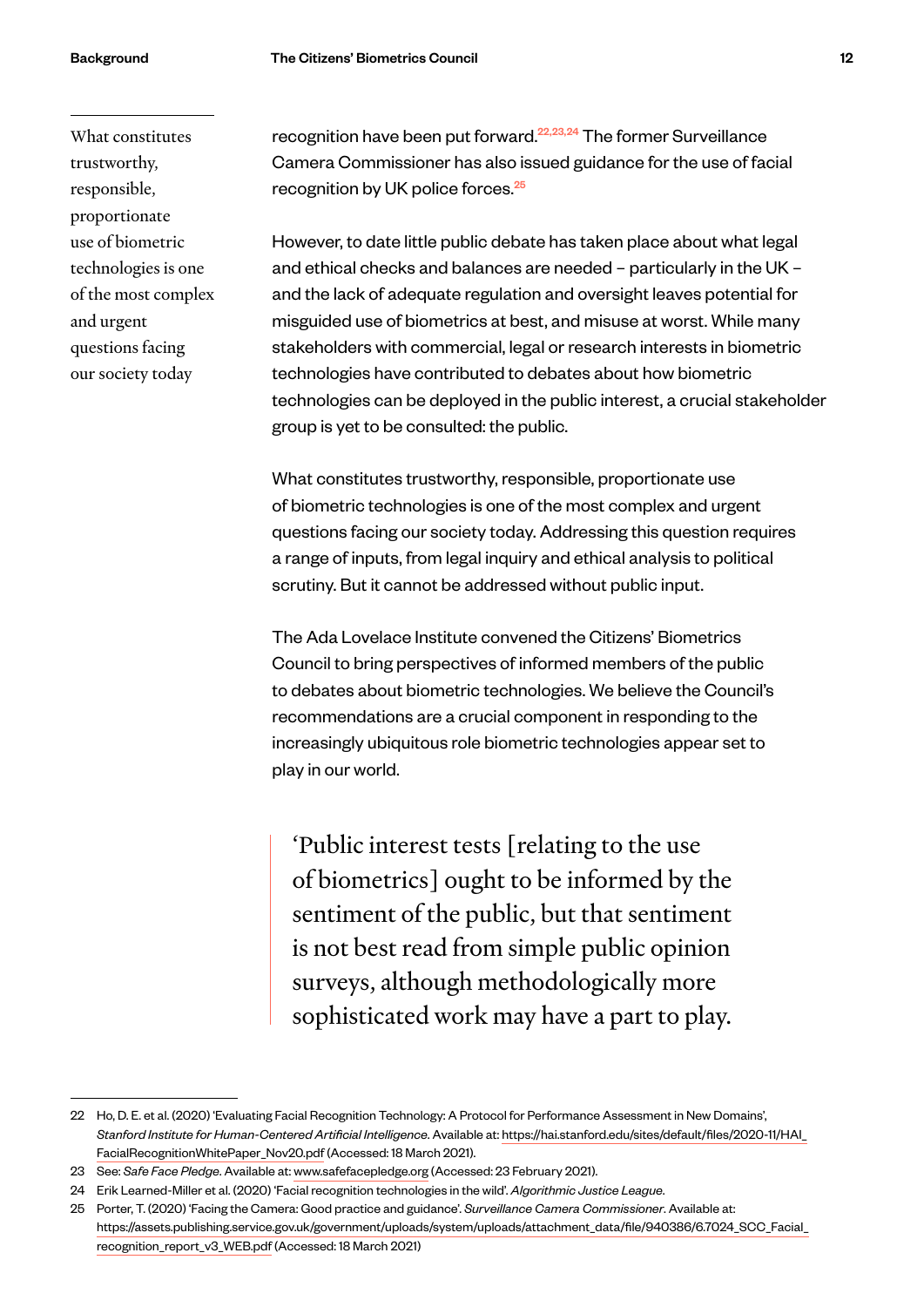For citizens to reach an informed view they need to be informed by a public debate – the sentiment of the public should be formed based on such evidence and reasoning.'

Paul Wiles, Biometrics Commissioner 2016–2020.<sup>26</sup>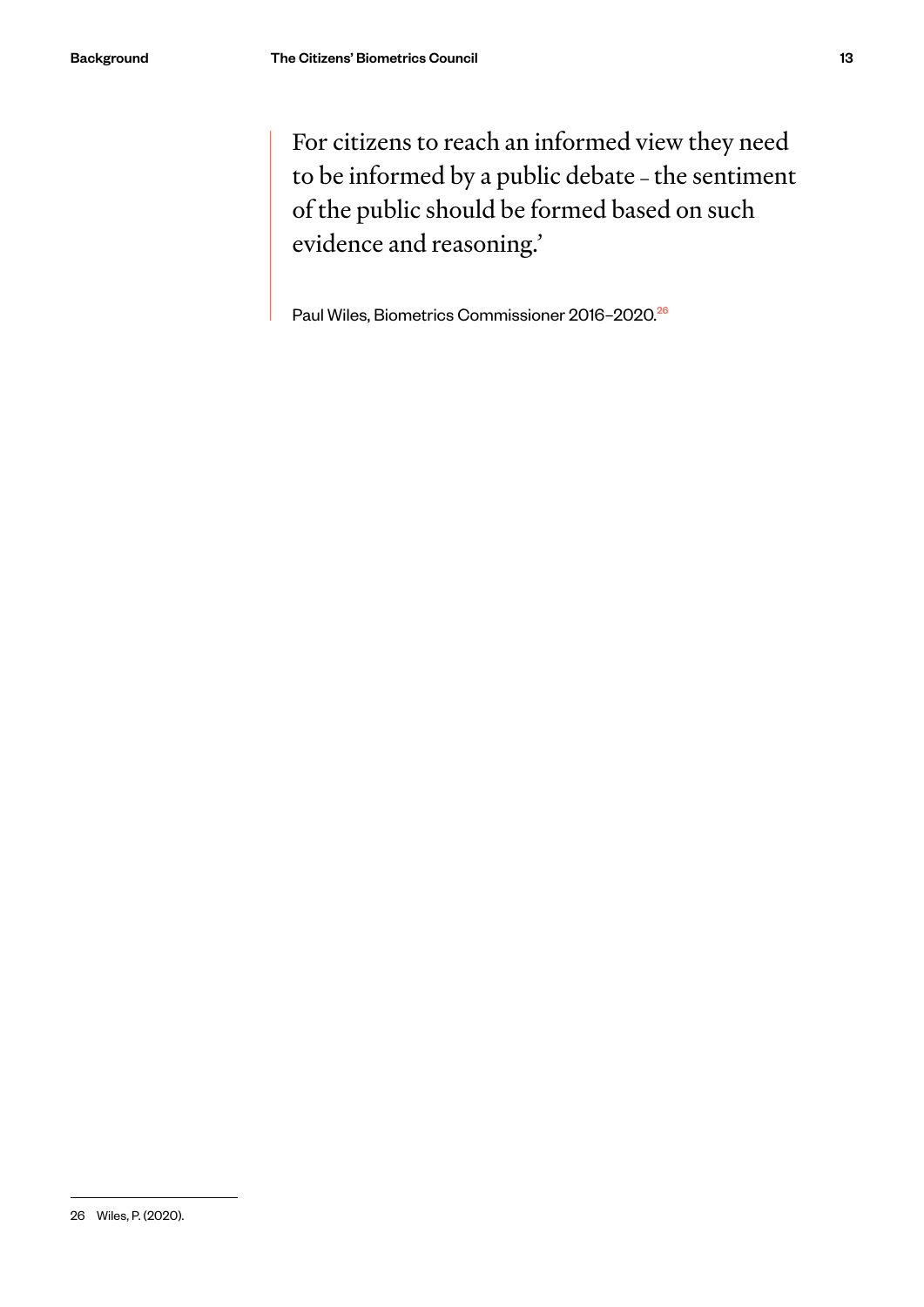<span id="page-14-0"></span>Deliberative

approaches such as those used in the Council enable detailed understanding of people's

perspectives on complex topic areas

# Methodology

The Citizens' Biometrics Council ran from February to October 2020, in-person and online. It involved 50 members of the public who took part in 60 hours of deliberative workshops. During the workshops, they considered evidence about biometric technologies, heard from experts from a range of backgrounds, and participated in facilitated discussion.

The Ada Lovelace Institute conceived of and designed the Citizen's Biometrics Council to address the following aim: to give an understanding of an informed public's expectations, conditions for trustworthiness and red lines when it comes to the use of biometric technologies and data.

Throughout the process, all members of the Citizens' Biometrics Council became informed on the topic, and considered the information and their task with thought and scrutiny. They concluded by developing a set of recommendations that respond to the urgent need for public voice on the use of biometric technologies.

Deliberative approaches such as those used in the Council enable detailed understanding of people's perspectives on complex topic areas. Valuable in their own right, they also complement quantitative methods, such as surveys or opinion polls, like our *Beyond Face Value* report. A survey can offer population-level insights on attitudes, while qualitative and deliberative methods, such as those used with the Council, offer insight on why people hold certain opinions, what values or information inform those views, and what they would advise when informed.

#### Recruiting for the Council

We recruited Council members to include a broad and diverse range of perspectives while maintaining a manageable number of participants that could engage meaningfully in rich, facilitated discussions. We initially sought to recruit 60 participants to meet this aim within the bounds of our capacity.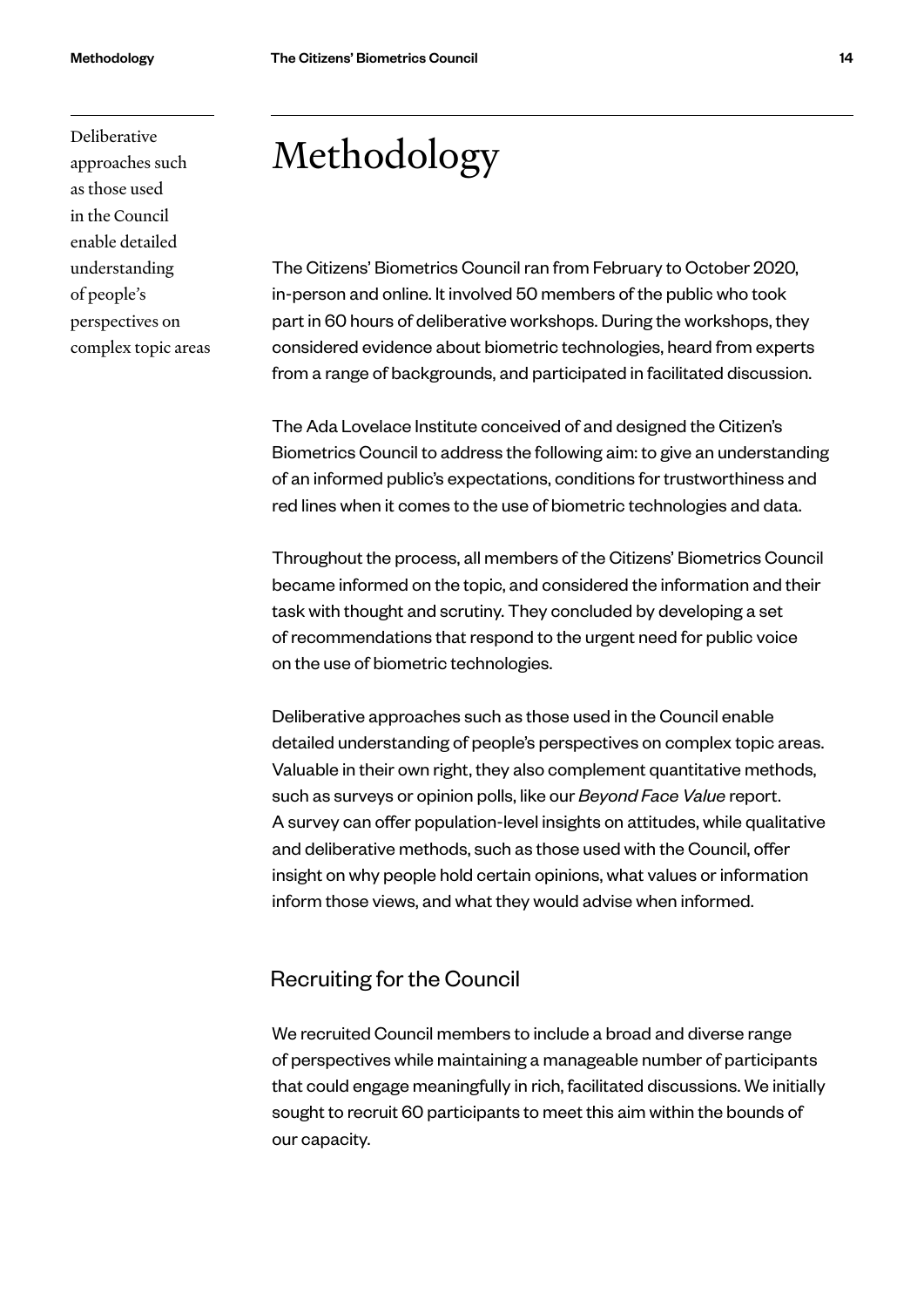Mini-publics such as the Citizens' Biometrics Council can never be statistically representative of the wider population, nor should they aim to be. Instead, they should reflect the diversity of views within a population.<sup>27</sup>

To achieve this, we used a purposive approach to recruitment, inviting participants to the Council via a market research recruitment agency with selection criteria to ensure the representation of a diverse range of perspectives on the Council, and to account for the disproportionate and biased impacts of biometric technologies on underrepresented and marginalised groups.

We recruited participants against the following selection factors:

- gender
- age
- ethnicity
- disability
- life stage
- current working status and type
- socio-economic background
- urban or rural place of residence
- attitudes to the use of data.

Council members were recruited from both the Bristol and Manchester areas, creating two groups of 30 participants who came together to participate in workshops. We chose these locations to avoid a London-centric bias, and as they offer diverse populations but would enable participants to travel easily and meet face-to-face.

We paid participants incentives at industry best-practice rates for each workshop they attended, to remunerate them for their time and contributions to the Council.

Due to COVID-19, some participants had to withdraw from the project, and we additionally recruited some participants to ensure we maintained diversity against our criteria. Ultimately, the Council consisted of 50 people who participated in the majority of workshops and contributed to the development of the Council's recommendations.

<sup>27</sup> Steel, D. et al. (2020) 'Rethinking Representation and Diversity in Deliberative Minipublics', *Journal of Deliberative Democracy,* 16(1), pp. 46–57. doi: [10.16997/jdd.398](https://doi.org/10.16997/jdd.398).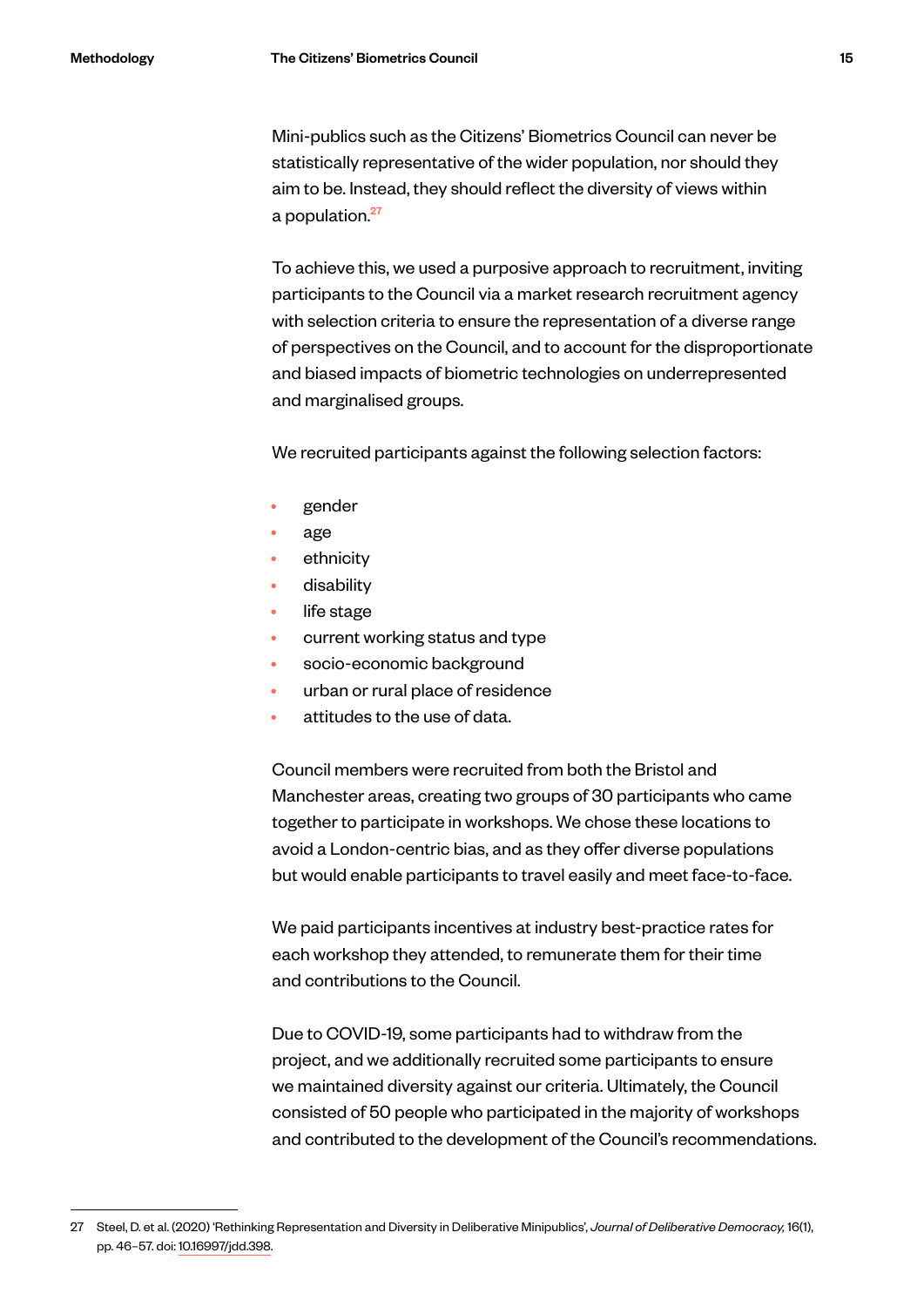#### The Council workshops

The Council's deliberations were designed around a series of three weekend-long workshops. These workshops were planned to take place between 10:00 and 16:00, Saturday and Sunday across six weekends in February, March and April 2020 (so that each Council group in Bristol and Manchester took part in three workshop weekends).

Each workshop involved a combination of:

- Considering a balanced range of information and evidence about biometric technologies and the challenges they pose. Evidence was drawn from: news articles, academic research, research carried out by the Ada Lovelace Institute, public information provided by technology companies, policy papers and other literature. Where necessary, researchers at the Ada Lovelace Institute, and facilitators at Hopkins Van Mil summarised the evidence, or made it more accessible.
- Hearing from, and posing questions to expert speakers who represented technology developers, organisations deploying biometrics, civil rights advocates and campaigners, academic researchers, government bodies and regulators. (See appendix for a list of speakers).
- Engaging in facilitated discussion and deliberation with other Council members and expert speakers to address questions and develop recommendations.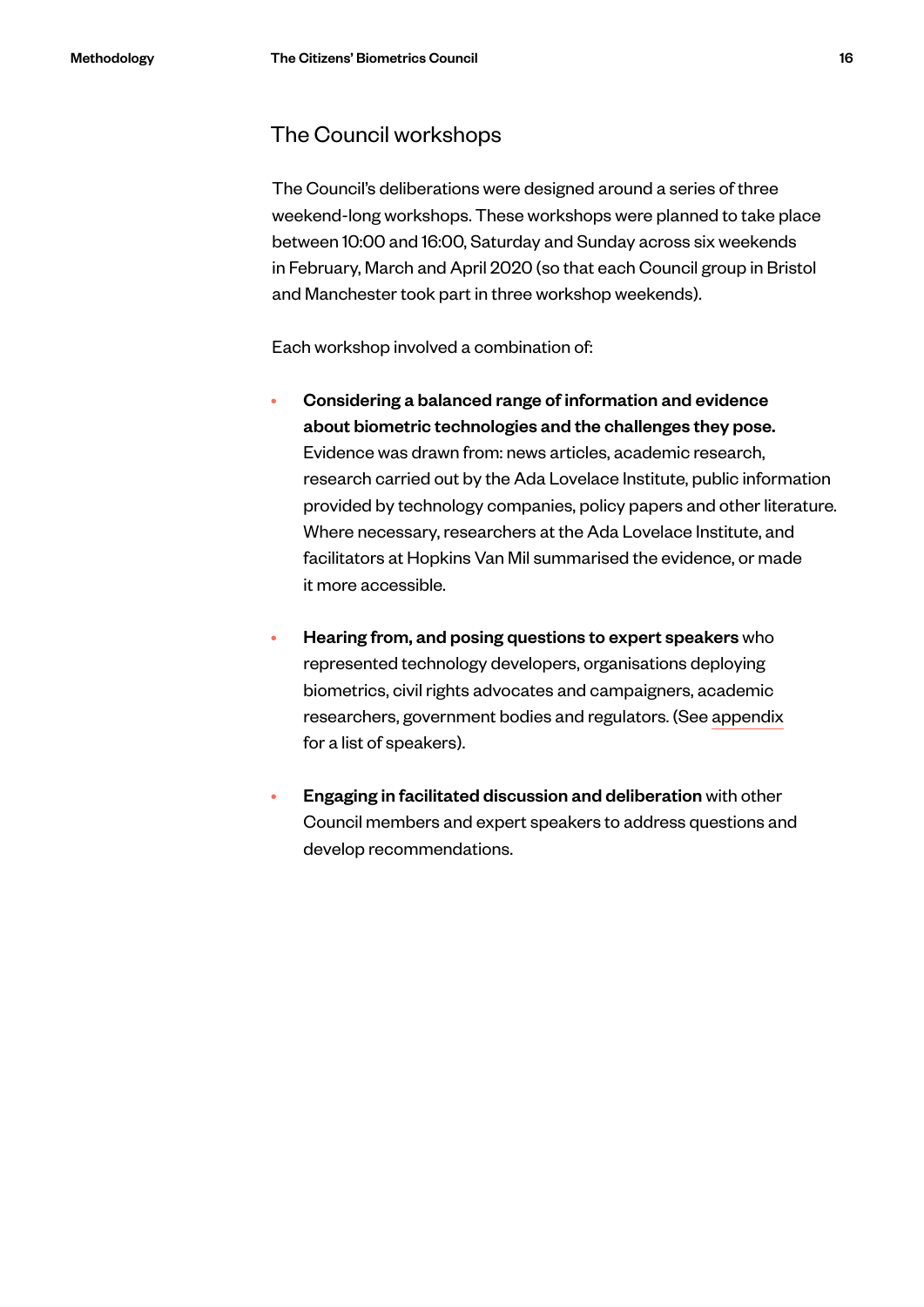#### The workshop structure

| Weekend | Topic                                                       | Items explored/discussed                                                                                                                                                                                                                                                                                                                                                                     | <b>Expert speakers</b>                                                                                                |
|---------|-------------------------------------------------------------|----------------------------------------------------------------------------------------------------------------------------------------------------------------------------------------------------------------------------------------------------------------------------------------------------------------------------------------------------------------------------------------------|-----------------------------------------------------------------------------------------------------------------------|
|         | Getting to grips<br>with biometrics                         | biometric technologies: what they are, how<br>$\bullet$<br>they work and examples of recent cases<br>the Council's purpose and role,<br>$\bullet$<br>and the structure of the process<br>initial reflections on benefits and harms,<br>$\bullet$<br>including bias, discrimination, trust and<br>data privacy<br>considering and developing the central<br>question the Council will address | Technology developers, regulators, police and<br>national security technologists, Surveillance<br>Camera Commissioner |
| 2       | <b>Exploring</b><br>the benefits<br>and harms               | privacy and surveillance<br>٠<br>consent<br>bias, discrimination and accuracy<br>٠<br>public safety<br>٠<br>data protection<br>$\bullet$                                                                                                                                                                                                                                                     | Civil rights advocates, academic researchers,<br>ethics specialists                                                   |
| 3       | Drawing<br>conclusions<br>and developing<br>recommendations | legislation and policy landscape<br>٠<br>developing recommendations<br>$\bullet$<br>presenting recommendations<br>to a policy panel                                                                                                                                                                                                                                                          | Regulators, policy experts,<br>technology developers, legal experts,<br><b>Biometrics Commissioner</b>                |

Although the two groups met separately, they took part in the same workshop structure, and there were no notable differences in the topics and themes discussed between the groups. This report reflects the perspectives of Council members from across both groups.

#### Community Voices workshops

The project was designed specifically to involve and amplify the voices of people from minority ethnic groups, members of the LGBTQI+ community and people with disabilities. Existing research, and our 2019 survey *Beyond Face Value*, showed that these groups are often disproportionately impacted by biometric technologies, and face unique challenges in response to them but are too-often underrepresented in debates about technology.

In addition to the Citizens' Biometrics Council workshops, we convened one Community Voices group for each of the above groups, including between seven and twelve members in each, recruited via community groups and charities. The Community Voices groups met once before the main Council workshops began, and again during the reporting phase after the Council's workshops ended, for around two hours each time. The Community Voices workshops aimed to ensure these groups' perspectives were embedded in the Council's deliberations by: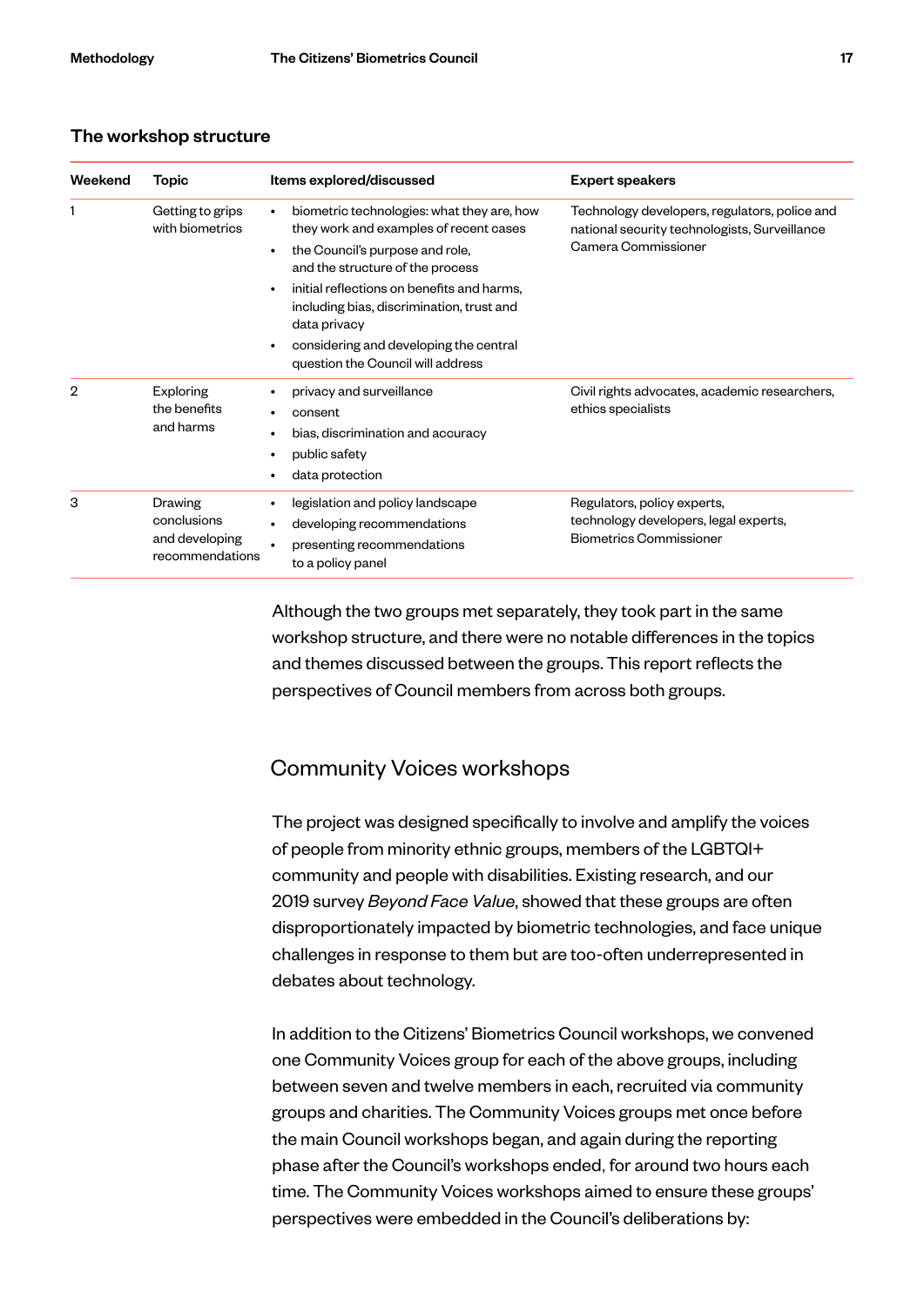- informing the design process by considering what topics and concerns the groups felt the Council should consider
- focusing on how to address the experiences of marginalised groups and the disproportionate impacts of biometric technologies
- reviewing the Council's findings and recommendations to feed back on how to amplify the perspectives of marginalised groups
- ensuring that the entire process is informed by, and appropriately weighted to consider, the views of minority ethnic groups, members of the LGBTQI+ community and people with disabilities.

At least one participant from each group also participated in the Council's workshops. Members of the Community Voices workshops, as well as all members of the Council, were engaged through an intersectional approach that encouraged them to speak from their own pluralistic experience, rather than represent 'the view' of one particular demographic.

The discussions these groups had are reflected throughout this report as part of the overall project, as well as in other reports by the Ada Lovelace Institute.<sup>28</sup> In particular, bias, discrimination and inequality became core themes throughout the Council's deliberations, strengthened and enriched by the contributions of the Community Voices groups.

#### COVID-19: disruption and going online

Planning for the project began in September 2019, long before the COVID-19 pandemic arrived. This meant the project was designed to take place in-person, and was adapted to work online following the implementation of lockdown restrictions.

The Citizens' Biometrics Council was midway through its workshops in March 2020 when the UK began to witness a rise in Coronavirus cases, and the UK Government implemented lockdown restrictions. At this time, the Manchester group had completed their first weekend of workshops, and the Bristol group had completed its second weekend.

<sup>28</sup> See: Patel R., Peppin A. (2020) 'Making visible the invisible: what public engagement uncovers about privilege and power in data systems'. *Ada Lovelace Institute*. Available at: [www.adalovelaceinstitute.org/blog/public-engagement-uncovers-privilege-and-power](https://www.adalovelaceinstitute.org/blog/public-engagement-uncovers-privilege-and-power-in-data-systems/)[in-data-systems](https://www.adalovelaceinstitute.org/blog/public-engagement-uncovers-privilege-and-power-in-data-systems/) (Accessed: 8 January 2021); Ada Lovelace Institute (2020) *No green lights, no red lines*. Available at: [www.adalovelaceinstitute.org/wp-content/uploads/2020/07/No-green-lights-no-red-lines-final.pdf](https://www.adalovelaceinstitute.org/wp-content/uploads/2020/07/No-green-lights-no-red-lines-final.pdf) (Accessed: 8 January 2021).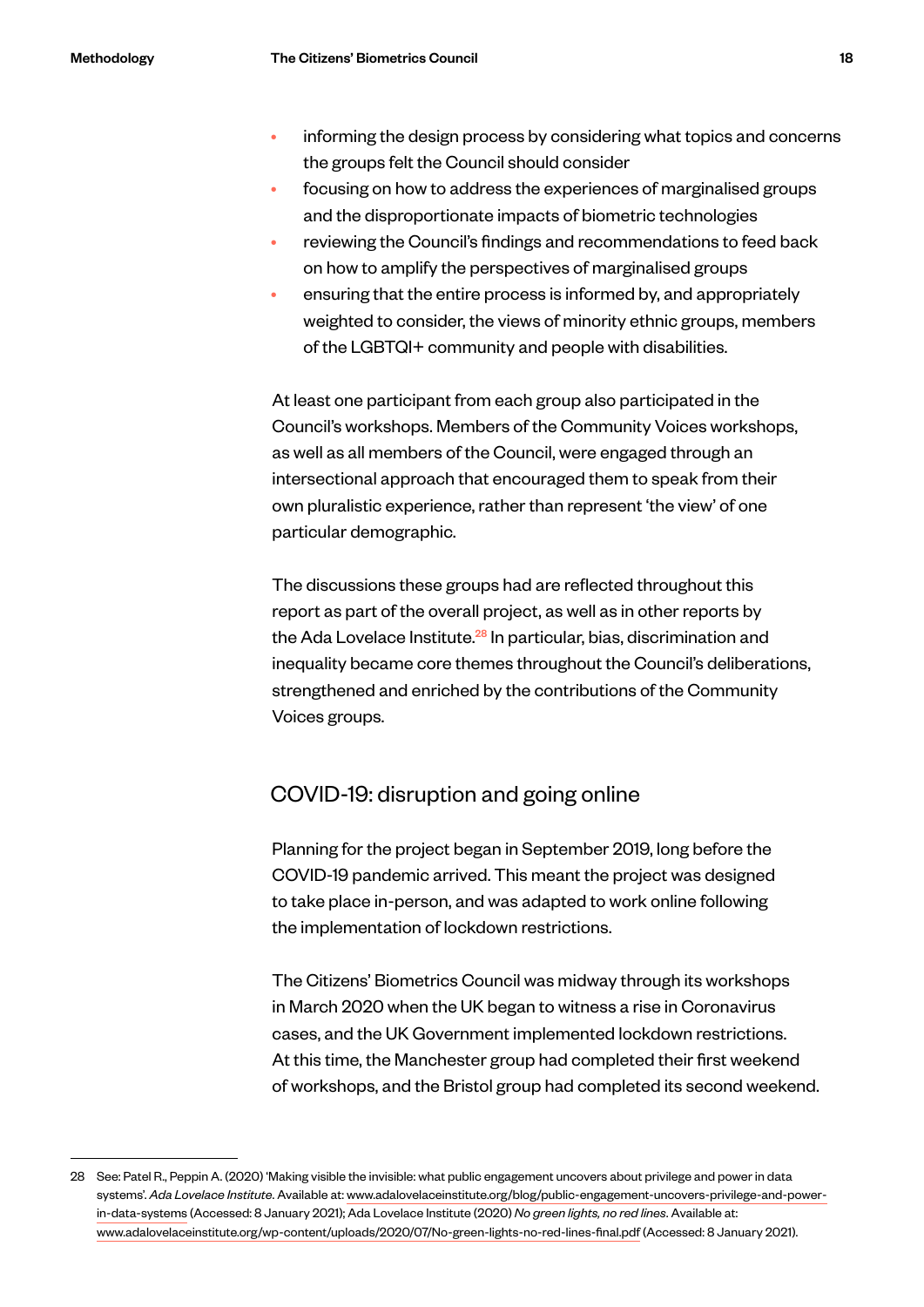Moving the format online required considerable thought in redesign, but ultimately presented a different way of conducting the workshops

We immediately postponed the process, aiming to reconvene in Autumn 2020. Initially, we had hoped to reconvene the Council in-person, but as the world rapidly adapted to online working, and as it became clear that meeting in large groups would continue to be unsafe until the arrival of a vaccine, we explored approaches to bringing the Council together online.

In the intervening months, many public engagement organisations and researchers began to iterate and develop tools and methods for conducting public engagement deliberative workshops in online environments.<sup>29,30</sup> We drew from these to adapt the remaining workshops to work online, via Zoom, as well as establishing an online forum where we could continue to share some materials, create 'homework' tasks and keep in contact with participants.

The Manchester group resumed their deliberation in September completed their second workshop online across evenings and weekends. Both Manchester and Bristol groups then conducted their final 'weekend' via a series of online workshops in October 2020.

The online workshops were one-and-a-half to two hours long, and followed developing best practice about suitable lengths for a comfortable and productive online session. Moving online led to some challenges, for example, participants couldn't enjoy the creative benefits of being in the same room, nor could they work together to craft and explore ideas on paper.

However, the online workshops had no travel requirements, and some participants found it easier to fit them into their schedule. Online workshops also offered different ways of working, such as using breakout rooms or chat messaging to capture spontaneous thoughts, and some participants felt more comfortable contributing from their own home environment. It also meant we could engage a broader range of expert speakers, who could easily participate for short sessions without needing to give additional time for travel.

<sup>29</sup> Hughes, T. (2020) 'Digital tools for participation: Where to start?', *Involve.* involve.org.uk. Available at: [www.involve.org.uk/resources/](https://www.involve.org.uk/resources/blog/opinion/digital-tools-participation-where-start) [blog/opinion/digital-tools-participation-where-start](https://www.involve.org.uk/resources/blog/opinion/digital-tools-participation-where-start) (Accessed: 23 February 2021).

<sup>30</sup> Mckeon, A. (2020) 'Moving Online', *Traverse*. Available at: https://traverse.ltd/moving-online (Accessed: 23 February 2021).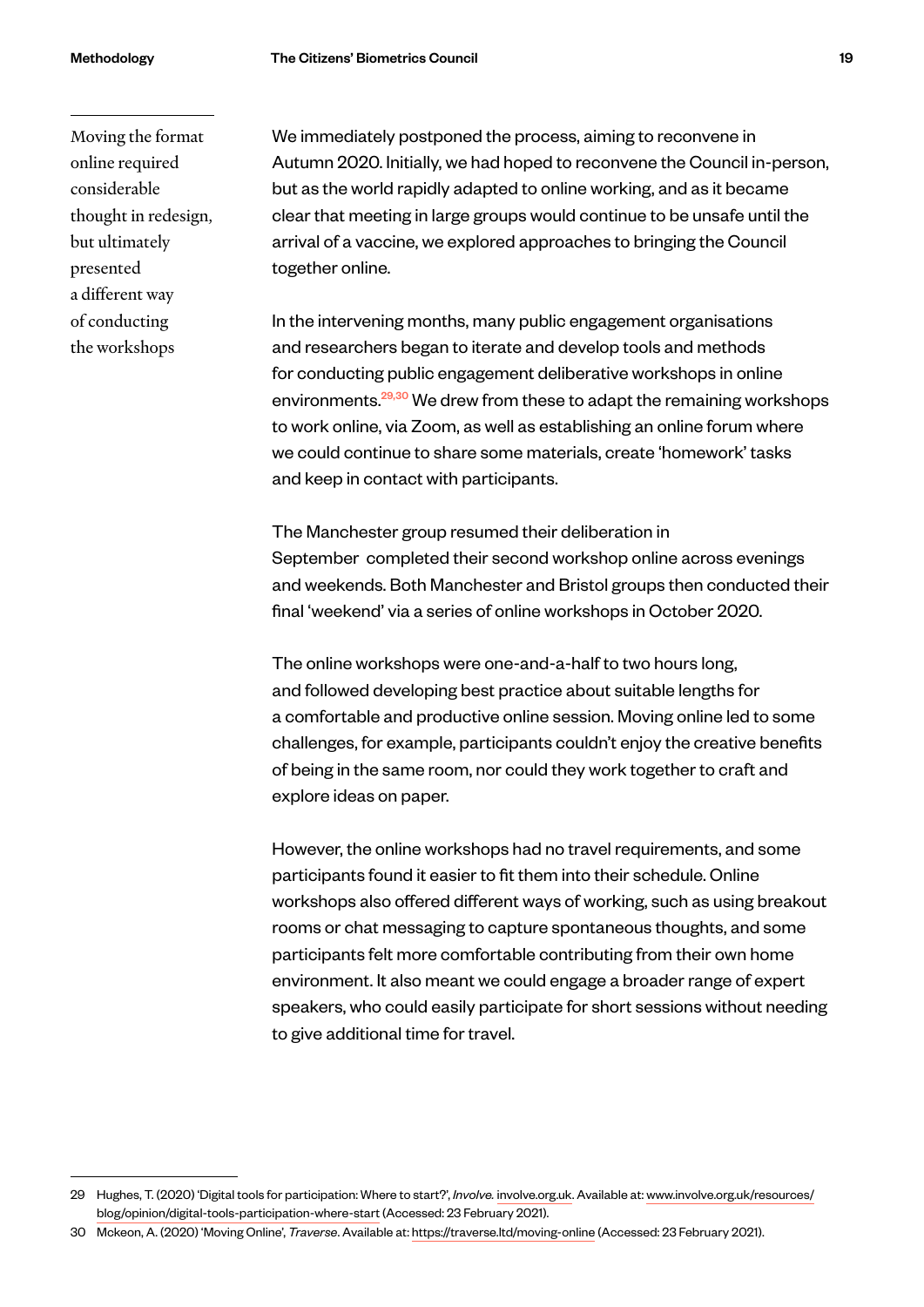Moving the format online required considerable thought in redesign, but ultimately presented a different way of conducting the workshops. The end result was a robust and rigorous deliberation, which produced an insightful set of recommendations. It is likely that the benefits and challenges offered by online engagement will continue to be understood, as public dialogue, engagement and deliberation projects continue while social distancing remains. Online participation will become a common method that practitioners opt to use even after the ability to meet in-person returns; there will be times where the qualities of online participation lend themselves to a particular topic or project.

#### Project delivery, oversight group and evaluation

The design and delivery of the Citizens' Biometrics Council was guided by an oversight group consisting of experts in: biometric technology, technology industry practices and policies, public attitudes towards technology, and responsible and trustworthy data use and technology (see appendix). The group gave advice on the topics and evidence discussed by the Council, the issues the Council should address, and on ensuring the process was balanced and robust. Some oversight group members also acted as expert speakers to the Council, and shared feedback on reporting.

The Council was delivered in partnership with public engagement specialists, Hopkins Van Mil (HVM). The Ada Lovelace Institute conceived the Council and developed its overall design and objectives, and commissioned HVM to act as a delivery partner, responsible for participant recruitment, project logistics and administration, workshop design and facilitation, and transcription. The Ada Lovelace Institute was responsible for researching materials, speakers and content, supporting workshop design, project management, analysis and reporting.

The project was also independently evaluated by Ursus Consulting, who observed workshops and planning meetings, and gathered feedback from participants, expert witnesses and other stakeholders. The evaluation aims to offer insight into the project to help understand the processes strengths, limitations and impact. The evaluation findings will be reported separately.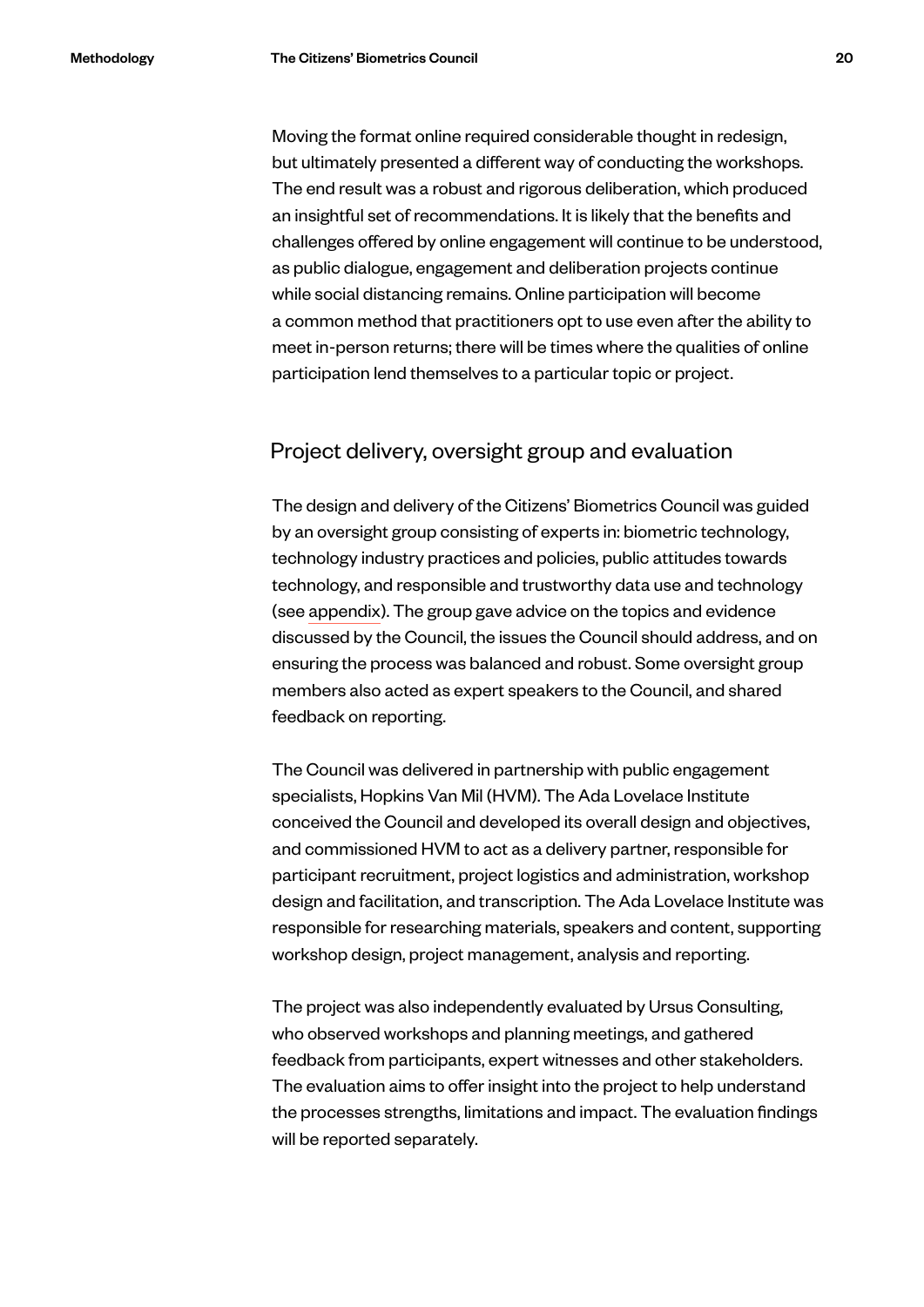# <span id="page-21-0"></span>The Council's recommendations

The Citizens' Biometrics Council developed a set of recommendations in response to the question: What is or isn't ok when it comes to the use of biometric technologies?

These recommendations were developed at the end of the Council's 60 hours of deliberative workshops. In their final workshop, the Council members were asked to reflect on all the perspectives, evidence and topics they had considered throughout their deliberations, and develop recommendations for addressing the challenges raised by biometric technologies.

Rather than seek agreement from the entire Council on a small list of recommendations, these statements were developed through several smaller facilitated discussion groups to ensure each Council member had the space to reflect and contribute, and to ensure we captured the entire range of their ideas. Their recommendations should therefore not be seen as consensus, but instead a range of conclusions.

We present their recommendation statements here in full and in the Council members' own words.<sup>31</sup>

With feedback from a subset of Council members and the project oversight group, the Ada Lovelace Institute developed categories that group the recommendations according to where they overlap or converge around common themes.

<sup>31</sup> We have made minor grammar and phrase edits for readability.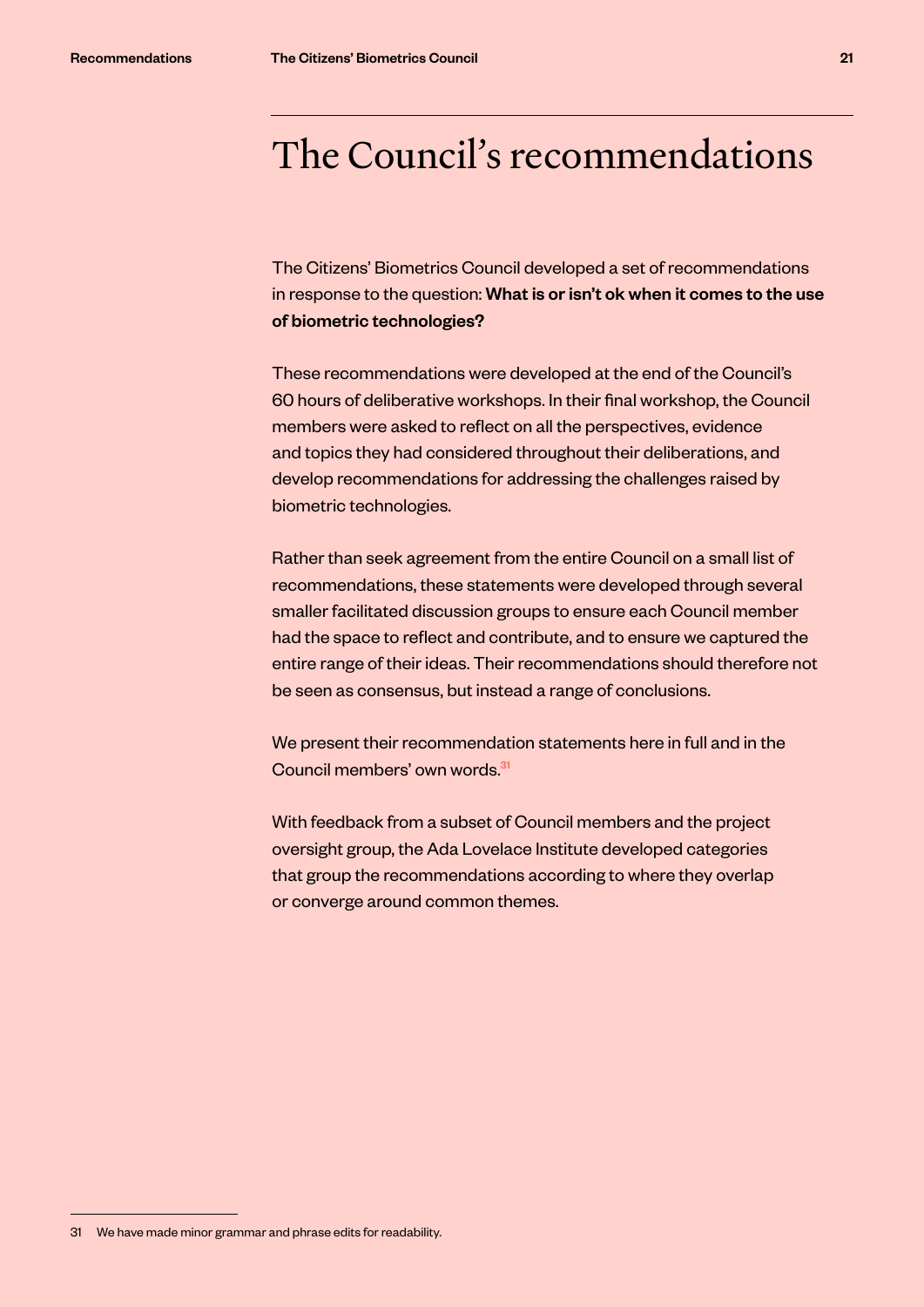| <b>Category</b>                            | <b>Council recommendation</b><br>Numbers correspond to the order recommendations were collated from Council member's workshop<br>groups, and do not represent order of preference or hierarchy                                                                                                                                                                                                                                                                                                                                                                                                      |  |  |
|--------------------------------------------|-----------------------------------------------------------------------------------------------------------------------------------------------------------------------------------------------------------------------------------------------------------------------------------------------------------------------------------------------------------------------------------------------------------------------------------------------------------------------------------------------------------------------------------------------------------------------------------------------------|--|--|
|                                            |                                                                                                                                                                                                                                                                                                                                                                                                                                                                                                                                                                                                     |  |  |
| Independent oversight<br>body, legislation | Legislation should be created to define the boundaries of what is or isn't ok in the use of biometrics,<br>1.<br>and there should be a legal body which holds people accountable for breach.                                                                                                                                                                                                                                                                                                                                                                                                        |  |  |
| and regulation                             | 2. An independent body should bring governance and oversight together. There are too many bodies<br>currently all trying to do different things in this space. The independent body should have some ability<br>to decide what's ok and what's not, through a licensing process that considers permission to collect<br>certain data, why they are using the data, how it is stored, and that it won't be shared with other<br>companies. There should be recompense when companies don't do the right thing, and the body<br>must have some teeth (e.g. the Financial Conduct Authority).          |  |  |
|                                            | 3. There needs to be an independent body overseeing the development, implementation and legislation<br>of biometric technologies and it needs to have all major players involved to create safe practices.                                                                                                                                                                                                                                                                                                                                                                                          |  |  |
|                                            | 4. Until legislation is put in place and laws are set these biometric technologies shouldn't be rolled out<br>on a large scale.                                                                                                                                                                                                                                                                                                                                                                                                                                                                     |  |  |
|                                            | 5. Strong legislation, The Biometrics Act 2020 set, these should be created and kept up to date (reviewed<br>annually). It should include punitive measures - not just fines, i.e., someone could go to prison. All the<br>data must be transparent, and able to be reviewed by the public - it must be published. There needs to<br>be a framework for opt in/opt out. There need to be human accountability built into the system. As such<br>we want to see a 'Biometrics Officer' in every company that's going to deal with the Ethics Committee<br>(see recommendation 6) and be accountable. |  |  |
|                                            | 6. We recommend establishing an Ethics Committee which sets out the ethical and moral framework for<br>assessing all uses of biometric technologies including commercial use and advertising. Biometric data<br>shouldn't be sold on by companies. The committee should have representatives from across society<br>on it. Committee findings must be published.                                                                                                                                                                                                                                    |  |  |
|                                            | 7. Legislation should be developed with a diversity of perspectives and should have 'real teeth' to enforce<br>penalties for breach of the law. E.g. the penalty for breach should be greater than the benefit of selling<br>data to a third party. In order to ensure this occurs, neither business nor government should take the<br>lead, but it should be co-developed with an independent panel/group, including members of the public.                                                                                                                                                        |  |  |
|                                            | 8. A continually evolving framework of governance that includes a register to use biometric technologies,<br>that is overseen by a broad representative group of individuals (and including public).                                                                                                                                                                                                                                                                                                                                                                                                |  |  |
|                                            | 9. Governance standards need to be futureproofed - regular reviews written into new legislation to take<br>into account new technology as it changes over time. Accurate now and reviewed to allow for<br>adaptations to be kept current.                                                                                                                                                                                                                                                                                                                                                           |  |  |
| Data management                            | 10. Data collection, storage and handling, length of storage are all important areas for consideration.<br>Biometric information should be destroyed once a data subject leaves an organisation/<br>company; e.g. only held for as long as a person uses the gym/bank. Specific details could be<br>broadly broken down in to three categories:                                                                                                                                                                                                                                                     |  |  |
|                                            | financial/private sector                                                                                                                                                                                                                                                                                                                                                                                                                                                                                                                                                                            |  |  |
|                                            | regulation for police                                                                                                                                                                                                                                                                                                                                                                                                                                                                                                                                                                               |  |  |
|                                            | general productivity (social media/mobile uses/going to the gym).                                                                                                                                                                                                                                                                                                                                                                                                                                                                                                                                   |  |  |
|                                            | 11. Increase data security to minimise chances of biometric data being stolen.                                                                                                                                                                                                                                                                                                                                                                                                                                                                                                                      |  |  |
|                                            | 12. Improving data security is CRUCIAL before the usage of biometrics becomes even more<br>widespread and mainstream, to reduce the risk of biometric data (that can't be<br>changed, e.g. retinal scan) being stolen.                                                                                                                                                                                                                                                                                                                                                                              |  |  |
|                                            | 13. Commercial use: private companies shouldn't share data between themselves (e.g. Asda sharing<br>with your gym: why?) to prevent them forming a bigger picture on you.                                                                                                                                                                                                                                                                                                                                                                                                                           |  |  |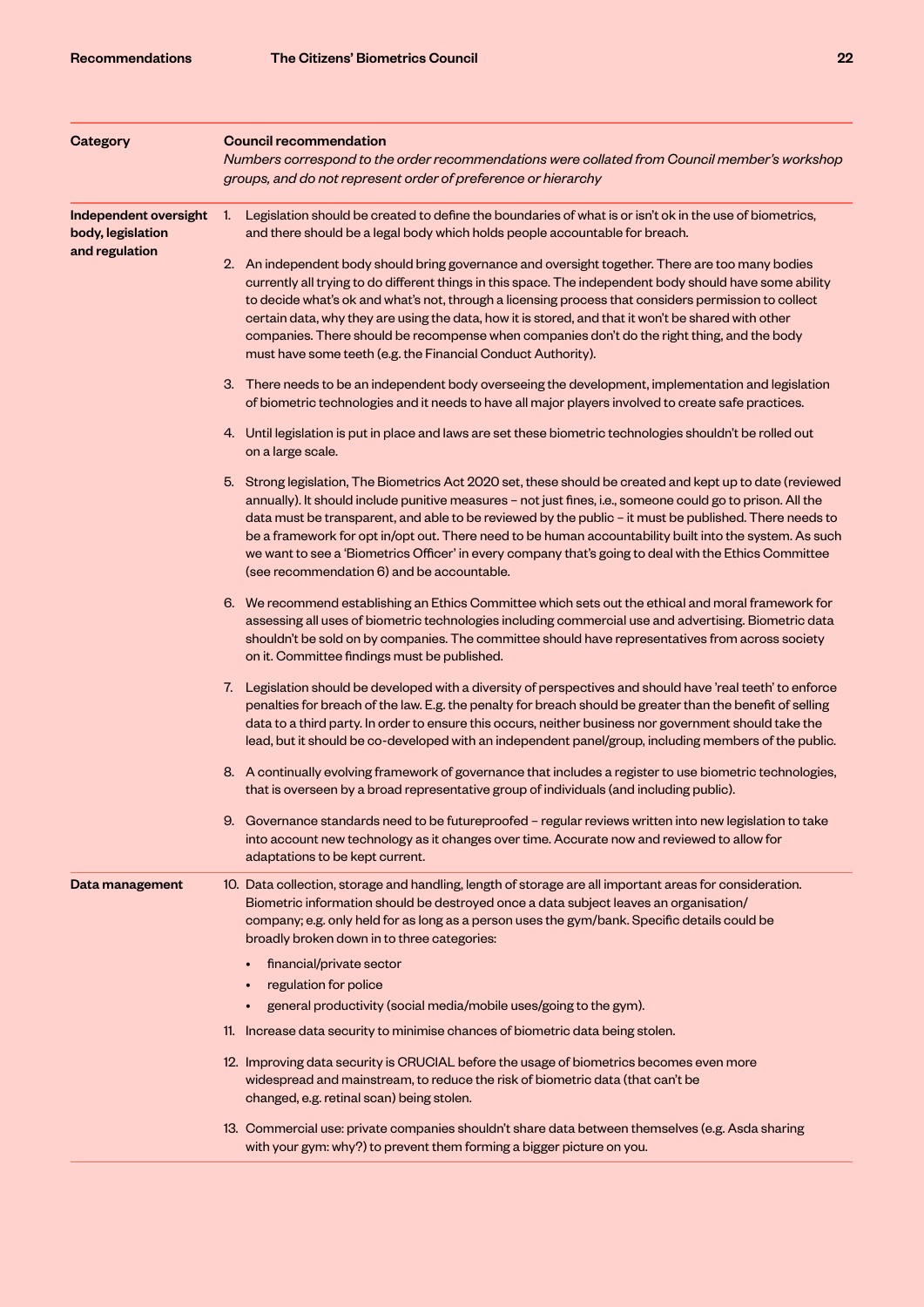| <b>Proportionality across</b><br>different contexts | 14. It is not ok when biometrics are used for social control. We aren't fully comfortable with immunity<br>passports and linking biometric data to wider (government) control of our health history or status.<br>But biometrics have a role in delivering individual care.                                                               |
|-----------------------------------------------------|-------------------------------------------------------------------------------------------------------------------------------------------------------------------------------------------------------------------------------------------------------------------------------------------------------------------------------------------|
|                                                     | 15. Mixed views in its use in crime prevention. Use in crowds - CCTV outside a railway station - seems ok,<br>but at an individual level (body-worn cams) disproportionately affects Black and ethnic minorities and<br>that's not ok.                                                                                                    |
|                                                     | 16. National security use needs proper definition: use of biometrics is warranted, and may involve holding<br>data on us - need to accept that, so some compromises may be necessary.                                                                                                                                                     |
| <b>Bias, discrimination</b><br>and accuracy         | 17. Increase accuracy in biometric technologies to 99% for police uses and at least 95% in other uses,<br>to build trust and fairness into the technology. Diversity in software development should be highly<br>encouraged. Increase data security to minimise chances of biometric data being stolen.                                   |
|                                                     | 18. Technologies should not be deployed if they are going to be inaccurate - they need to be accurate<br>at the outset. Without this people will lose faith in the tech and its use. Trial it more thoroughly.                                                                                                                            |
|                                                     | 19. Technology needs to be 100% accurate (concern about damage to individuals if it isn't).                                                                                                                                                                                                                                               |
|                                                     | 20. We need to prevent bias, discrimination and ensure it is inclusive for everyone.                                                                                                                                                                                                                                                      |
|                                                     | 21. At an individual level (body-worn cams) biometrics disproportionately affect Black and ethnic<br>minorities and that's not ok. Technologies are not up to scratch with people that have darker skin<br>tones. 1) Remove all racial bias first - fix the technologies. 2) Then they can be taken for review to<br>an Ethics Committee. |
|                                                     | 22. Representative algorithms should be developed in biometric technologies to enhance accuracy and<br>trust in the tech as much as possible. More representative datasets, and also a more diverse group<br>of software developers, for example.                                                                                         |
| <b>Consent and opt out</b>                          | 23. The sharing of biometric data should be restricted to certain circumstances, e.g. health/national<br>security. In order to ask for consumer consent in other circumstances, an app/company/body needs<br>to have permission from a verified, legal, independent body.                                                                 |
|                                                     | 24. In respect to private-sector use, consumers need to be able to opt in to biometrics being used.<br>We need to provide consent. Different approach for public sector where there is a need for red lines.                                                                                                                              |
|                                                     | 25. Ideally there would be a practical and fair opt-out system for people who don't want their biometrics<br>used, with the possible exception of health/national security in certain contexts.                                                                                                                                           |
|                                                     | 26. It's not ok to use biometric technologies where informed consent is not at the heart of its design.                                                                                                                                                                                                                                   |
|                                                     | 27. There must be opt in consent which is clear and easy to give, there cannot be assumed consent.<br>We need to know what happens with our data: clear explanations.                                                                                                                                                                     |
| <b>Transparency</b>                                 | 28. We need to be confident that biometrics are being used properly. This involves accurate tech,<br>public information and education, and more openness about how it is being used.                                                                                                                                                      |
|                                                     | 29. It needs to be clear to every individual/citizen what information is held, for how long and in simple<br>language. There needs to be education (for people using, developing it etc.) and we need to prevent<br>bias, discrimination and ensure it is inclusive for everyone.                                                         |
|                                                     | 30. All the data must be transparent, and able to be reviewed by the public - it must be published.                                                                                                                                                                                                                                       |
|                                                     | 31. Biometric technologies are ok as long as we know they're being used, and there is a method personally<br>available to you to investigate their use.                                                                                                                                                                                   |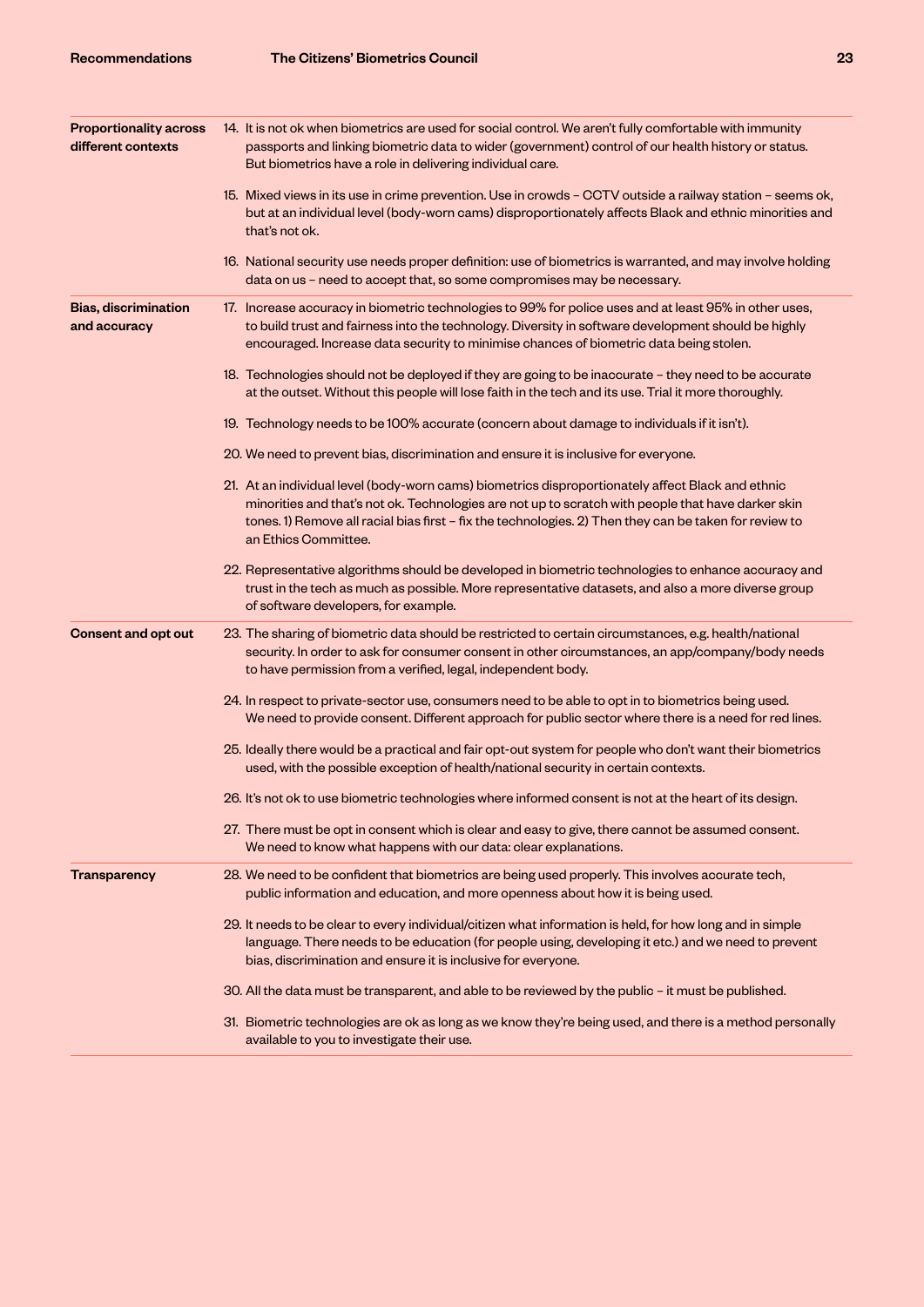<span id="page-24-0"></span>Council members were given space to weigh the complexities of biometric technologies, and consider what might be needed to ensure their use is responsible and to protect people from their irresponsible use

# Findings: the Council's deliberations

Through the deliberative process the Council members became better informed about biometric technologies; how they work, where they are used, and the ethical implications, controversy and resistance arising from their deployment.

Council members were given space to weigh the complexities of biometric technologies, and consider what might be needed to ensure their use is responsible and to protect people from their irresponsible use. The Council's recommendations are a product of their informed deliberations, and reflect the breadth and depth of their enquiry.

Here we provide an analysis of the core themes the Council considered throughout their deliberation, to describe how the Council reached its conclusions and offer deeper understanding of the members' concerns and perspectives.<sup>32</sup> This analysis does not supersede the Council's recommendations, but instead offers additional understanding of their perspectives.

The following is the Ada Lovelace Institute's interpretation, and should not be considered a definitive representation of the Council's perspectives. That is presented only through their quoted words and their recommendations.

<sup>32</sup> For an example of approaches to thematic analysis, see: Attride-Stirling, J. (2001) 'Thematic networks: an analytic tool for qualitative research', *Qualitative research*, 1(3), pp. 385–405.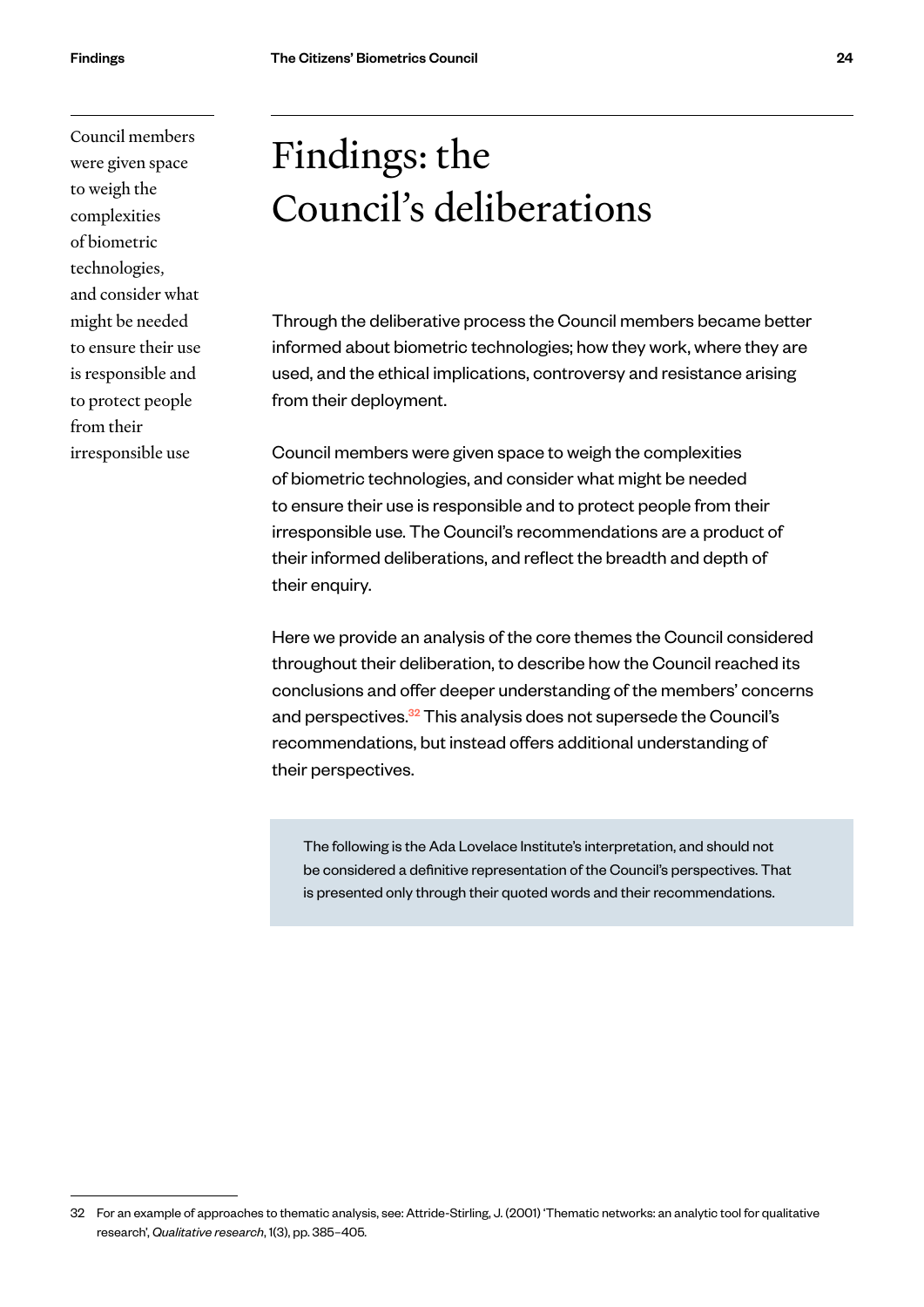'We've got to be able to see the justification for using it.'

#### Purpose, justification and proportionality

A primary theme in the Council's deliberations was the purpose for which a biometric technology is deployed and who benefits from its use. Council members recognised the reasons motivating the deployment of biometric technologies, and considered varied scenarios where they may be used, such as to support policing and public safety, or enable identity verification and age estimation in online or socially distanced shops.

Many of these uses, like online identification or unlocking smartphones, were considered 'uncontroversial', and Council members understood and often agreed with or supported aims to improve public safety and security. But the Council also acknowledged the pluralistic nature of biometric technologies, in which they may simultaneously pose both benefits and risks, as the following quote from a Council member illustrates:

'Using it [biometric technology] for self-identification, for example to get your money out of the bank, is pretty uncontroversial. It's when other people can use it to identify you in the street, for example the police using it for surveillance, that has another range of issues.'

#### Privacy and surveillance

The Council considered seriously issues of over-surveillance and infringements on people's liberties and privacy. As well as references to 'big brother' and 'police states', Council members raised concerns about how other countries, both historically and in recent years, have oppressed people and diminished their privacy through surveillance. The phrase 'who watches the watchers' was raised more than once in their discussions.

Many Council members considered some loss of privacy through surveillance as a trade-off for living in a society which is kept safe from crime or other harms: 'If it's for national security reasons, and now COVID, then I'm not too bothered.' But they also recognised that trade-offs must be balanced carefully, and some rights must never be infringed. They were interested to hear about mechanisms to limit over-surveillance and privacy infringement, such as requirements for police watchlists and immediate data-deletion. However, many Council members questioned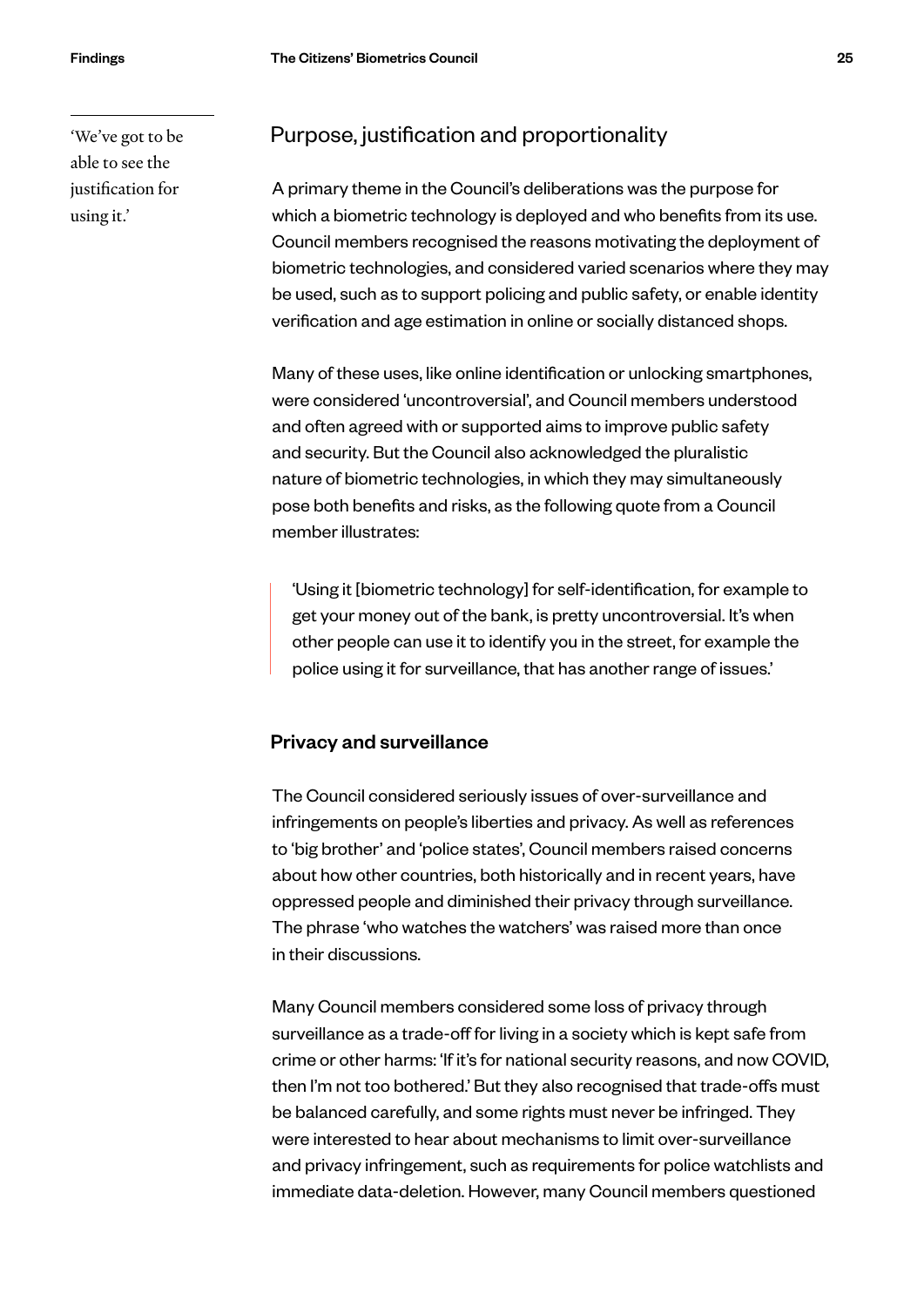the extent to which such mechanisms are currently used at the discretion of those deploying biometric technologies, and according to varying interpretations of existing law and regulation:

'It's in the interest of public safety, [but] to what lengths does the law permit the police to go to, to protect us, life, property? To what extent can they go?'

'This line, "the use of surveillance camera systems always specifies purpose in pursuit of a legitimate aim", which ties in with what [the expert speaker] said – that these people are only observed if they're on the list. But you could have anything on the list. They've said you're on the list, but what's on the list? I could be observed because I went to the Extinction Rebellion protests in London.'

Another trade-off the Council recognised was that the use of a biometric technology often does not affect just one individual, but groups of people and often the whole of society. Many participants considered the tensions this raised when the impacts on, benefits for and rights of different people are in opposition. For some participants, the collective benefit or the 'greater good' was a priority:

'There's a fine balance between people's rights and safety. Whenever the public safety of a group comes into question, that always overpowers other's rights because it's obviously for the safety of the public.'

'I know there's a lot about individual rights: You can't take my photo and I want this and I want that… But it's not always about you, it's also about everybody else around you.'

Council members were interested in ways to assist with navigating the tricky balancing of such competing interests. The question of 'who benefits?' emerged often, both explicitly and implicitly.

#### Who benefits?

When the interests of members of the public were the priority, using biometrics was often considered to be 'more ok' than when the interests of private actors were put first. This was particularly clear in the Council's discussions after the lockdowns came into effect in the UK: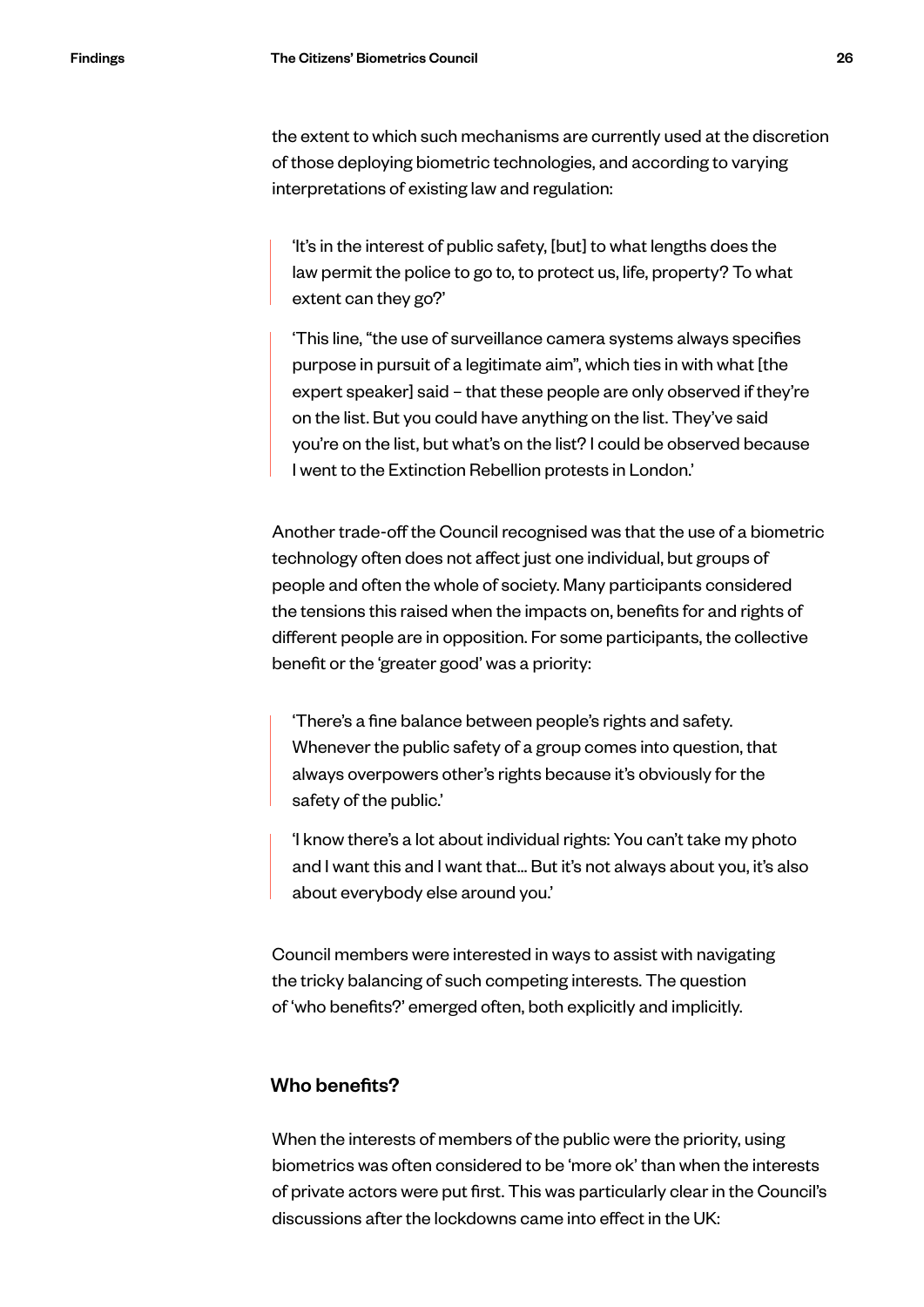'There has to be a genuine need for it, in my opinion. With COVID, I've not heard anybody object to track and trace when I've been out in public. You either scan it or you give your details, because people can see that it's protecting the public.'

In addition to public safety and health, it was recognised that many biometric tools are used to offer better services. One example considered was a gym company that replaced its membership cards with a facial recognition system, leading one Council member to reflect that such systems make it 'easier to check in, as there's nothing worse than forgetting your code or your card to get into the gym. Whereas your face is always on you.' Unlocking mobile phones with 'face ID', voice or fingerprint was regarded as a similarly useful tool, particularly for people who may have difficulty typing.

However, participants were concerned with uses of biometrics where private organisations, government or other actors gained benefits at the expense of the public, or where people's rights were infringed. Some of these concerns centred around what happens to the data collected by biometrics systems.

'It depends on the context of the company, doesn't it? If it's a private business wanting to sell and market stuff like we've mentioned before, no I wouldn't be very pleased, but if it's being done for a particular reason that you think is positive, then I wouldn't mind my image being shared.'

'With the gym, it's just for sheer convenience. Don't get me wrong, it's handy but it's not like it's going to make the process that much quicker. It just feels like an extra layer that doesn't make that much difference, but all of a sudden [the gym have] got all this very personal information, and gym companies aren't renowned for their data security.'

'What is it going to be used for? Obviously, if it's for security, fine. But I think someone talked in the last webinar about how there's a lot of data on our Tesco Clubcard and that is really more useful for people to hack into and use against us.'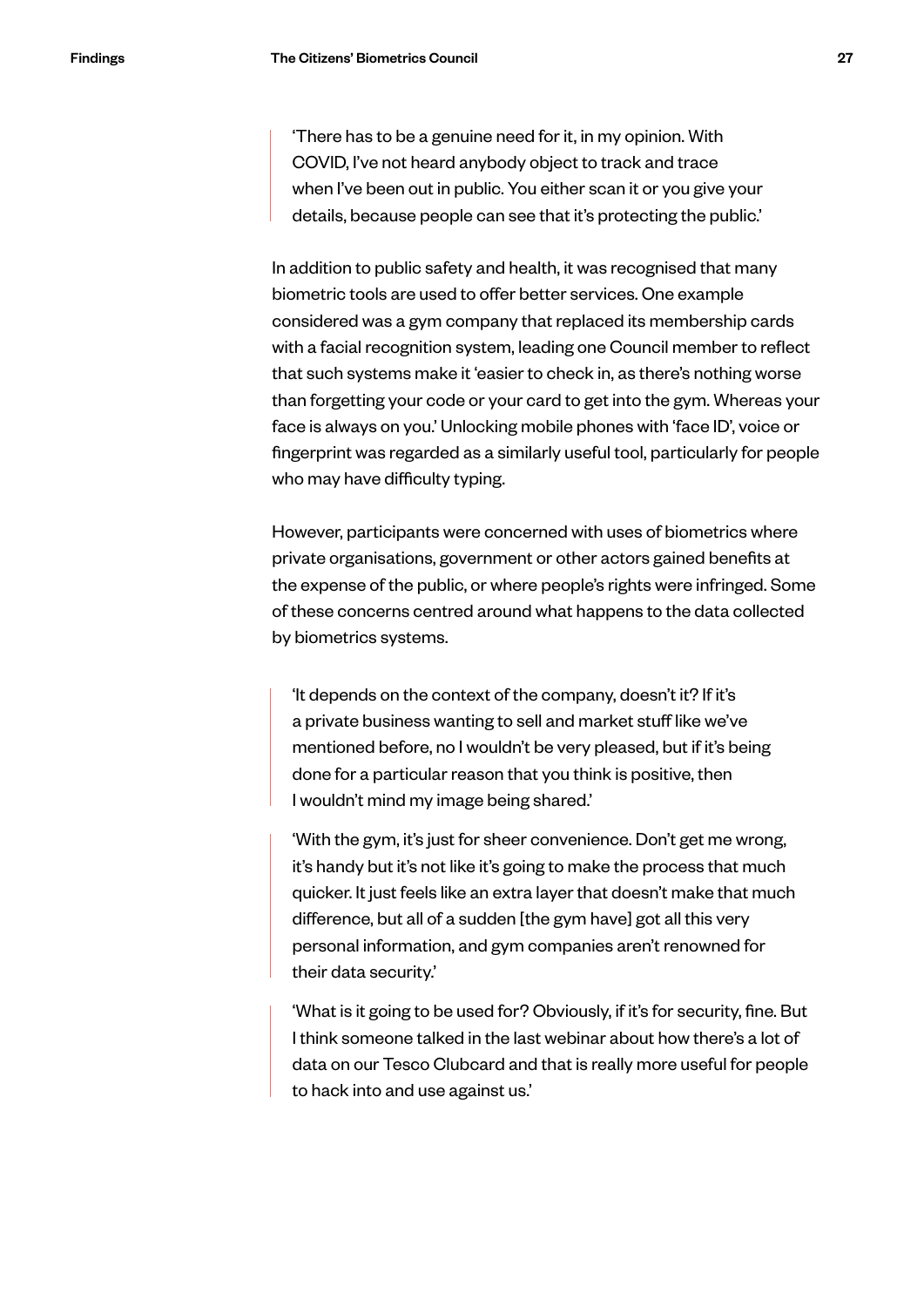The Council calls for clearer consensus around what constitutes a proportionate use of biometrics

In addition to being less comfortable about uses that don't have a clear benefit for the public, some also considered that certain uses of biometrics were just simply inappropriate:

'It just feels like a bit of overkill – it is there to prevent fraud and prevent crime, but I think there's probably other measures that could be done, that don't need to use biometric data.'

The Council also considered how uses of biometrics that seem more beneficial, or even benign, could act as gateways to rolling out more controversial uses with less resistance, as the 'acceptance' of biometric technologies would become normalised.

Many of these discussions reflected questions about where and when the use of biometrics is acceptable, how those uses are justified, and what mechanisms exist to ensure proportionality and prevent uses which stretch beyond those limits. Ultimately, these are questions of whether biometrics are needed or not, and who gets to decide.

The Council's recommendations address these questions by calling for clearer consensus around what constitutes a proportionate use of biometrics, the prioritisation of public benefit over commercial or political gains, and diverse public representation in agreeing what acting in the public interest looks like for uses of biometrics.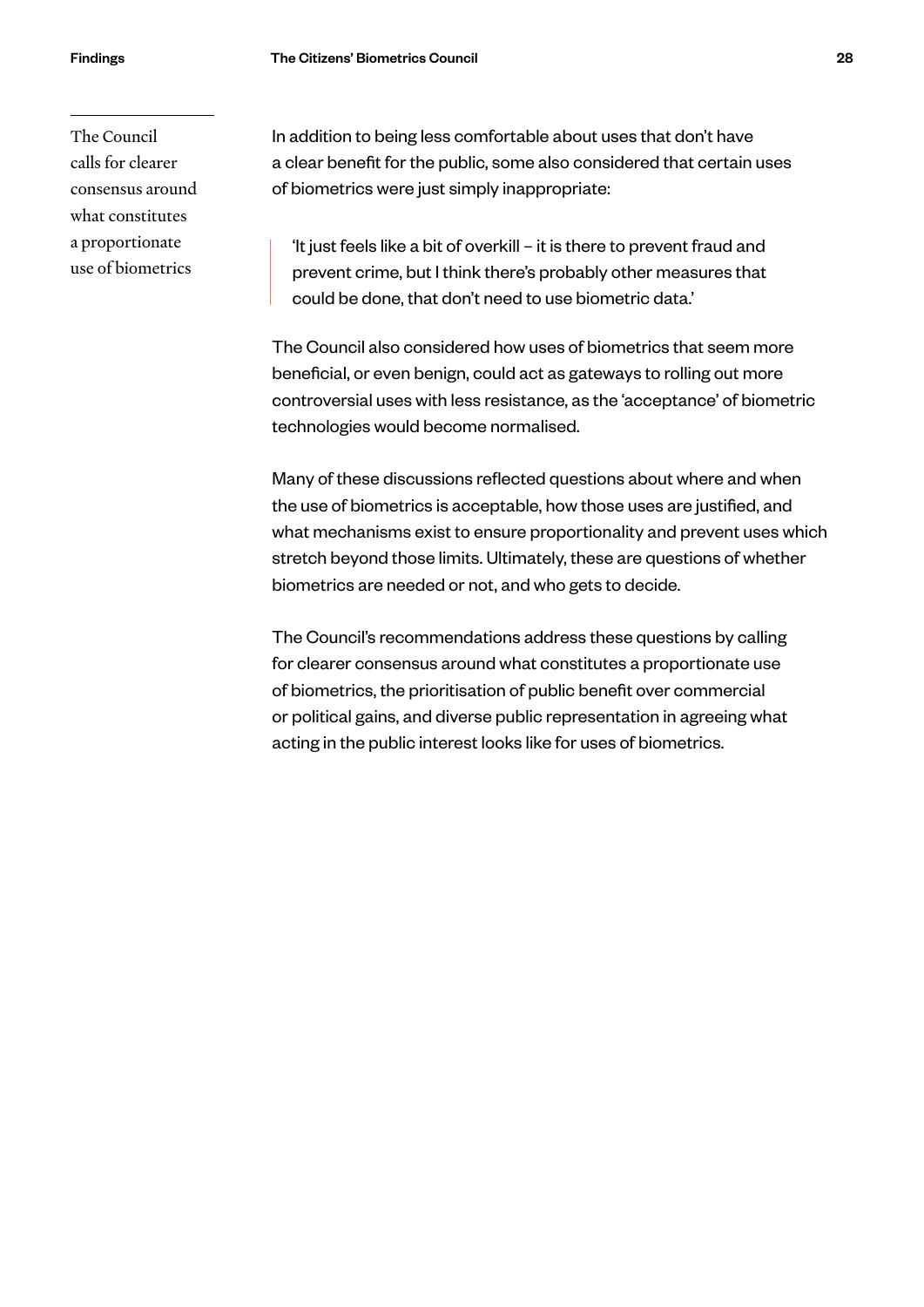'I've got no more trust in this than I would in a smalltown horoscope or a crystal ball, to be honest'

#### Choice, trust and transparency

#### **Consent**

Even where biometric technologies may be considered proportionate and justified, Council members recognised that their use would still need to be trustworthy, responsible and accountable. Consent was a prevalent theme in relation to this, and Council members often referred to the importance of choice in how biometric data about them is collected and used, citing the other kinds of consent options made commonplace by the GDPR, like cookie notices:

'I think allowing consumers to opt in is very important. If I have to opt in to accepting cookies for every webpage that I visit, I should certainly be able to opt in to having my face recognised.'

'Have you seen the feature on Facebook where it says, "Your friend's got a photo of you that you haven't tagged yourself in?" So Facebook has a copy of my face, they've used biometrics for that. I think it's mad that when I go on to whatever website, I have to opt in to cookies but I don't have option about whether to opt in to having my face shared. With biometrics, it's much more important. If we can do it with cookies, we can do it with faces.'

During their deliberations about consent, Council members considered that opportunities to opt in to a use of biometric technology wouldn't pose genuine choice or agency if opting out meant being denied access to a service or place, or being treated differently:

'There's an element of being made to feel uncomfortable on the opt out, so you've got to wait in a queue and "Oh, do you really want to do that?" So all of a sudden, we're making people feel uncomfortable.'

'[If you want to go to a restaurant during COVID], you either have to do the track and trace on your phone or you have to give written information. If you're not prepared to do it, then you're basically asked to leave. There is no choice there, but I think people accept that this is to try and keep us all safe and protect us.'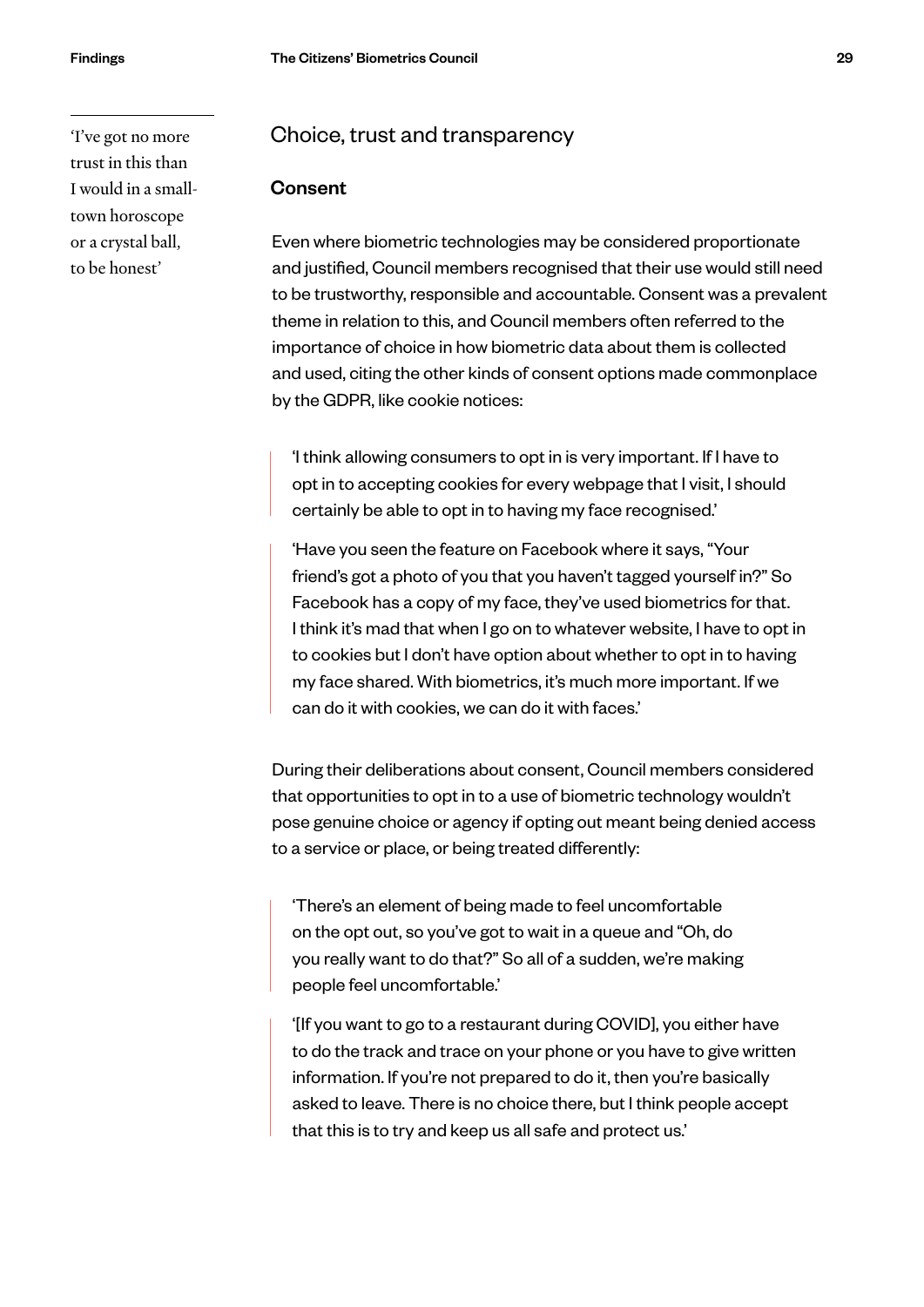Council members also considered how offering consent in some circumstances posed practical and technical challenges, such as gathering consent in public places or assuming consent is given by virtue of participation:

'One of the things that really bugs me is this notion of consent: in reality [other] people determine how we give that consent, like you go into a space and by being there you've consented to this, this and this. So, consent is nothing when it's determined how you provide it.'

'So, entering a supermarket, you go to a self-service checkout, are you consenting for them to capture your image?'

'I think sometimes we do share information and quite naively don't realise that we are giving consent with, say, for instance, social media, and I think then you're getting into murky waters. Although, you could argue that yes, you've put it out there, you know it's out there.'

Council members also acknowledged that consent could undermine the effectiveness of deploying biometric tools in certain contexts, such as policing, where enabling everyone to opt in or out would mean that those intending to break the law would 'opt out of everything so the police just wouldn't be able to track [them].'

Recognising both the importance of consent and the practical challenges related to it, some Council members considered that different levels of consent are needed for different circumstances.

Where public health and safety is the goal, consent could be obtained by broad public consensus or approval – such as seen in the measures introduced to tackle the pandemic. Here public debate would be needed to understand what is acceptable, and uses must still meet expectations for proportionality with sufficient checks, balances and oversight in place.

Where biometric technologies are used in other settings without such 'high stakes', such as age verification in shops, fraud prevention or membership systems, Council members considered explicit consent mechanisms and adequate opt-out options for individuals to be necessary.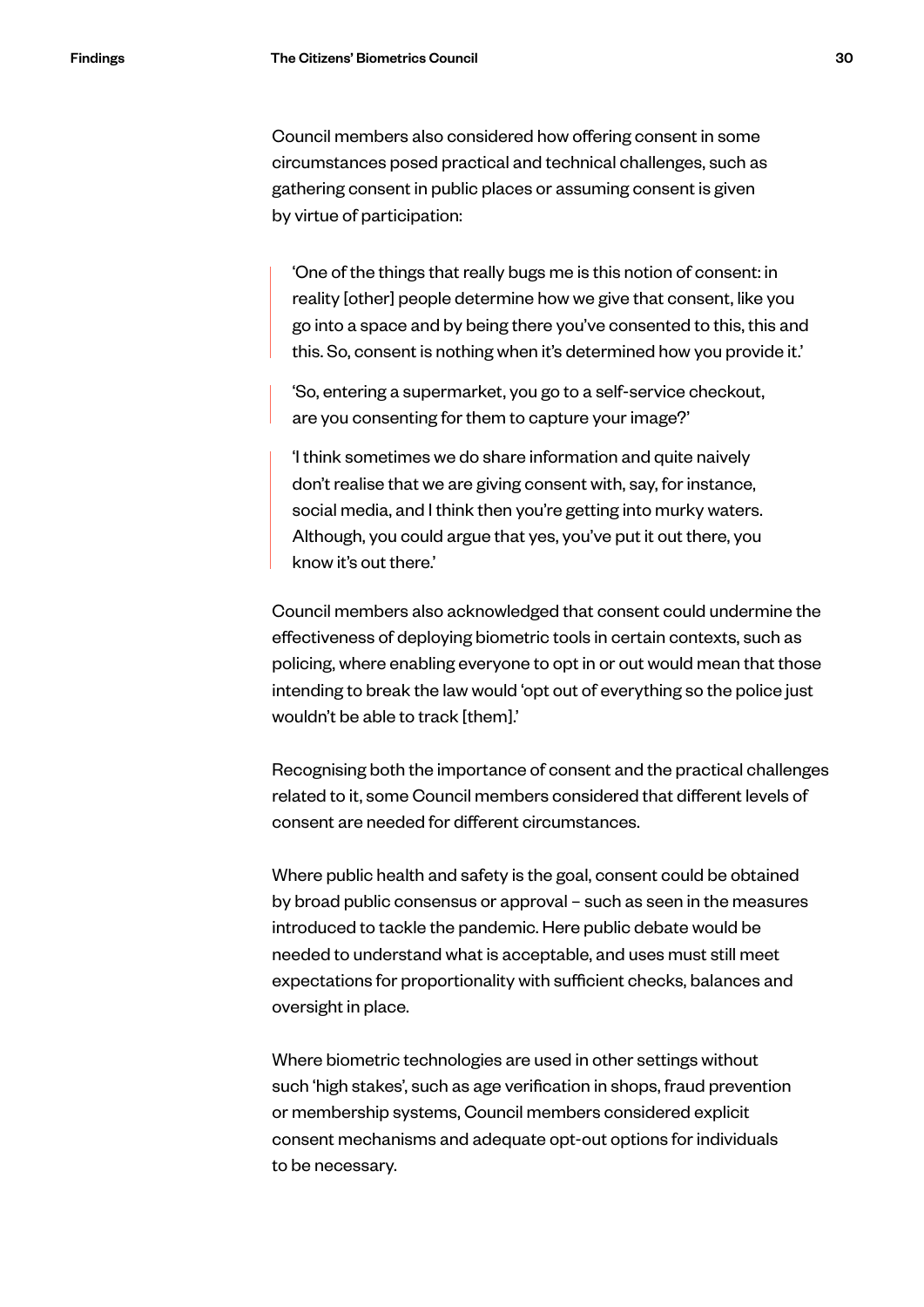There was a strong sense that current information about how and where biometric technologies are used is 'woolly', 'unclear' and in some cases perhaps even 'deceptive'

#### **Transparency**

Council members often expressed the view that uses of biometrics must be transparent and accountable. This is necessary to ensure its uses are responsible, and to enable people to be sufficiently informed when consenting. Many Council members, however, felt that currently both accountability and transparency were lacking:

'It all feels a bit secret. People are taking your picture, you don't know why, you don't know what they're doing with it, you don't know if the information's correct or not, and there's really nothing you can do about it.'

'You get those terms and conditions, really lengthy terms and conditions, I think that's not the way to go about it. Companies need to be more concise and open with what data they're taking and how they're going to use it.'

Improving transparency, for many Council members, requires going beyond the '10,000 pages of gobbledegook' that constitute many data privacy notices or terms and conditions, to provide clear, accessible, intelligible information about how biometric technologies are used, what data is collected and why. There was a strong sense that current information about how and where biometric technologies are used is 'woolly', 'unclear' and in some cases perhaps even 'deceptive'.

Council members expressed the need for the public to be provided with general information about biometric technologies, reflecting that greater digital literacy is needed to better equip people to navigate an increasingly digital world, and better understand how data is collected and used. For many, those deploying the technologies have a role to play in enabling transparent and accountable biometrics.

Transparency was considered as more than just good practice or a nice-to-have. It was considered a fundamental aspect of enabling people to feel they have more control over how their biometric data is used, how biometric technologies are deployed in society and how to hold those using them to account.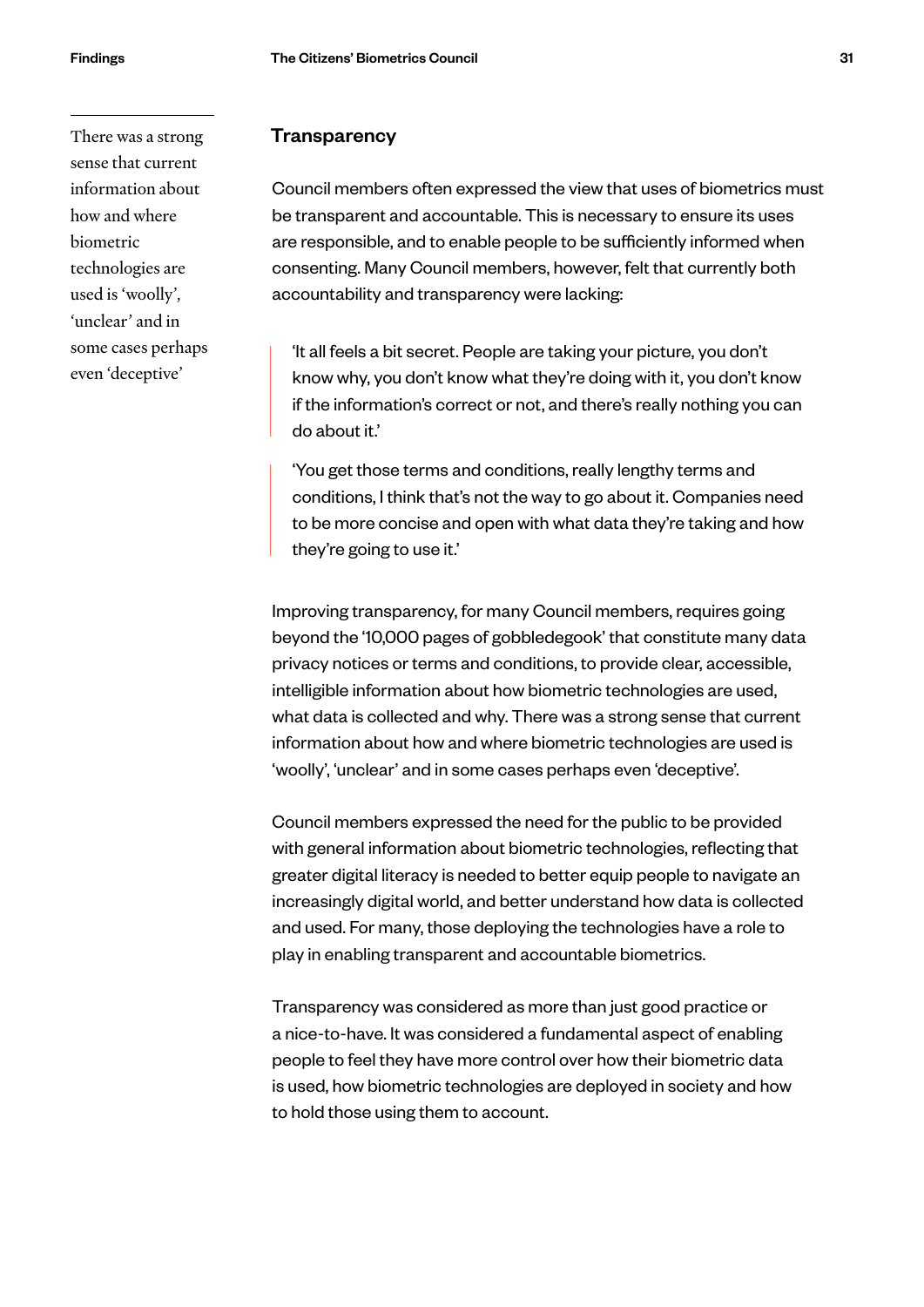'The most important thing is to be able to query it, challenge it. Because I don't want to be misidentified. […] If we all know what's going on, we can all be okay with it. If we don't really know what's going on, it just feels like Big Brother doesn't it?'

Bias and accuracy

#### **Accuracy**

The Council considered a range of evidence about the accuracy of biometric technologies. This included information about how biometric technologies aim to improve accurate identification of individuals in contexts where humans will usually perform the task of identification – often inaccurately and inefficiently.

However, while Council members recognised that digital tools do not get distracted or tired, as human ID-checkers might, they also considered research about how many facial recognition systems are systematically less accurate for minority ethnic groups such as Black and Asian people. They also considered examples of where real-world conditions can mean biometric systems do not perform as well 'in the wild' as they do 'in the lab'.

The accuracy of a biometric technology can be understood in a variety of ways. The Council heard from a number of experts who discussed technical aspects of how to measure and assess aspects like false positive or negative rates, or how thresholds for match probabilities can vary depending on the context. When discussing these aspects, Council members were interested in how technical accuracy can be improved, and considered that all efforts should be made to ensure accuracy of any biometric system.

Council members were concerned that inaccuracy – in whatever form – means technologies can cause erroneous or harmful outcomes. Many shared personal experiences where they, or someone they knew, had suffered because of a technical error. Throughout all their discussions, the Council was concerned with how inaccuracies and errors can cause harms and damage trust, a perspective highlighted by the pandemic:

'No system is going to be 100% accurate'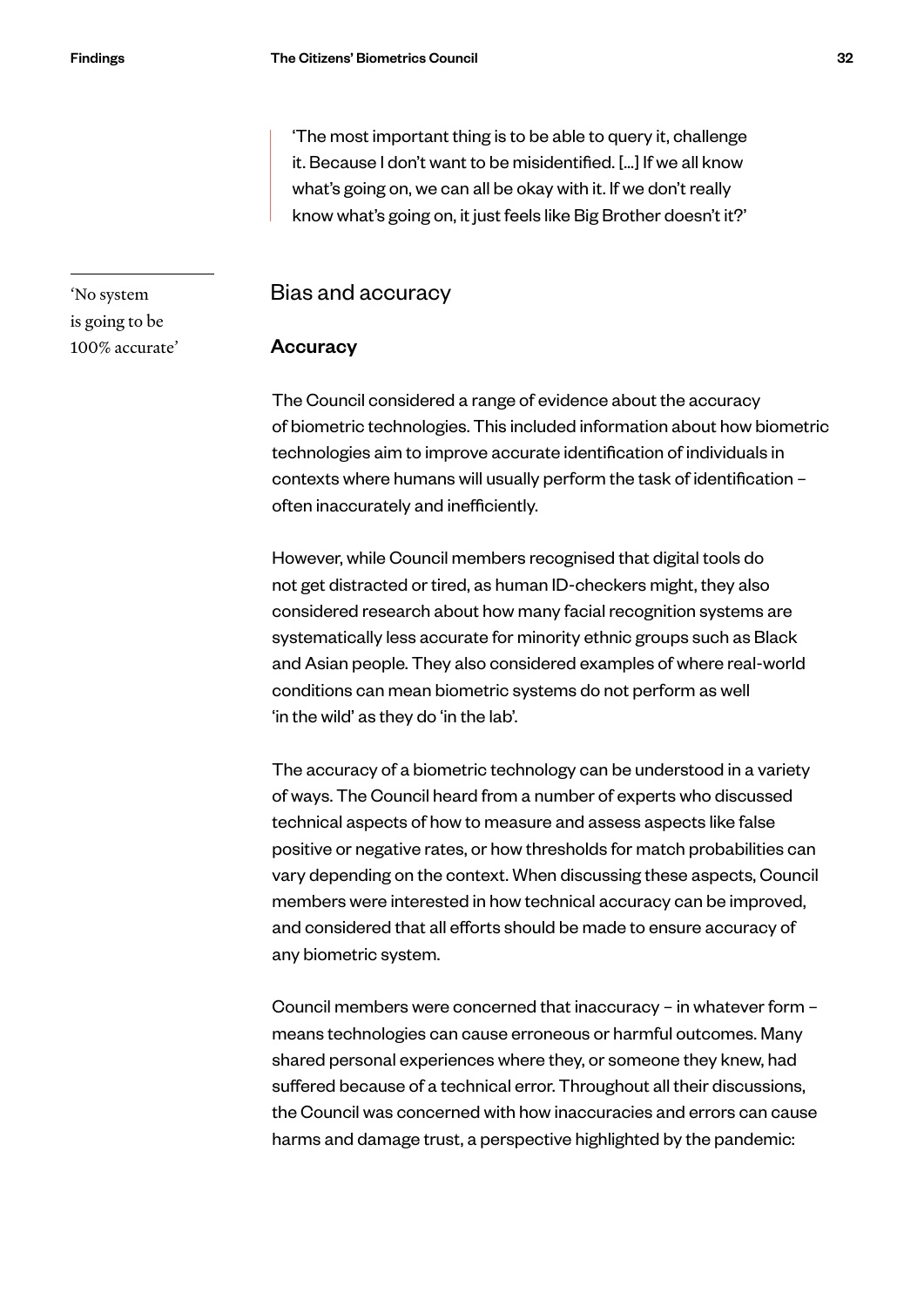The Council was concerned with how inaccuracies and errors can cause harms and damage trust

'These technologies shouldn't be deployed if they're bound to be inaccurate or imprecise, because it affects people's lives in so many different ways. If a technology's going to be deployed out there – say, the track and trace app – the Government has to be sure that it will deliver. […] If it's not going to deliver then there is no point because it will just bring a lot more confusion and people might not believe in it.'

It was clear from the discussions, and in the Council's recommendations, that measures to minimise errors, and ensure people have the option to challenge outcomes and seek redress, would be fundamental to making biometric technologies acceptable. Or, in the words of one Council member, 'What we really, really need to have is a way of challenging false results.'

As part of this, many Council members felt that 'humans in the loop' would be crucial to not only minimising errors, but also enabling recourse:

'I think that the combination of human and technology is going to be safer, stronger, more resilient and robust, than either one or the other.'

'You need people that are trained in errors. When things go wrong – because you can't just say I'm sorry, I've got the wrong person – you need to actually explain what happened and be empathetic to the situation.'

Moreover, inaccurate technologies run the risk of damaging trust and confidence in the use of technology:

'It has to be accurate. If we hear stories that things are failing, things aren't working, then it's going to lose confidence with the general public, isn't it?'

While recognising that inaccurate technologies are a problem, some of the expert speakers posed a challenge to the Council: what if biometric technologies were completely accurate, meaning those using them for surveillance have even more powerful tools to do so?

Here, Council members largely felt little difference between biometric technologies that are accurate and those that are prone to error. In their view, all biometric technologies pose risks and require safeguards.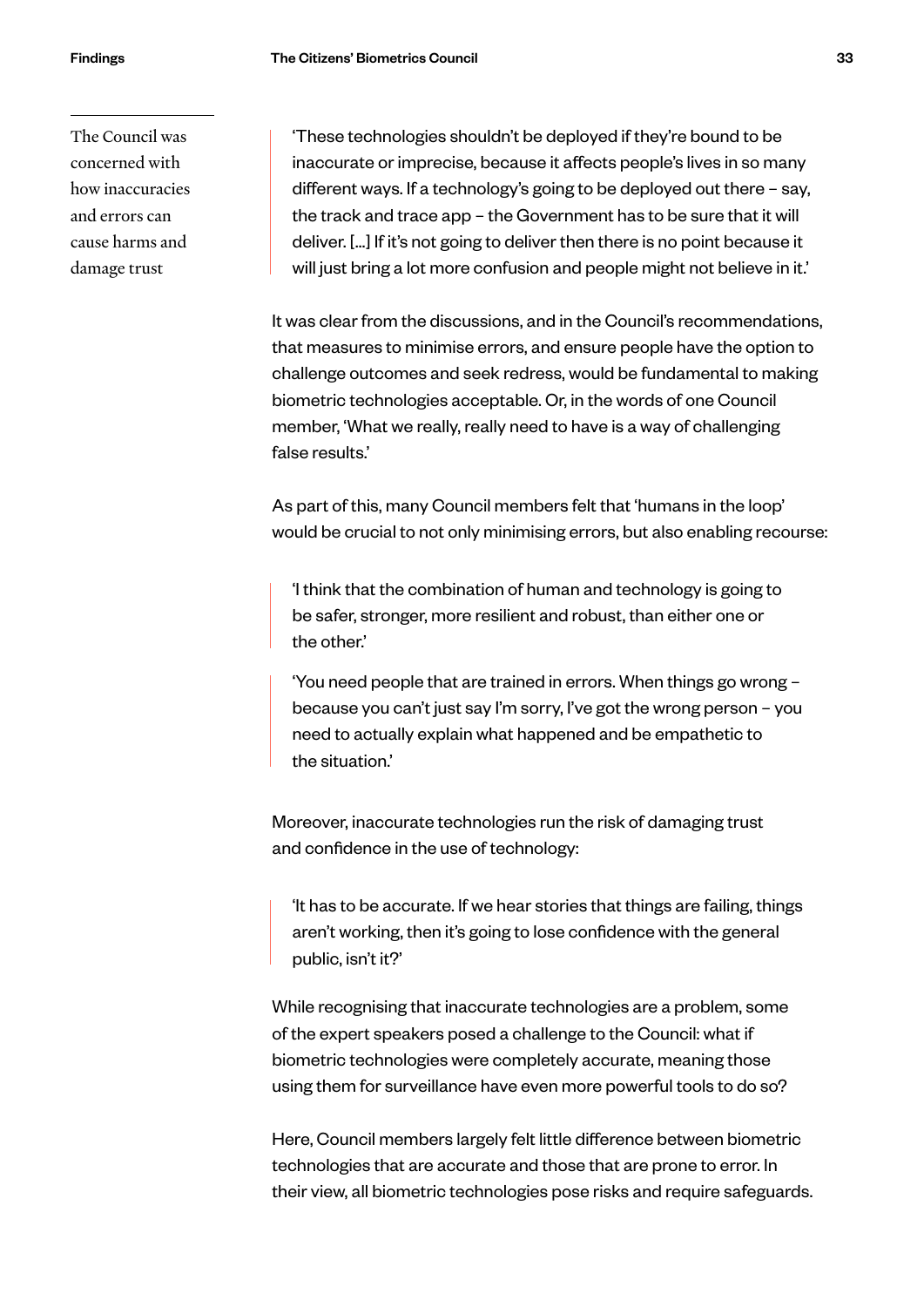Some Council members considered inaccuracy and error to be so concerning that biometric technologies cannot be deployed unless they are completely accurate, articulated powerfully by one member of a Community Voices group who said: 'I don't see the point in it being 70% accurate, 80%. It's got to be 100%. That's going to stop mistakes happening and further issues.' Here, the link between accuracy and errors – or 'mistakes and further issues' – that negatively affect people is clear.

These sentiments around the need for accuracy and error minimisation are reflected throughout the recommendations made by the Council.

#### Identity, bias and discrimination

Much of the Council's concern around accuracy was in response to the disproportionate impact biometric technologies have on marginalised groups.

These disproportionate impacts occur when the technologies deployed reflect and amplify biases that can exist in unrepresentative datasets, be baked into poorly designed algorithms, or be prevalent in institutional and social norms. Council members heard how datasets used to train many facial recognition algorithms, for example, do not contain diverse representations of the populations they are then used on, which can lead to those algorithms performing less accurately for minority ethnic groups.

When those inaccuracies are combined with existing discrimination or prejudice in society and institutions, biometric technologies may exacerbate, not ameliorate the harms. Some Council members shared and discussed personal stories about how they have experienced discrimination or negative experiences through biases reflected or amplified by technology:

'There is a stigma attached to my ethnic background as a young Black male. Is that stigma going to be incorporated in the way technology is used? And do the people using the technologies hold that same stigma? It's almost reinforcing the fact that people like me get stopped for no reason.'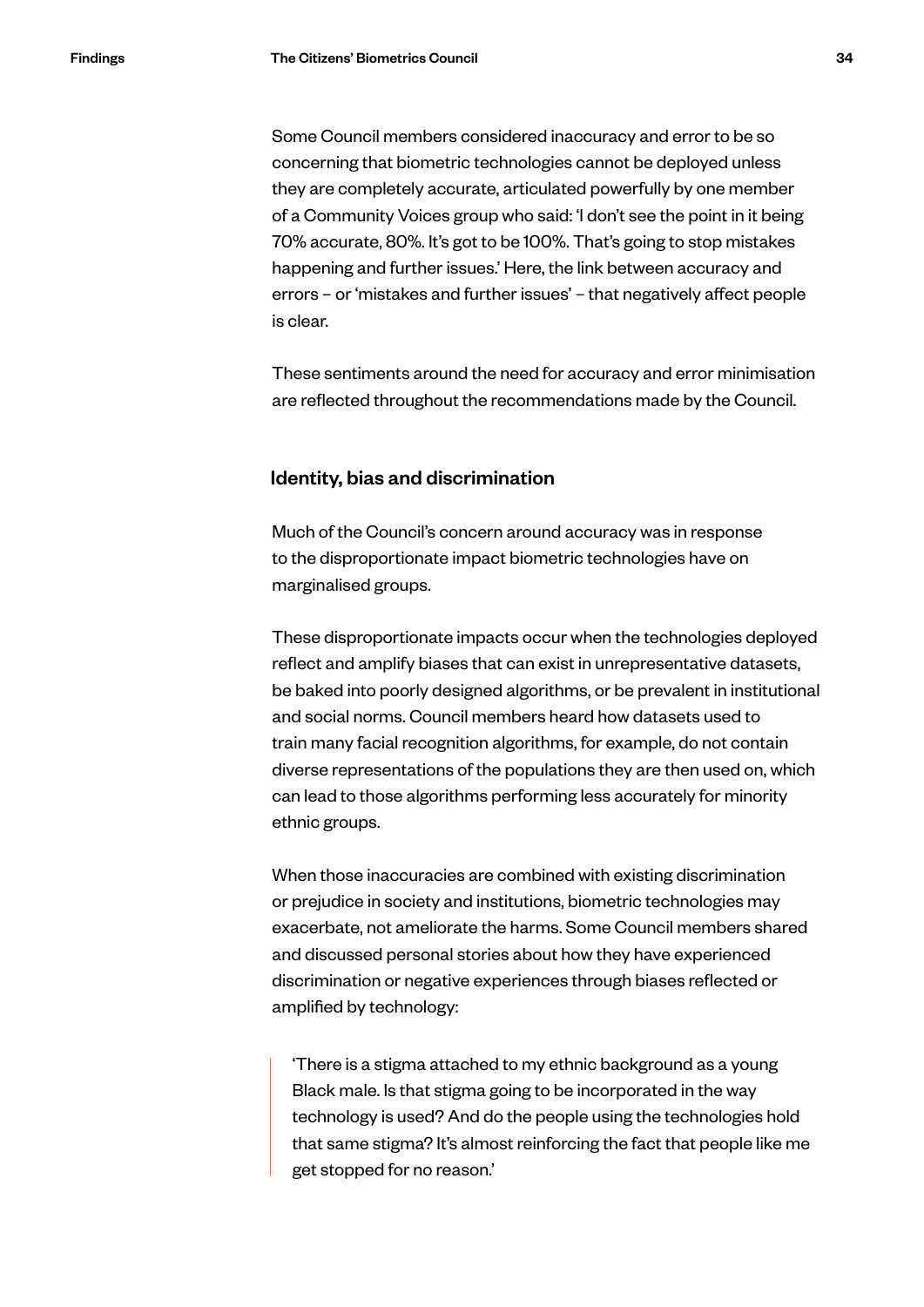The Council raised many concerns about how institutional racism could be compounded by biometric technologies

'My voice is soft; I have a sibilant 'S'. I lisp slightly and this is often a way that people use to recognise my sexuality or to make an assumption about me. I've had that my whole life. Now, that makes me anxious about voice recognition technology, because I know that the average person in the street makes these assumptions about me, and I don't want technology making that assumption about me as well.'

Council members recognised that these discriminatory experiences could be exacerbated by biometric technologies. They considered how biometric data has an 'intimate and permanent nature', relating to people's physical bodies and intertwined with people's experiences of their own identity. Not only does this heighten the sensitivity of the data – as is recognised by the inclusion of biometric data as a 'special category' in the GDPR – but it heightens the sensitivity of the impacts on people when biometric technologies cause discrimination.

For instance, for people who are transgender, 'incorrect medical data about their gender and sex can put them in danger'. Council members felt that biometric technologies pose similar risks for transgender people when they do not account for a spectrum of gender identities, particularly in countries with weaker equality laws or more discriminatory attitudes. Council members were particularly concerned to hear about unethical research using facial recognition and other biometrics to attempt to identify people according to their sexuality or target them because of their gender.<sup>33</sup>

'Biometric technologies are fundamentally about bodies – what we do with them and how we allow them to be used. Queer bodies are often stigmatised and there is still a huge historic association with sin and moral transgression.'

Another injustice the Council were concerned about was structural and institutional racism. Here, some Council members appreciated the potential for technologies – if built and used correctly – to reduce human biases, for example in the action of powers like stop and search:

<sup>33</sup> For more on the ethical concerns surrounding research using biometrics, see: Noorden, R. V. (2020) 'The ethical questions that haunt facial-recognition research', *Nature*, 587(7834), pp. 354–358. doi: [10.1038/d41586-020-03187-3](https://doi.org/10.1038/d41586-020-03187-3).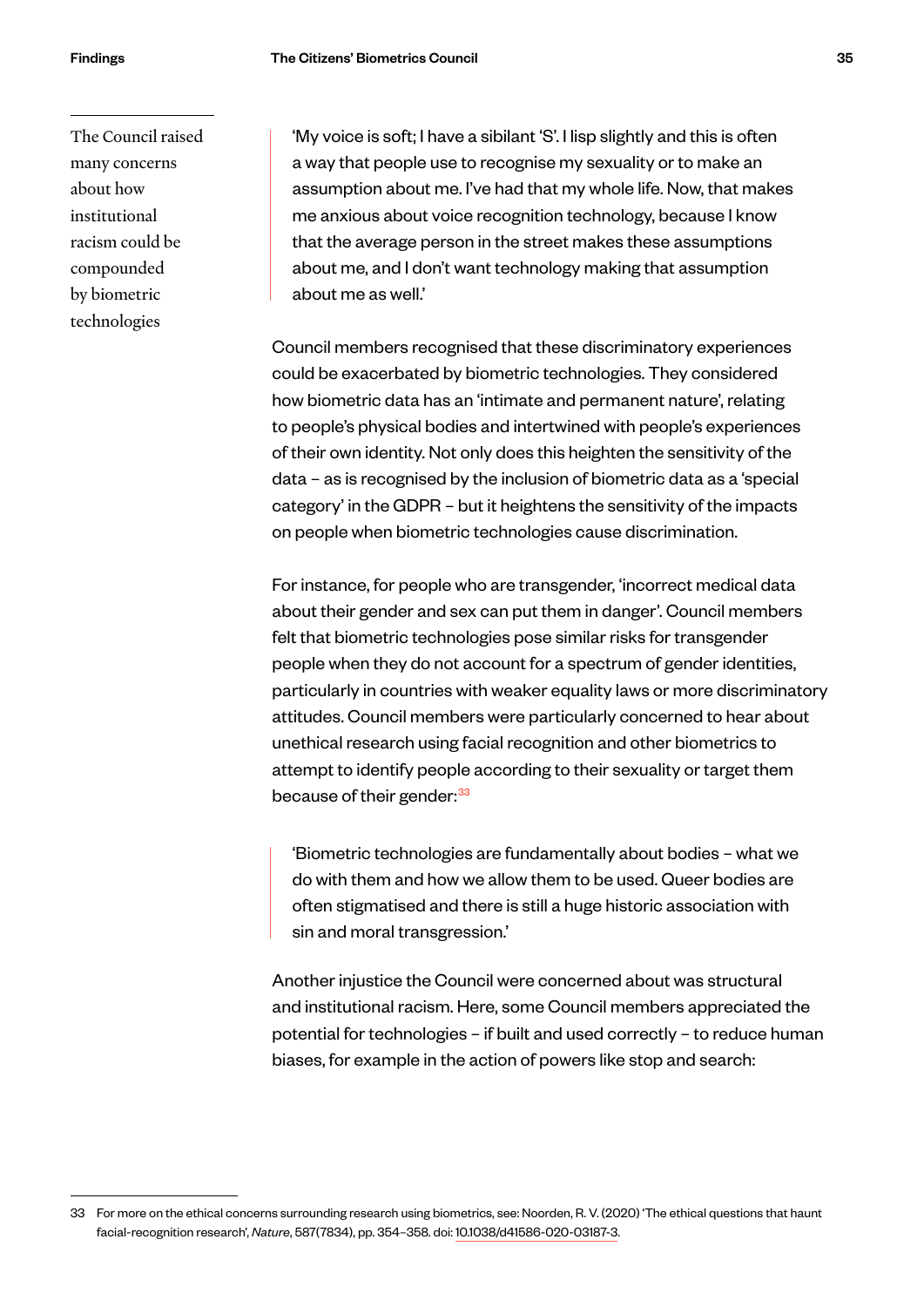Many Council members expressed concern about 'one-size-fits-all' approaches to technology design

'We already have stop and search laws, which are very controversial. Certainly when they were introduced they were extremely unfair, and they have been abused by the police in a lot of ways. […] How does facial recognition make the existence and the abuse of that law any worse? In fact, are there ways in which it could make it better: is it going to be as biased in the same way that human beings are?'

However, the Council raised many concerns about how institutional racism could be compounded by biometric technologies, particularly when they are less accurate for ethnic minorities:

'The system, and the information that goes in, is dependent on who is putting it in. If you've already got companies who have a racial bias, then the system is basically useless. Ultimately all you're doing is transferring a human bias into a computer. Before those kinds of things are implemented and put out into communities, race prejudice and discrimination needs to be sorted out.'

'It comes back to the trust, it's coming down to who is owning these companies who are collecting the data. Are they racist? Are they this, are they that?'

On policing powers like stop and search in particular, Council members implicitly acknowledged how technologies aren't used in isolation from a social and organisational structure, but are intertwined with it: <sup>34</sup>

'For me, I think it's about trust. Stop and search has been abused over the years and to add on top of that – to have technology that supports stop and search – it's not going to make young black males trust the police anymore than they already do.'

For many Council members, whether or not biometric technologies would exacerbate or minimise discrimination and injustice depends on how they are designed, built and deployed. In addition to concerns about how social and institutional biases can be amplified through the use of technology, many Council members expressed concern about 'one-size-fits-all' approaches to technology design:

<sup>34</sup> For more on how trust and technologies are embedded across socio-technical systems, see: Ada Lovelace Institute (2020) *No green lights, no red lines*. Available at: [www.adalovelaceinstitute.org/wp-content/uploads/2020/07/No-green-lights-no-red-lines-final.pdf](https://www.adalovelaceinstitute.org/wp-content/uploads/2020/07/No-green-lights-no-red-lines-final.pdf)  (Accessed: 8 January 2021).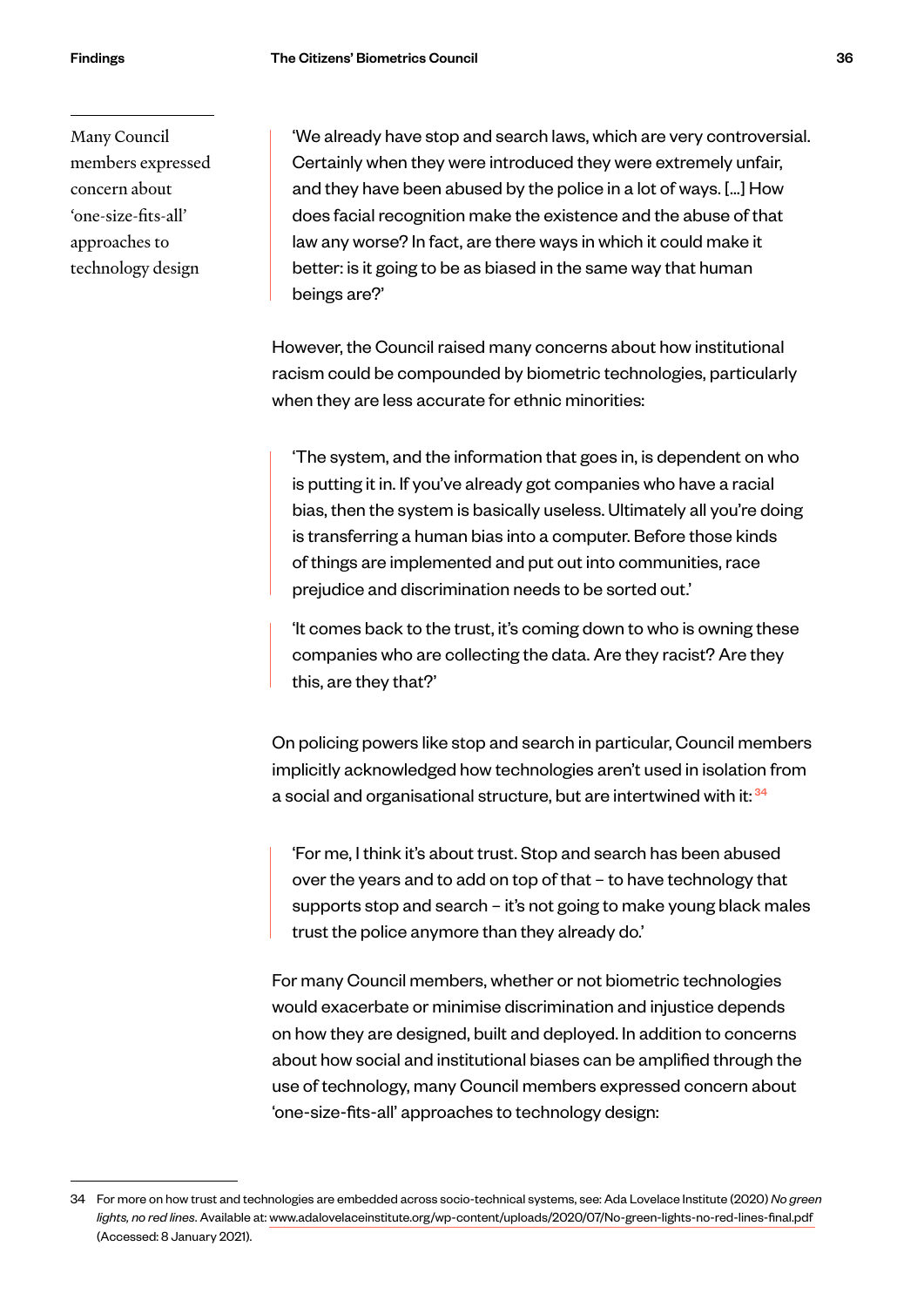'I suffer with a syndrome called Guillain-Barré syndrome. For me, the fingerprint on your phones, I never get right. It's lucky I can put in my passcode because the fingerprint from my phone, it's never the same. It always changes. I also, and others like me, can get Bell's palsy, so facial recognition is a no-no as well.'

In these discussions, and throughout their deliberations, the Council considered the significant potential for biometric technologies to have disproportionate impacts on already marginalised communities. Accuracy, bias and discrimination are incredibly complex topics, and each can manifest and be understood in different ways depending on what biometric technology is used and how.

Council members recognised the motivations to use tools like facial and voice recognition to reduce bias or increase access. However, their deliberations and recommendations reflect that good motivations are not enough: they expect that biometric technologies must work for everyone, and must not unfairly disadvantage anyone.

'The key word for me was misuse'

#### Protections for people and data

#### Equalities and marginalised groups

Many of the expectations outlined in the Council's recommendations advocate for the importance of standards and protections. It is not enough to call for better accuracy and the reduction of bias if each developer or deployer of biometrics chooses for themselves what constitutes 'accurate' or 'unbiased'. The use of biometrics must adhere to widely agreed standards, not the values of any one group or organisation. One Council member expressed their disappointment that some technology companies cannot be relied on to demonstrate best practice:

'I would have hoped it would have been these huge corporate companies that saw it as a problem. That it was that one Black employee, and she was the only one who realised it was an issue, I thought that was pretty sad and alarming.'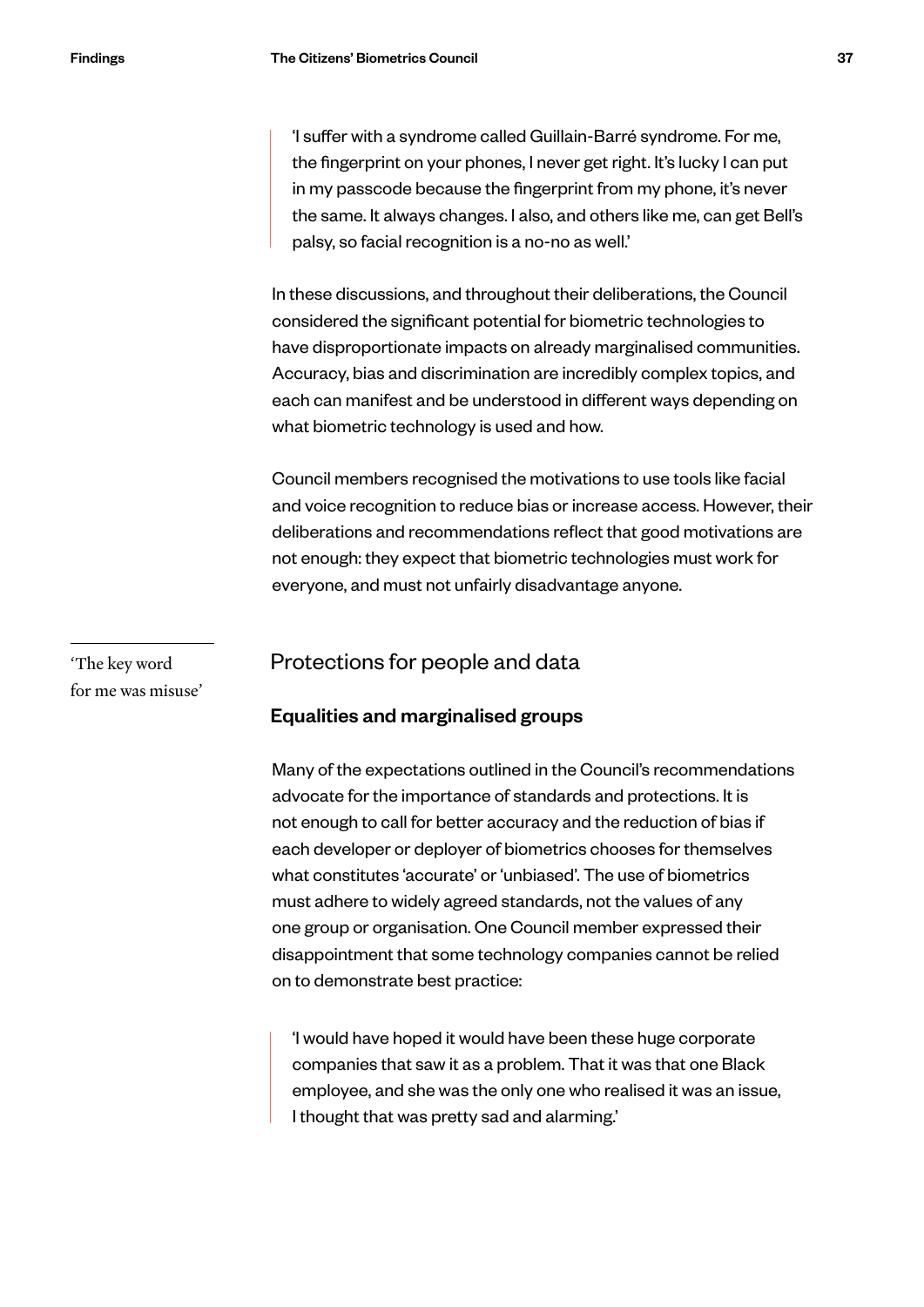For many Council members, the representation of a diverse range of perspectives needs to be included in not just the development of biometric technologies, but in the standards, governance and oversight relating to them

Many suggested that diverse datasets and developer teams should be the norm in an industry that develops these technologies, an idea which carried through in more than one of their recommendations.

However, some Council members, and particularly participants in the Community Voices workshops, acknowledged that sometimes standards aren't enough. This was reflected in discussions of how, without strong oversight, issues for marginalised groups can be overlooked.

This was exemplified even in the Council's deliberation itself, where the focus on some injustices was stronger than others. Members of the LGBTQI+ group highlighted that the discussion centred more on racial injustice than on the prejudice experienced by gay people or transgender people, for example. This may have been a consequence of the fact that much of the deliberation occurred while the Black Lives Matter protests were making headlines and very much on the minds of Council members. However, it may have also reflected a sense that:

'Some people are uncomfortable talking about LGBT issues. This is just an observation really about how hard it can be to raise issues in some communities, or issues can be received in silence. This is often how discrimination starts/is perpetuated.'

The difficulty in ensuring marginalised communities' perspectives are fully considered is highlighted by how, even in a process designed to specifically include those perspectives, 'it was never going to be fully possible to give time to challenging the implicit internal, often unconscious biases' that exist in society.

For many Council members, the representation of a diverse range of perspectives needs to be included in not just the development of biometric technologies, but in the standards, governance and oversight relating to them. Moreover, for those communities most at risk from the harms these technologies may pose, standards and oversight are not enough if they are not backed by law: 'Without that you aren't safe.'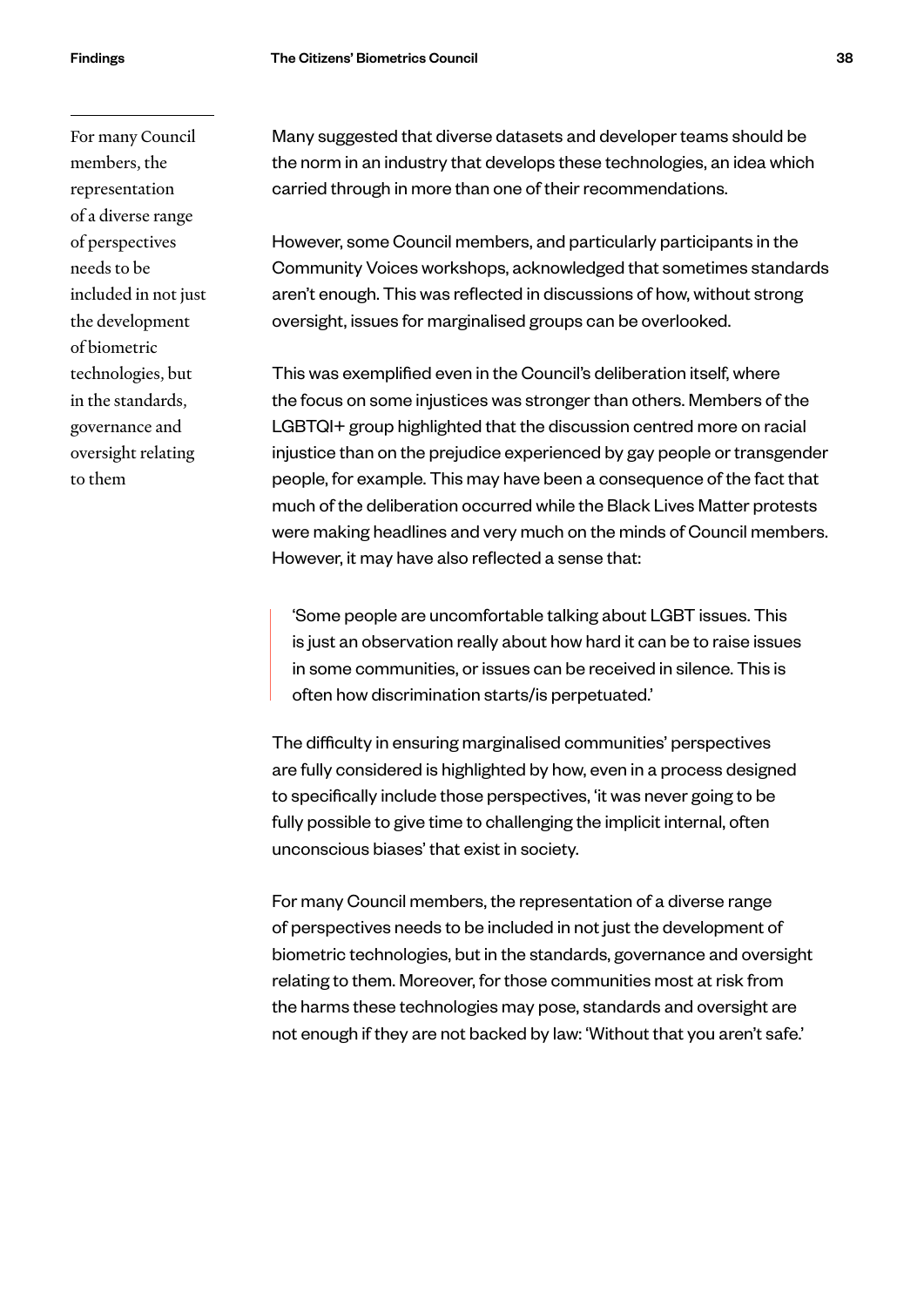Keeping biometric data secure was a serious concern for many

#### Data protection

Another concern where the Council had strong expectations for standards and protections was the management and governance of biometric data:

'The problem is you and I don't know where the data goes. That is the real issue, where the data goes. You stick your finger on some machine that reads it, but where does it go?'

In recent years, many people have become increasingly aware of, and knowledgeable about how data about people is collected and used by organisations for a range of purposes. Council members discussed how they suspect many of these uses do not benefit the data subject, but instead support commercial incentives, often at the expense of the data subject.

'You've got to remember, of all the systems you know about, the most valuable thing is the data. The technology isn't valuable, it's the data that is valuable.'

'Who has the data, how good is it and who has access to it? Can I trust them?'

'We have to assume as well that organisations do in fact sell, pass on and share information. So, we can't just say, "Oh, these ones are okay and those ones need to be controlled." They all need to be controlled.'

Council members also recognised the heightened sensitivity of biometric data, as it relates to unique and immutable characteristics, and is often used for high-stakes purposes like security and identification. Keeping biometric data secure was a serious concern for many:

'It's whether it's safe. We have a history of data going awry, either maliciously or otherwise.'

'If there was a data breach from the bank, if someone could have the raw data, my fingerprint, could they be able to replicate that electronically, and then utilise it on other websites? If it was to be hacked, would it still be safe?'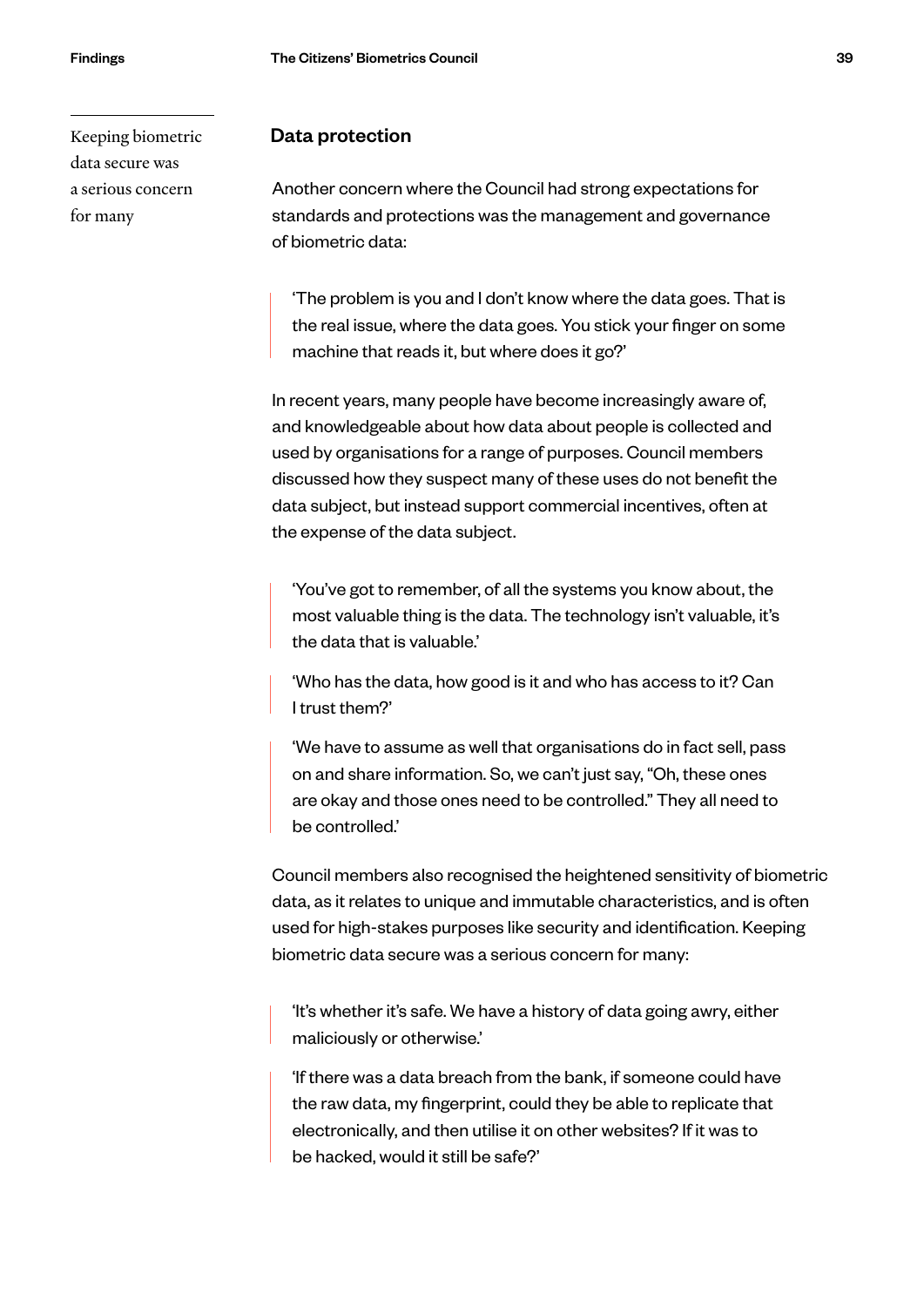As with the protection of marginalised communities, Council members felt that the protection of biometric data should not be left to each organisation to determine for themselves, but instead would require standards and legislation. Though Council members recognised that many standards and laws for data protection already exist – the GDPR being the most prominent example – the recommendations reflect their discussions and expectations for stronger and more specific protections for biometric data.

'I feel that it's a double-edge sword. I think it's got huge potential, but we really need to think about how we control it and who has access to the data.'

#### Understanding what is and isn't ok

The Citizens' Biometrics Council deliberations covered the breadth, depth and complexity of issues relating to biometrics. Aside from the major themes discussed above, the Council also considered topics like scope creep, the perceived inevitability of some biometric technologies, the power dynamics between governments and corporations and individual citizens, and how the increasing use of surveillance and identification technologies can influence or 'nudge' people's behaviour, perhaps limiting their political participation or other liberties. There have also been themes, like trust and data protection, which have cut across many of the topics the Council discussed.

The Council members also considered and recognised the many benefits biometric technologies can bring, from improved services to better public safety. They saw why polices forces and border security were exploring the use of facial recognition, why banks are using voice recognition and other biometrics to tackle fraud, and why supermarkets are turning to biometrics to provide services like age-checking in an increasingly contactless society.

Ultimately though, the Council's focus was on how to balance the opportunities of biometrics with the risks. Throughout their deliberations, the Citizens' Biometrics Council recognised that this is a far from straightforward task. The solution to this challenge, they felt, would require more than ideas like sweeping bans or relying on incremental existing governance and oversight.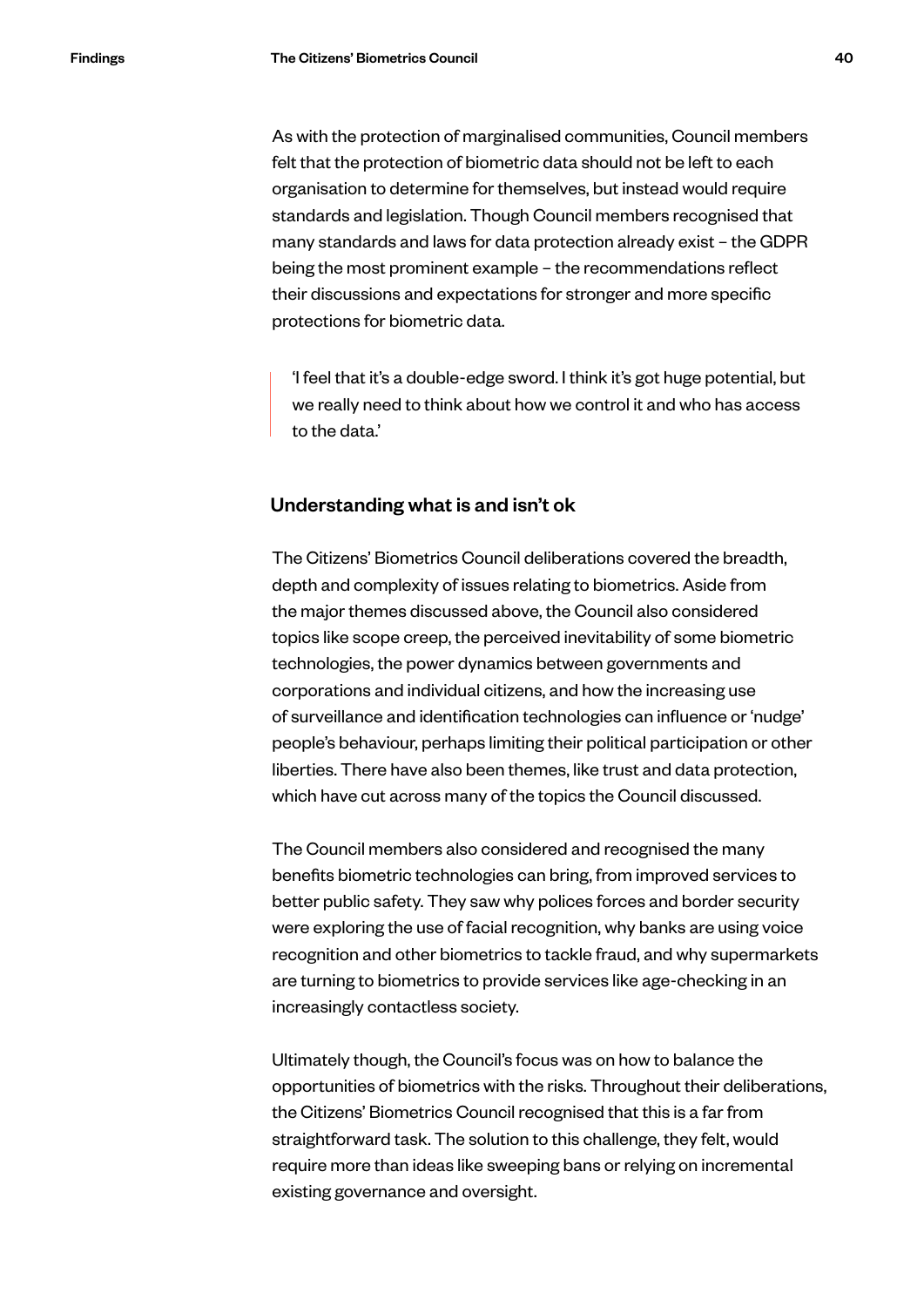Ultimately, the Council's focus was on how to balance the opportunities of biometrics with the risks

The interconnected nature of the themes the Council explored shows how complex and 'wicked' a problem biometrics pose.<sup>35</sup> Addressing one issue requires balancing complex trade-offs that have consequences on other challenges. In the figure below, we outline how some of the core themes relate to one another.



#### Image above

The core themes raised

- through the Council's
- deliberations show
- the way towards

trustworthy, acceptable

- and responsible
- biometrics

<sup>35</sup> Churchman, C. West (1967). 'Wicked Problems'. *Management Science*. 14 (4): B-141–B-146. [doi](https://en.wikipedia.org/wiki/Doi_(identifier)): [10.1287/mnsc.14.4.B141](https://doi.org/10.1287%2Fmnsc.14.4.B141)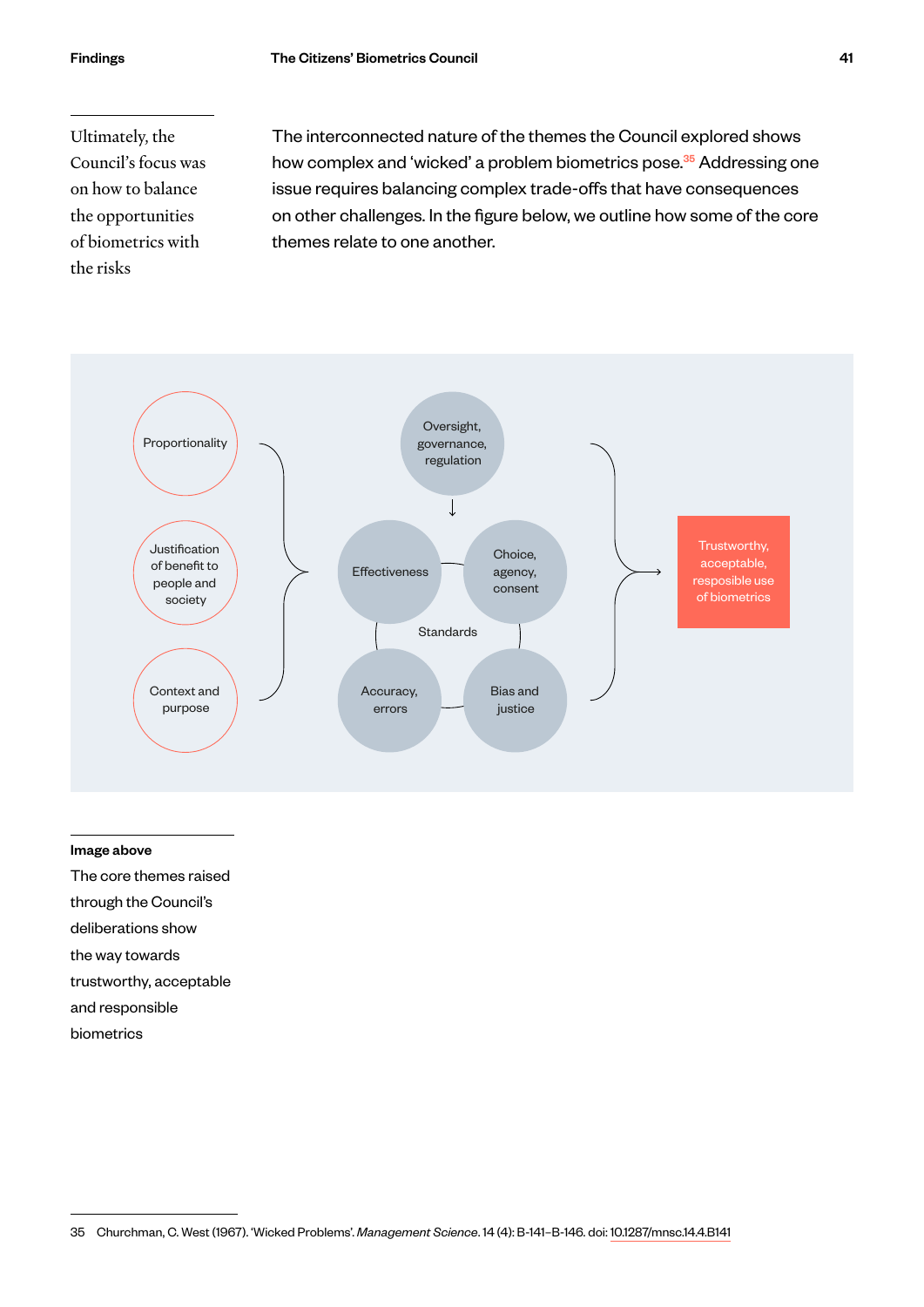<span id="page-42-0"></span>The Ada Lovelace Institute identifies three clear clusters that the Council's recommendations centre around

# Conclusion: addressing the Council's recommendations

The Citizens' Biometrics Council's deliberations offer an in-depth understanding of what informed members of the public think makes the use of biometric data and technology responsible, trustworthy and proportionate. Their recommendations articulate their expectations, and what is required to enable acceptable uses and prevent unacceptable uses.

The Council's recommendations range from very specific ideas to broad expectations. This is appropriate, as the group's task was to express their informed opinions without being bound by any limitations.

Responding to such aspiring and broad recommendations poses practical and political challenges. The Ada Lovelace Institute identifies three clear clusters that the Council's recommendations centre around, which suggest the direction of travel that policymakers and practitioners must take to respond to the Councils' expectations:

- 1. Developing more comprehensive legislation and regulation for biometric technologies.
- 2. Establishing an independent, authoritative body to provide robust oversight.
- 3. Ensuring minimum standards for the design and deployment of biometric technologies.

These three areas were presented to the oversight group, the Community Voices groups and some of the Council members. Their feedback contributed to developing possible approaches for policy and practice to ensure the Citizens' Biometrics Council recommendations and expectations are addressed.

'It's remarkable really that everyone, without fail, that we've spoken to and heard from has said "This needs to be sorted." We need a framework and some legislation to provide oversight.'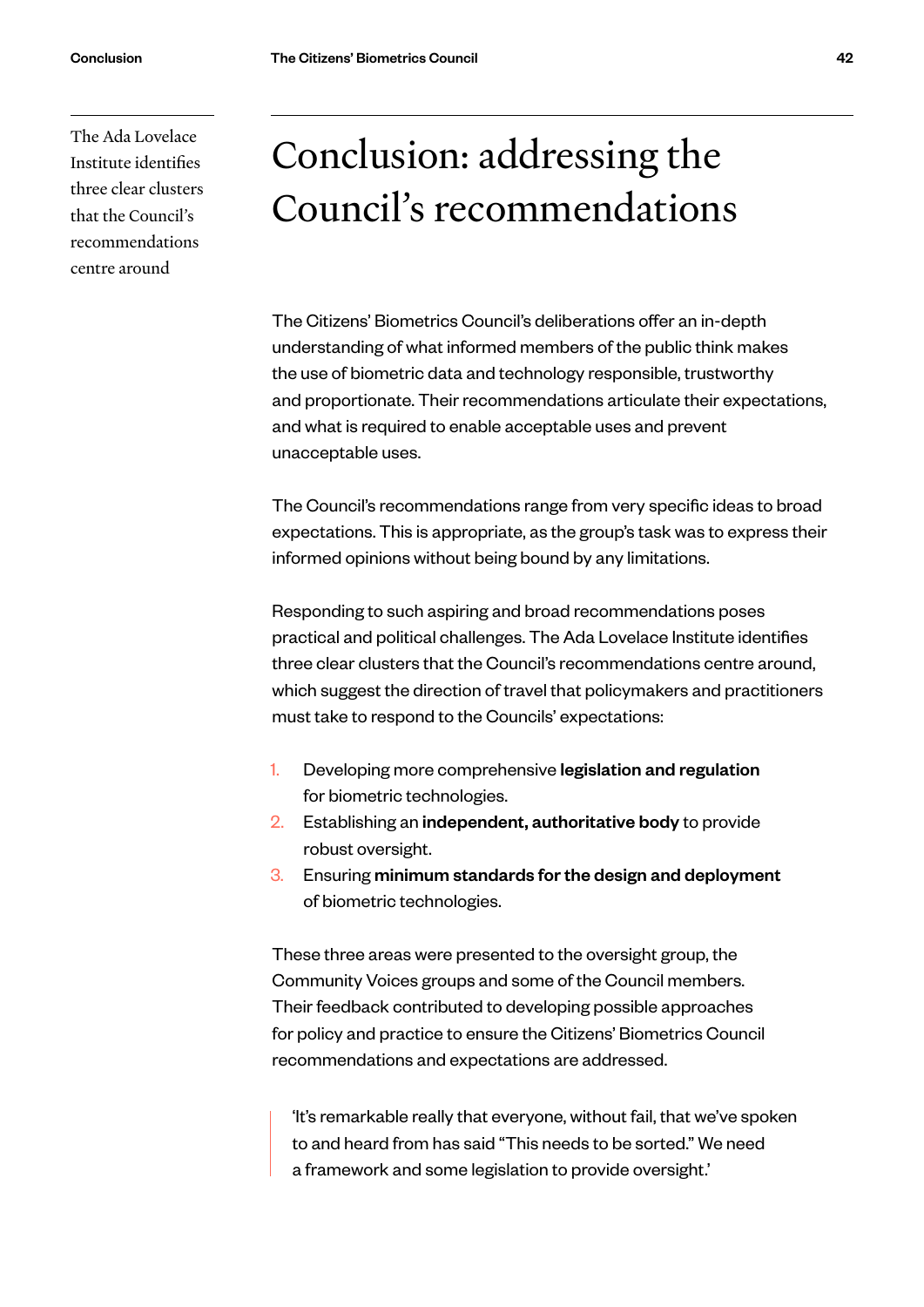The Council members articulated a clear expectation for more comprehensive legislation and regulation relating to biometrics in the UK

#### 1. Legislation and regulation

The Council members articulated a clear expectation for more comprehensive legislation and regulation relating to biometrics in the UK. In their deliberations, they considered how current law has not 'kept pace with' the advances in technologies, creating grey areas for their lawful implementation, as well as gaps in the protections that ensure people's rights and prevent wider societal harms.

Through these recommendations, the Council expressed the desire that the UK Government must review and develop the governance relating to the use of biometric technologies and data. One Council recommendation calls for primary legislation: 'The Biometrics Act', while other expectations point towards secondary legislation, in the form of statutory codes of conduct or other rules created under existing acts such as the Data Protection Act 2018, or Equality Act 2010.

Whatever form it takes, the Council's recommendations articulate clear expectations for biometrics legislation and regulation:

- The law must cover biometric technologies and data comprehensively, across all contexts where they are deployed, not just law enforcement.
- Regulations must be designed with the input of a broad range of stakeholders, including members of the public and particularly those from marginalised groups.
- The law must be able to keep pace with rapid developments in technology. This could be achieved through adopting 'principles-based' legislation similar to the GDPR, supported by more specific and updated guidance or regulation.

The Council's recommendations for stronger regulation around biometric technology and data should be recognised by existing bodies that provide oversight of biometric data and technology, including the new Biometrics and Surveillance Camera Commissioner.<sup>36</sup>

This new office, which combines the remits of two existing commissioners, should have a clear mandate to promote the

<sup>36</sup> See: HM Governments Public Appointments, Biometrics and Surveillance Camera Commissioner. Available at: [https://publicappointments.cabinetoffice.gov.uk/appointment/biometrics-and-surveillance-camera-commissioner](https://publicappointments.cabinetoffice.gov.uk/appointment/biometrics-and-surveillance-camera-commissioner/) (Accessed: 27 November 2020).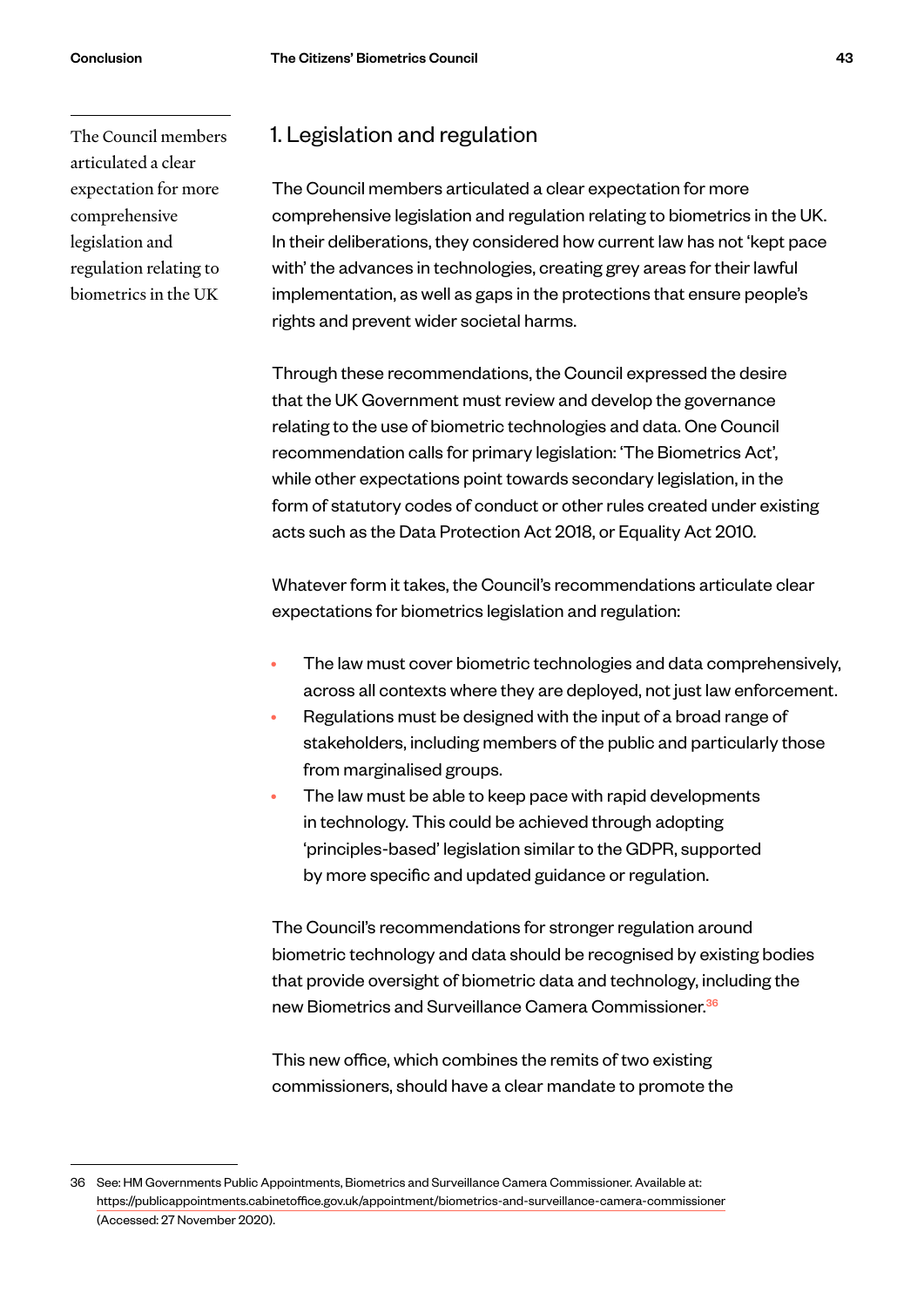development of strong legislation around the use of biometrics, and not represent a weakening of regulation through the combined role.<sup>37</sup>

The Council's recommendations for the need for clearer legislation and regulation are echoed by the independent legal review of current UK governance of biometric data, commissioned by the Ada Lovelace Institute and due to report in 2021, as well as our call for a moratorium on further deployments of facial recognition technology until adequate regulation exists.

#### 2. Independent oversight authority

Many of the Council's recommendations express the expectation for a single, independent and authoritative body to provide oversight of the use of biometric technologies in the UK.

These recommendations respond to the evidence the Council heard about the currently fragmented oversight landscape for biometrics in the UK, as various offices and regulators provide different aspects of oversight in a manner that produces both overlapping remits and gaps. Council members expect a much clearer single point of oversight.

Council members also reflected that legislation, codes of conduct and other governance mechanisms will not be effective without enforcement, and people may not feel sufficiently protected without a body with the remit, authority and capacity to ensure biometric technologies are used in line with the law and with public expectations.

Such a body would need to fulfil a range of characteristics to meet the Council's expectations:

It must represent a diverse cross-section of stakeholders, drawing on not only a range of expertise and sectors – from technologists to ethicists – but also including mechanisms for public participation and the involvement of marginalised groups.

<sup>37</sup> Rowe, S. and Jones, J. (2020) 'The Biometrics and Surveillance Camera Commissioner: streamlined or eroded oversight?', *Ada Lovelace Institute*. Available at: [www.adalovelaceinstitute.org/blog/biometrics-surveillance-camera-commissioner](https://www.adalovelaceinstitute.org/blog/biometrics-surveillance-camera-commissioner/)  (Accessed: 12 January 2021).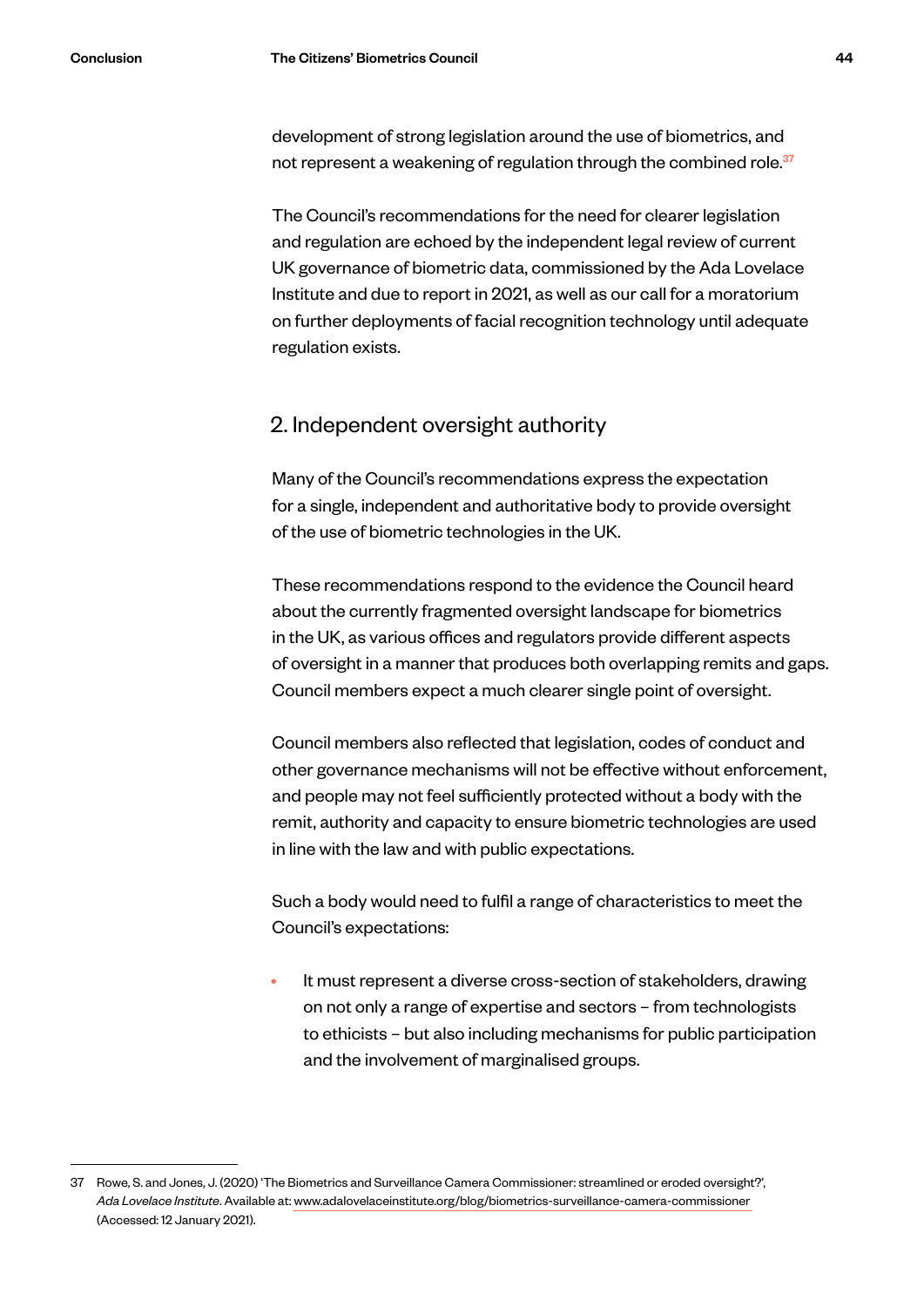- The body must have 'teeth' the authority to hold actors to account through sanctions, fines or other mechanisms.
- It must be independent from financial or political influences which prevent it from acting in the interests of the public.
- The body should have the capacity to respond to complaints, carry out investigations, and the potential to perform ethical or legal reviews.
- The body should also have a remit which covers all uses of biometric technologies across public and private sectors.

To match all the Council's expectations, particularly around having the required authority, powers and independence, the body would require appointment by Government or another public institution, but given an independent remit.

Establishing a new body with the express remit to maintain legal, practical and ethical scrutiny over deployments of biometric technology raises a range of practical and political challenges, as well as potentially adding more noise, not clarity, to the oversight of biometrics use in the UK.

A more pragmatic approach lies in giving an existing body within the biometrics governance landscape the single authority, remit and resource to offer comprehensive ethical scrutiny and oversight. Such an opportunity is potentially posed by the incoming appointment of a combined Biometrics and Surveillance Camera Commissioner. This combined role offers an opportunity to meet the Council's expectations for a single point of oversight, if the new office is granted the appropriate powers and resource.

#### 3. Minimum standards for the design and deployment of biometrics

Both legislation and regulation must ensure any biometric technologies are in line with the Council's expectations for what is responsible, trustworthy and proportionate. This can be addressed by the development of standards that biometric technologies must meet before they can be deployed in public settings.

Much like standards that assure the quality and safety of goods, minimum standards for the design and deployment of biometric technologies would ensure that biometric technologies, where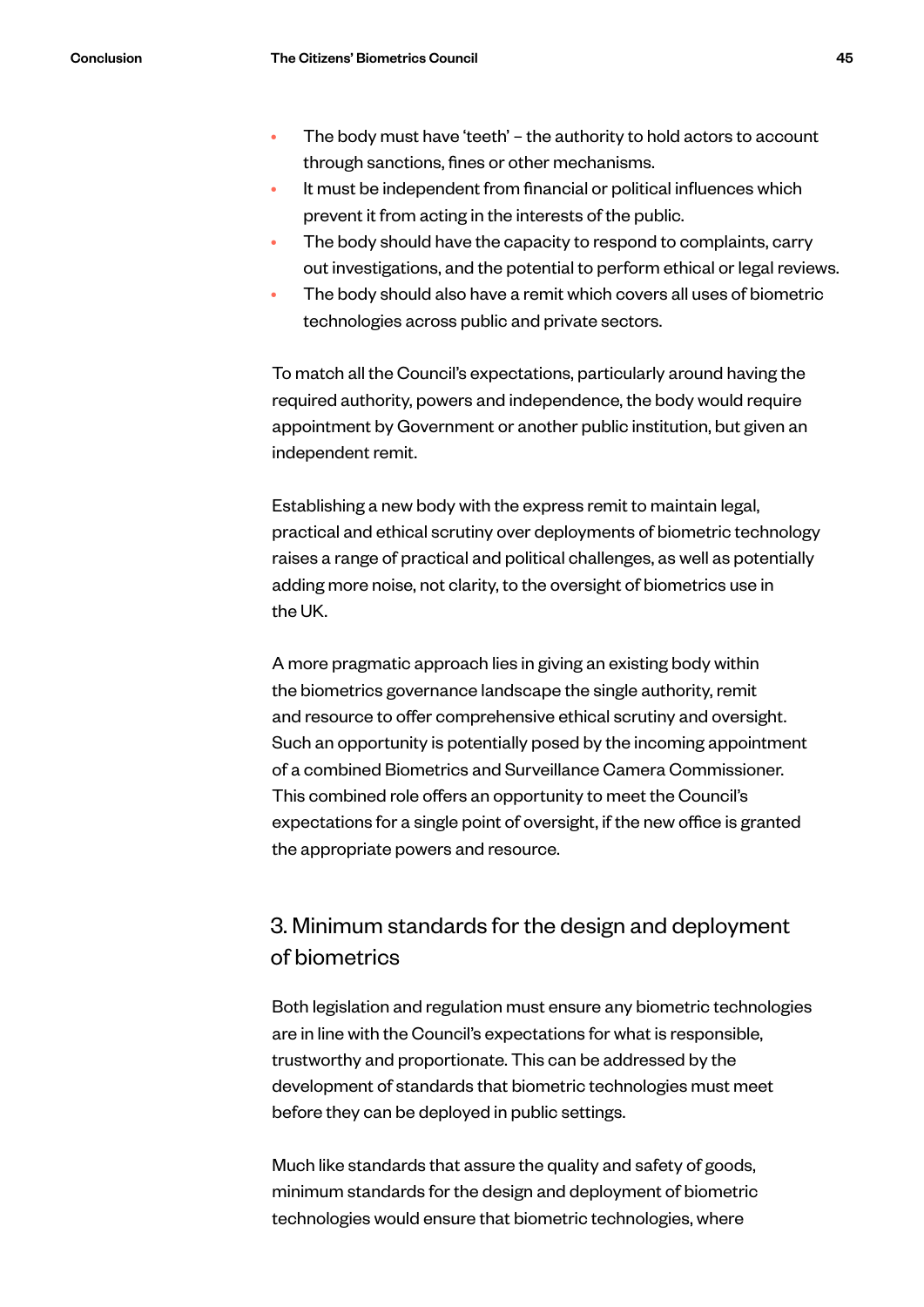deployed, would be designed and deployed in line with the Council's recommendations. They would also prevent uses that fail to meet these standards, in effect prohibiting uses of biometrics that are not considered acceptable.

There are a range of considerations that standards for biometric technologies should cover to meet the Council's expectations:

- Biometric technologies must not create biased, discriminatory or unequal outcomes across the populations they affect.
- Inaccuracies and errors must be minimised as much as possible prior to deployment, not iteratively reduced after a technology is used in public.
- When used outside of public-sector settings, people must be offered mechanisms to consent to or opt into uses of biometric technologies, and be provided equal service or access if they choose not to.
- In addition to compliance with GDPR, standards for data protection and privacy, such as ISO 27001<sup>38</sup> should be adopted as a minimum starting point for good practice standards for managing and governing biometric data.
- Standard practices for transparency should make clear where and how any biometric technology is used, including accessible information such as what data is collected and how it's used, how people can consent or opt out (where necessary), and how they can challenge outcomes. Information about how proportionality has been justified must also be open to scrutiny.

This is a far from exhaustive list, and the Council recognised that though informed, they themselves should not be the sole authors of any list of design and deployment standards for biometrics. Rather, responsibility for developing standards for biometric technology should sit with the same independent authority advocated for by the Citizens' Biometrics Council.

<sup>38</sup> International Organization for Standardization (no date) *ISO – ISO/IEC 27001 – Information security management.* Available at: www.iso.org/isoiec-27001-information-security.html (Accessed: 11 December 2020).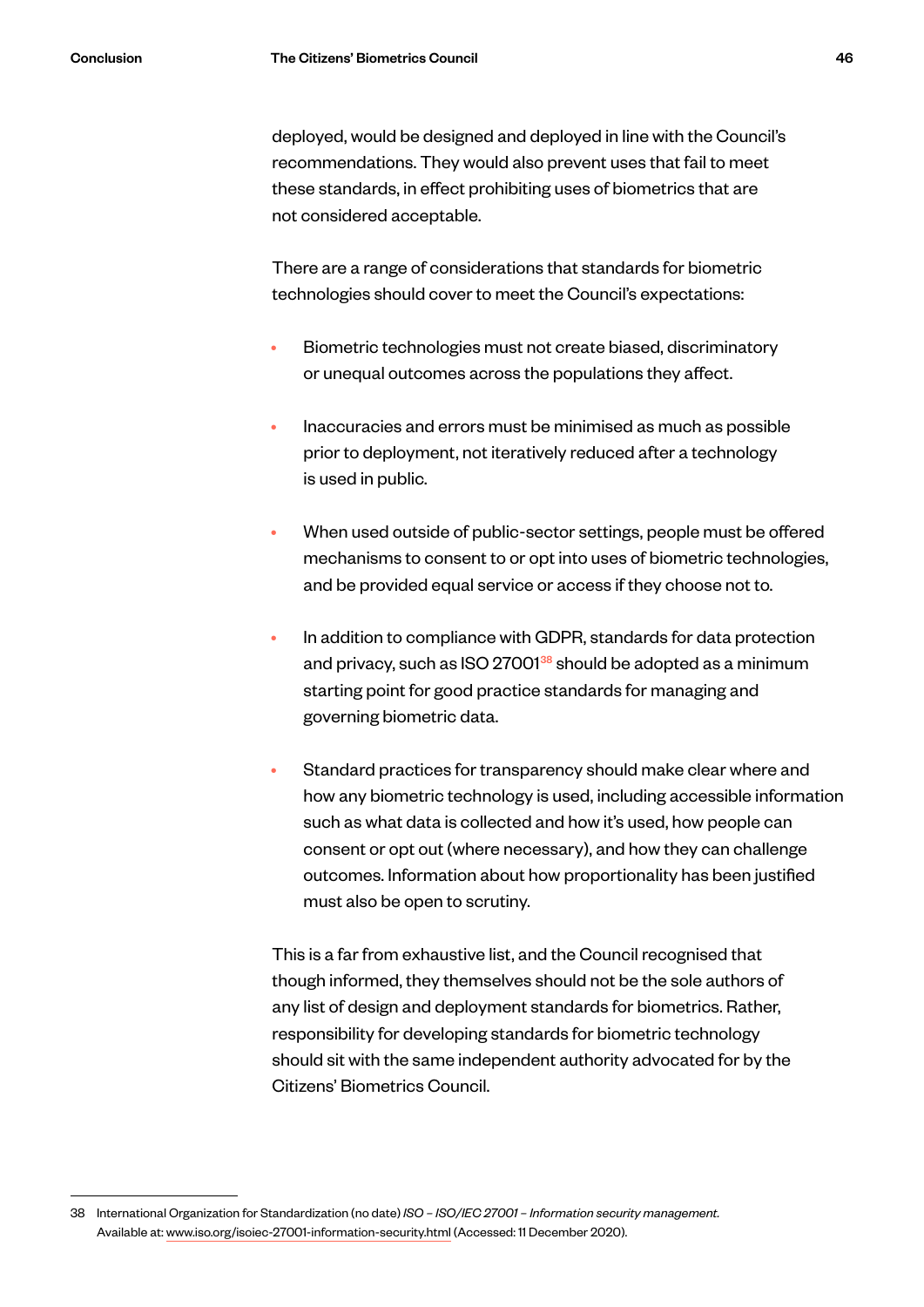The principles informing these standards should be informed by broader public debate, and the standards themselves should be subject to a public review or appeal mechanism. Ultimately, any standards for the design and deployment of biometric technologies should be developed alongside legislation and should involve the input of a broad range of stakeholders, representing legal, technical, policy and ethical expertise, as well as a diverse cross-section of the public.

#### Public voice in the debate about biometrics

Public debate remains sorely needed to ensure biometric technologies are used for societal good and their harms are minimised. The Citizens' Biometrics Council is a crucial step towards bringing the voices and perspectives of informed members of the public to this debate.

The Council members have indicated a clear set of concerns and desires with regards to the use of biometrics, but among their key findings is that more work must be done to involve the public in the development of biometrics policy and responsible practice. Continued consultation with, and representation of, a diverse cross-section of society is fundamental to ensuring that biometric technologies are only deployed in a way that is trustworthy, responsible and acceptable.

As articulated by Council through the recommendations, their deliberations should represent the start, not the end, of public involvement in the development of biometric technologies and policies.

'If you put a frog into water, and you boil the water, it won't jump out. The water's boiling very slowly, and it doesn't detect that. A concern I have is, what if that represents the general population? What happens if, in 20 years' time, people don't realise what's happened until it's too late?'

The Citizens' Biometrics Council is a crucial step towards bringing the voices and perspectives of informed members of the public to this debate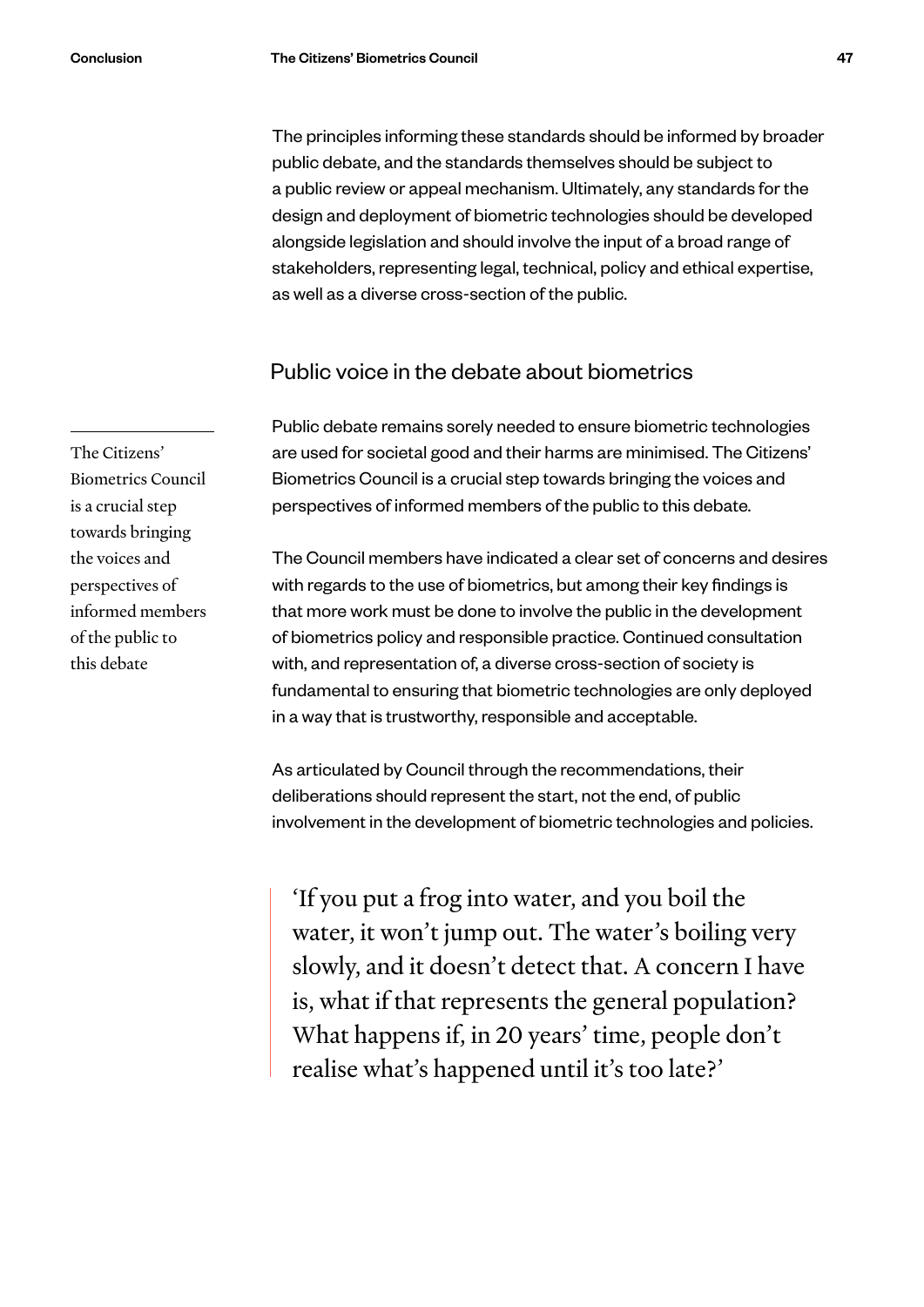## <span id="page-48-0"></span>Appendix

We are grateful to a number of colleagues for their time, expertise and supportive contributions to the Citizens' Biometrics Council.

#### Expert speakers:

Fieke Jansen Cardiff Data Justice Lab Griff Ferris Big Brother Watch Robin Pharoah Encounter Consulting Julie Dawson Yoti Ali Shah Information Commissioner's Office Peter Brown Information Commissioner's Office Zac Doffman Digital Barriers Kenny Long Digital Barriers Paul Wiles former Biometrics Commissioner Tony Porter former Surveillance Camera Commissioner Lindsey Chiswick Metropolitan Police Service Rebecca Brown University of Oxford Elliot Jones Ada Lovelace Institute Tom McNeil West Midlands Police and Crime Commissioner's Office

#### Oversight group:

Ali Shah Information Commissioner's Office Julie Dawson Yoti Dr Jack Stilgoe UCL Prof. Peter Fussey University of Essex Lindsey Chiswick Metropolitan Police Service Zara Rahman and Julia Keseru The Engine Room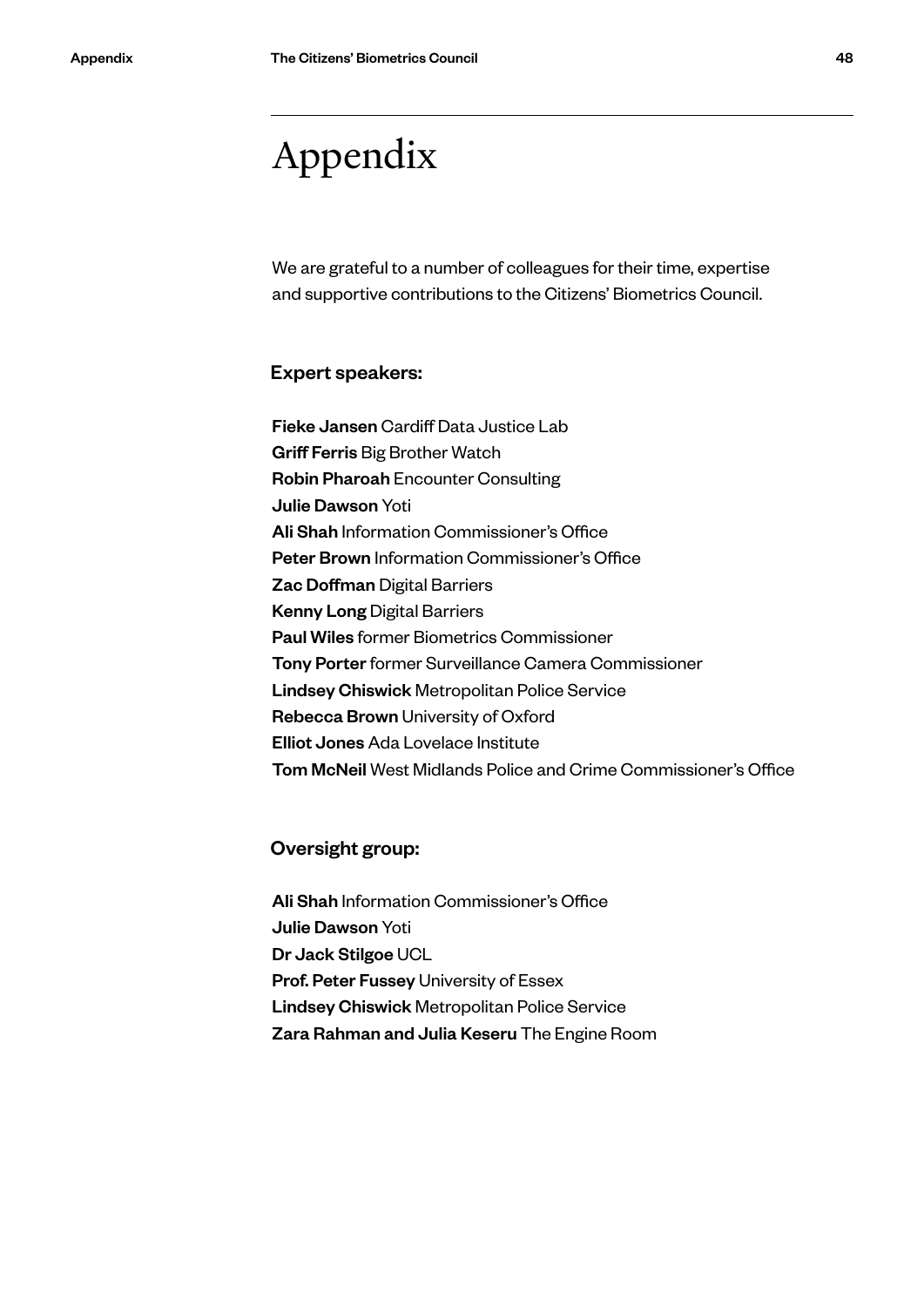#### Peer reviewers for this report:

Fieke Jansen Cardiff Data Justice Lab Hetan Shah British Academy and Ada Lovelace Institute Tom McNeil West Midlands Police and Crime Commissioner's Office Lindsey Chiswick Metropolitan Police Service Dr Jack Stilgoe UCL Ed Bridges Cardiff University

#### Hopkins Van Mil:

Henrietta Hopkins Suzannah Kinsella Grace Evans Sophie Reid Mike King Hally Ingram Kathleen Bailey

#### URSUS Consulting:

Anna MacGillivray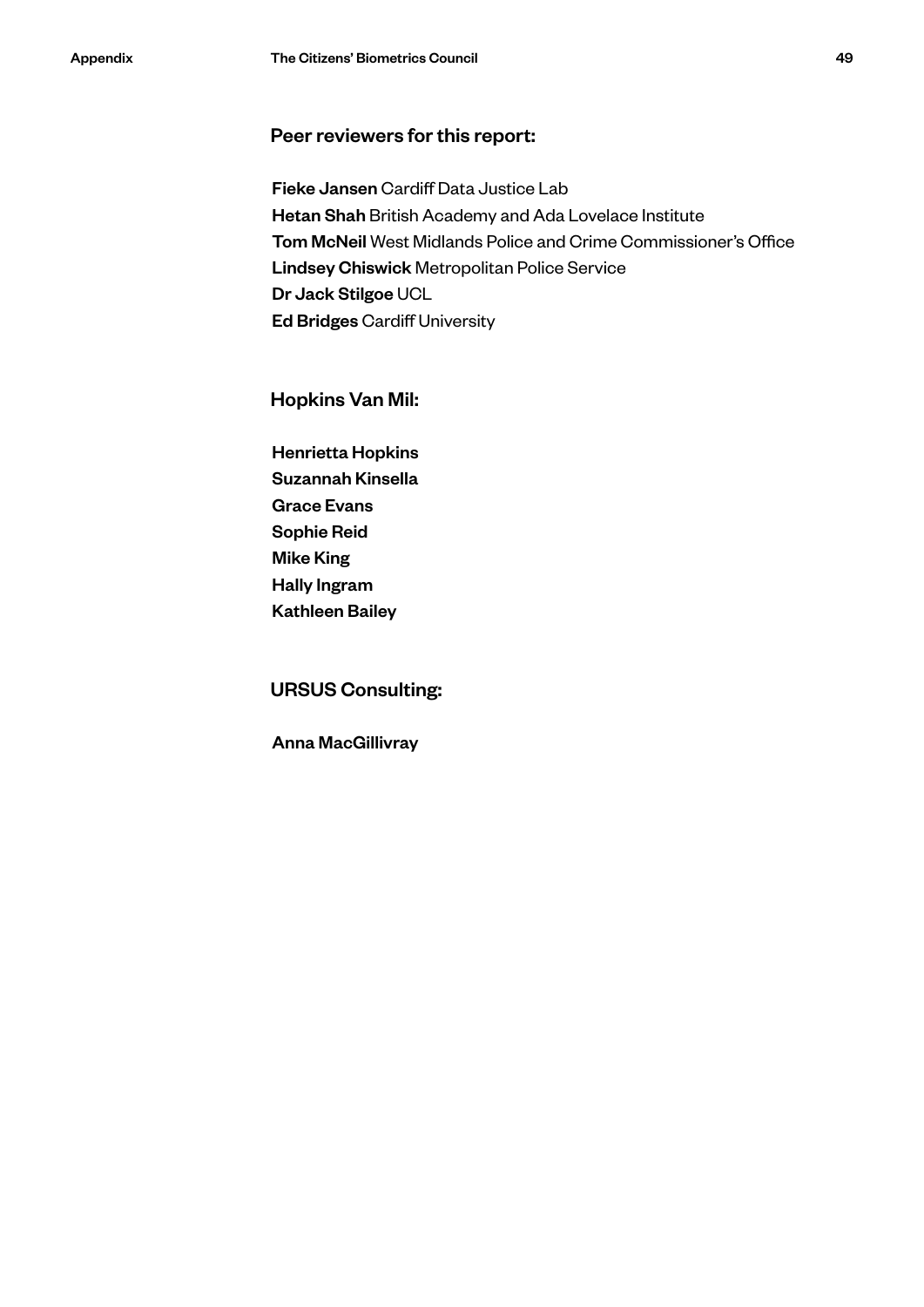The Citizens' Biometrics Council would not have taken place or been successful without the time, dedication and thoughtfulness of the Council members. We are incredibly grateful to all of them for taking part, and acknowledge by name those who gave us their permission:

Luisa H Susan C Rachel E Tina D Aaron T Colin M Elaine R Ally B Alistair C Andrew T Zoe E Sue D Kelvin H Trevor A Mary F Sharon R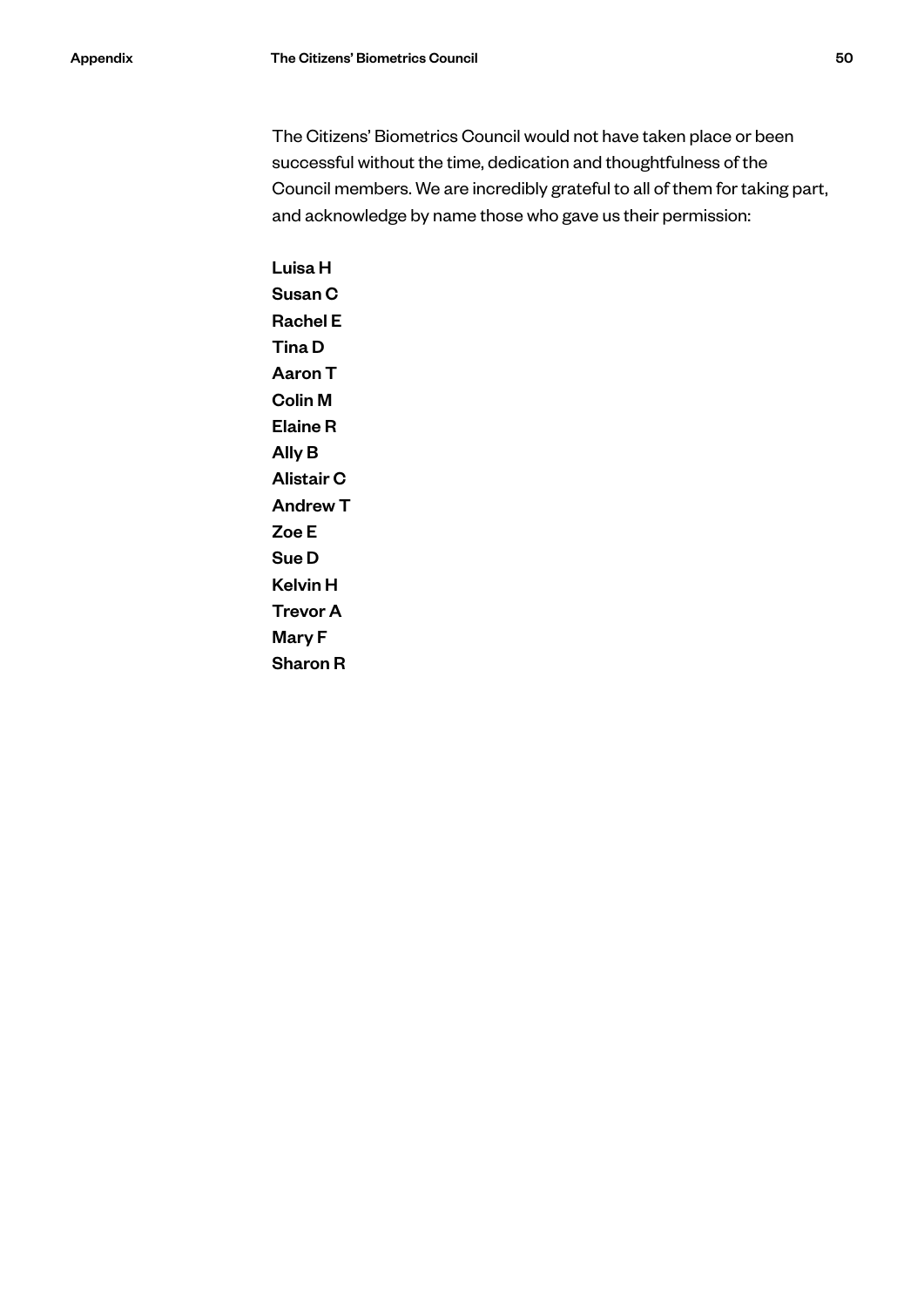### <span id="page-51-0"></span>About the Ada Lovelace Institute

The Ada Lovelace Institute was established by the Nuffield Foundation in early 2018, in collaboration with the Alan Turing Institute, the Royal Society, the British Academy, the Royal Statistical Society, the Wellcome Trust, Luminate, techUK and the Nuffield Council on Bioethics.

The mission of the Ada Lovelace Institute is to ensure that data and AI work for people and society. We believe that a world where data and AI work for people and society is a world in which the opportunities, benefits and privileges generated by data and AI are justly and equitably distributed and experienced.

We recognise the power asymmetries that exist in ethical and legal debates around the development of data-driven technologies, and will represent people in those conversations. We focus not on the types of technologies we want to build, but on the types of societies we want to build.

Through research, policy and practice, we aim to ensure that the transformative power of data and AI is used and harnessed in ways that maximise social wellbeing and put technology at the service of humanity.

We are funded by the Nuffield Foundation, an independent charitable trust with a mission to advance social well-being. The Foundation funds research that informs social policy, primarily in education, welfare and justice. It also provides opportunities for young people to develop skills and confidence in STEM and research. In addition to the Ada Lovelace Institute, the Foundation is also the founder and co-funder of the Nuffield Council on Bioethics and the Nuffield Family Justice Observatory.

#### Find out more:

Website: [adalovelaceinstitute.org](https://adalovelaceinstitute.org/) Twitter: [@AdaLovelaceInst](https://twitter.com/adalovelaceinst) Email: [hello@adalovelaceinstitute.org](mailto:hello%40adalovelaceinstitute.org?subject=)